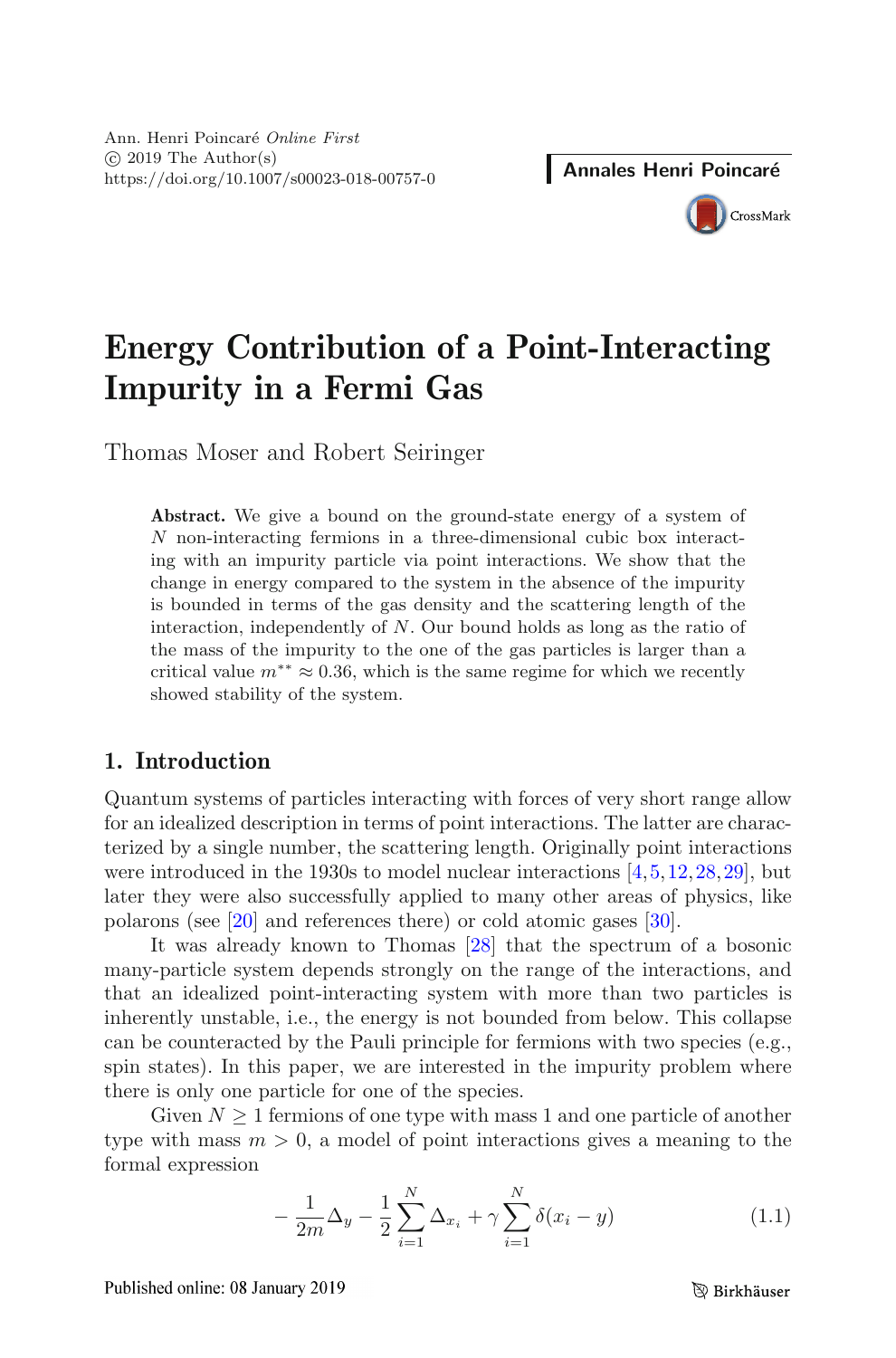for  $\gamma \in \mathbb{R}$ . We note that because of the antisymmetry constraint on the wavefunctions there are only interactions between particles of different species. Expression [\(1.1\)](#page-0-0) is ill-defined in  $d > 2$  dimensions since  $H^1(\mathbb{R}^d)$ , the form domain of the Laplacian, contains discontinuous functions for which the meaning of the  $\delta$ -function as a potential is unclear. In the following, we restrict our attention to the case  $d = 3$ , but we note that also two-dimensional systems exhibit interesting behavior [\[10](#page-39-2), 11, [15,](#page-39-4) [16,](#page-39-5) [18](#page-39-6), 19]. For  $d > 4$ , there are no point interactions as the Laplacian restricted to functions supported away from the hyperplanes of interactions is essentially self-adjoint.

A mathematically precise meaning to  $(1.1)$  in three dimensions was given in [\[10](#page-39-2)[,13](#page-39-8),[21\]](#page-39-9), and we will work with the model introduced there. Our analysis will start from this well-defined model, but we note that the question whether the model can be obtained as a limit of Schrödinger operators with genuine interaction potentials of shrinking support is still open. (See, however, [\[1](#page-38-2)] for the case  $N = 1$ , and [\[2\]](#page-38-3) for models in one dimension.)

In this paper, we study the energy contribution of the point-interacting impurity. We confine the  $N+1$  particles to a box  $(0, L)^3$  and investigate the ground-state energy of the system. In particular, our goal is to show that at given mean particle density  $\bar{\rho} = N/L^3$ , the difference between the groundstate energies of the interacting and the non-interacting system is bounded independently of the system size.

Previous work on this model was mostly concerned with stability and hence studied the model without confinement. For example, it is possible to analyze the  $2 + 1$  model, i.e., two fermions of one kind and one impurity of another kind, in great detail  $[3,6-8,10,21-24]$  $[3,6-8,10,21-24]$  $[3,6-8,10,21-24]$  $[3,6-8,10,21-24]$  $[3,6-8,10,21-24]$  $[3,6-8,10,21-24]$ . It turns out that the mass of the impurity plays an important role for stability. It was shown in [\[6](#page-38-5)] that for the 2 + 1 system there is a critical mass  $m^* \approx 0.0735$  such that the system is stable for  $m \geq m^*$  and unstable otherwise. This critical mass does not depend on the strength of the interaction, i.e., the scattering length.

Building on these results, it was shown in [\[25](#page-39-12)] that a similar statement holds for the  $N+1$  system. In particular, it was proven that there is a critical mass  $m^{**} \approx 0.36$  such that the system is stable for all  $m \geq m^{**}$ , independently of N. This bound is presumably not sharp, and stability is still open for  $m \in$  $[m^*, m^{**})$ . Recently also the stability of the 2 + 2 system was proved in a suitable mass range [\[26](#page-39-13)]. The general case with  $N + M$  particles still poses an open problem, however.

In all cases where stability of the system was established, the groundstate energy in infinite volume is actually zero in case the scattering length is negative, and there are no bound states. For positive scattering length there are bound states, but one still expects that only a finite number of particles can bind to the impurity. In particular, the ground-state energy of the  $N+1$ system is bounded from below independently of  $N$  [\[25\]](#page-39-12). Intuitively, one would expect that if one confines the system to a box in order to have a nonzero mean particle density, the interaction with the impurity should again only affect a finite number of particles, and hence the *energy change* compared to the noninteracting system should be  $O(1)$ , independently of N. This is what we prove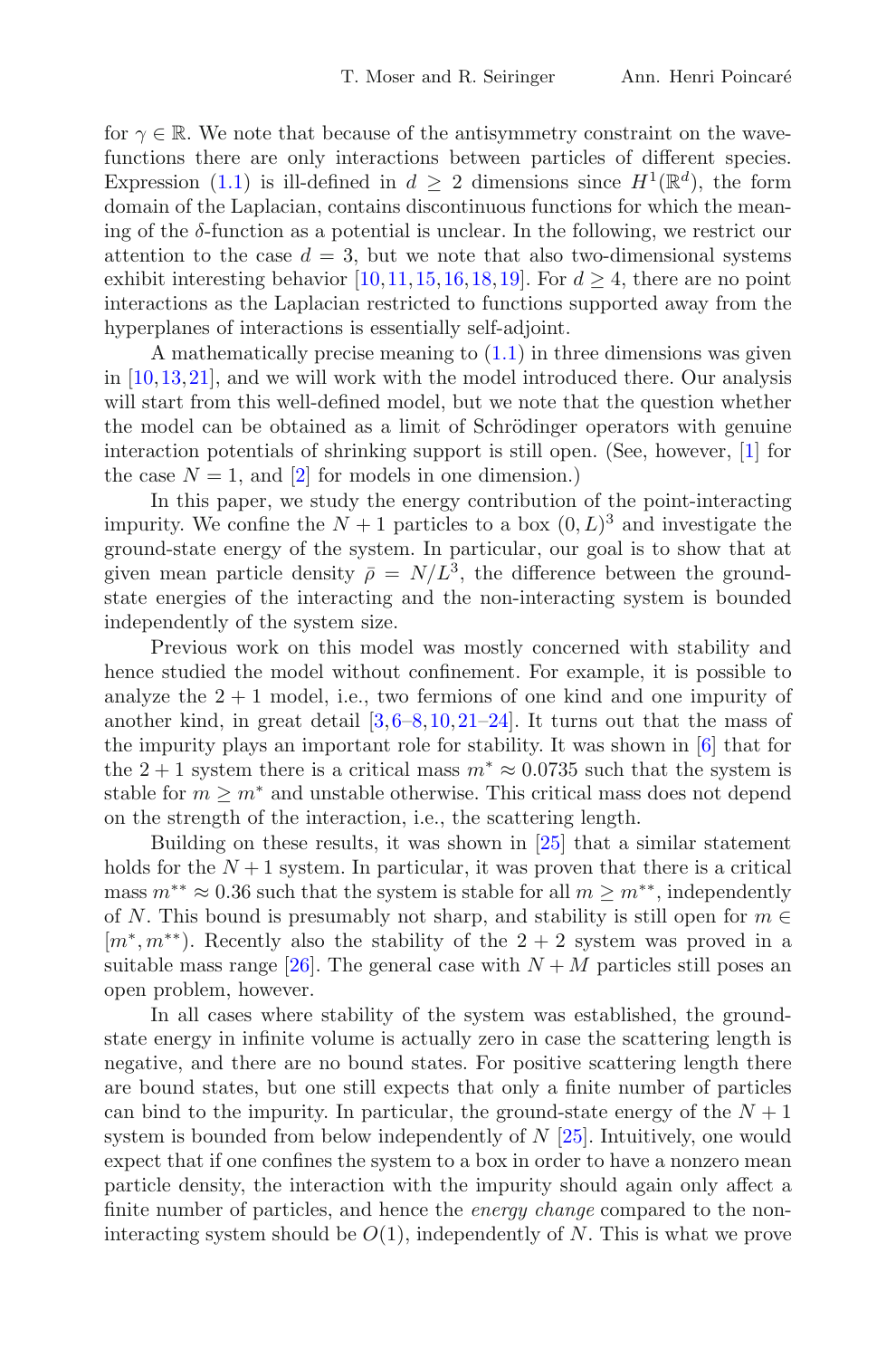here. We note that it is sufficient to derive a lower bound on the ground-state energy, as point interactions are always attractive, i.e., they lower the energy.

Even for regular interaction potentials, it is highly non-trivial to show that an impurity causes only an  $O(1)$  change to the energy of a non-interacting Fermi gas. For fixed, i.e., non-dynamical impurities, this was established in [\[14\]](#page-39-14) as a consequence of a positive density version of the Lieb–Thirring inequality. The result in [\[14](#page-39-14)] applies to systems in infinite volume, as well as to systems in a box with periodic boundary conditions. In the appendix, we provide an extension to Dirichlet boundary conditions, since this result will be an essential ingredient in our proof.

Compared to [\[14\]](#page-39-14), we face here two additional difficulties: the impurity is dynamic and has a finite mass, and the interaction with the gas particles is through singular point interactions. Besides the methods of [\[14](#page-39-14)] and [\[25\]](#page-39-12), a key ingredient in our analysis is a proof of an IMS type formula for the quadratic form defining the model, which allows for a localization of the particles into regions close and far away from the impurity. It has the same form as the IMS formula for regular Schrödinger operators (see  $[9,$  $[9,$  Theorem 3.2]), but is much harder to prove.

#### **1.1. The Point Interaction Model**

We consider a system of N fermions of mass 1, interacting with another particle of mass  $m > 0$ . Let

$$
H_0^N = -\frac{1}{2m}\Delta_0 - \frac{1}{2}\sum_{i=1}^N \Delta_i
$$
\n(1.2)

be the non-interacting part of the Hamiltonian, acting on  $L^2(\mathbb{R}^3) \otimes L^2_{\text{as}}(\mathbb{R}^{3N})$ , where  $L_{\text{as}}^2$  denotes the totally antisymmetric functions in  $\otimes^N L^2(\mathbb{R}^3)$ . The  $N +$ 1 coordinates we denote by  $x_0, x_1, \ldots, x_N \in \mathbb{R}^3$  and throughout this paper we will use the notation  $\vec{x} = (x_1, \ldots, x_N)$ . If we want to exclude a set of coordinates labeled by  $A \subseteq \{1,\ldots,N\}$  we use  $\hat{x}_A = (x_i)_{i \notin A}$  and for short  $\hat{x}_i = \hat{x}_{\{i\}}$ . If we want to restrict to certain coordinates we write  $\vec{x}_A = (x_i)_{i \in A}$ .

For  $\mu > 0$ , we define  $G_{\mu}$  as the resolvent of  $H_0^N$  in momentum space, i.e.,

$$
G_{\mu}(k_0, \vec{k}) := \left(\frac{1}{2m}k_0^2 + \frac{1}{2}\vec{k}^2 + \mu\right)^{-1}.
$$
 (1.3)

We denote by  $F_{\alpha,N}$  the quadratic form used in [\[6,](#page-38-5)[25](#page-39-12)] describing point interactions between N fermions and the impurity. Its domain is given by

$$
D(F_{\alpha,N}) = \{ \psi = \phi_{\mu} + G_{\mu} \xi \mid \phi_{\mu} \in H^{1}(\mathbb{R}^{3}) \otimes H^{1}_{\text{as}}(\mathbb{R}^{3N}), \xi \in H^{1/2}(\mathbb{R}^{3}) \otimes H^{1/2}_{\text{as}}(\mathbb{R}^{3(N-1)}) \}
$$
(1.4)

where  $G_{\mu}\xi$  is defined via its Fourier transform (denoted by a  $\hat{\cdot}$ ) as

<span id="page-2-0"></span>
$$
\widehat{G_{\mu}\xi}(k_0, \vec{k}) = G_{\mu}(k_0, \vec{k}) \sum_{i=1}^{N} (-1)^{i+1} \hat{\xi}(k_0 + k_i, \hat{k}_i).
$$
 (1.5)

The space  $H_{\text{as}}^1(\mathbb{R}^{3N})$  contains all totally antisymmetric functions in  $H^1(\mathbb{R}^{3N})$ . For a given  $\psi \in D(F_{\alpha,N})$  and  $\mu > 0$ , the splitting  $\psi = \phi_{\mu} + G_{\mu}\xi$  is unique. We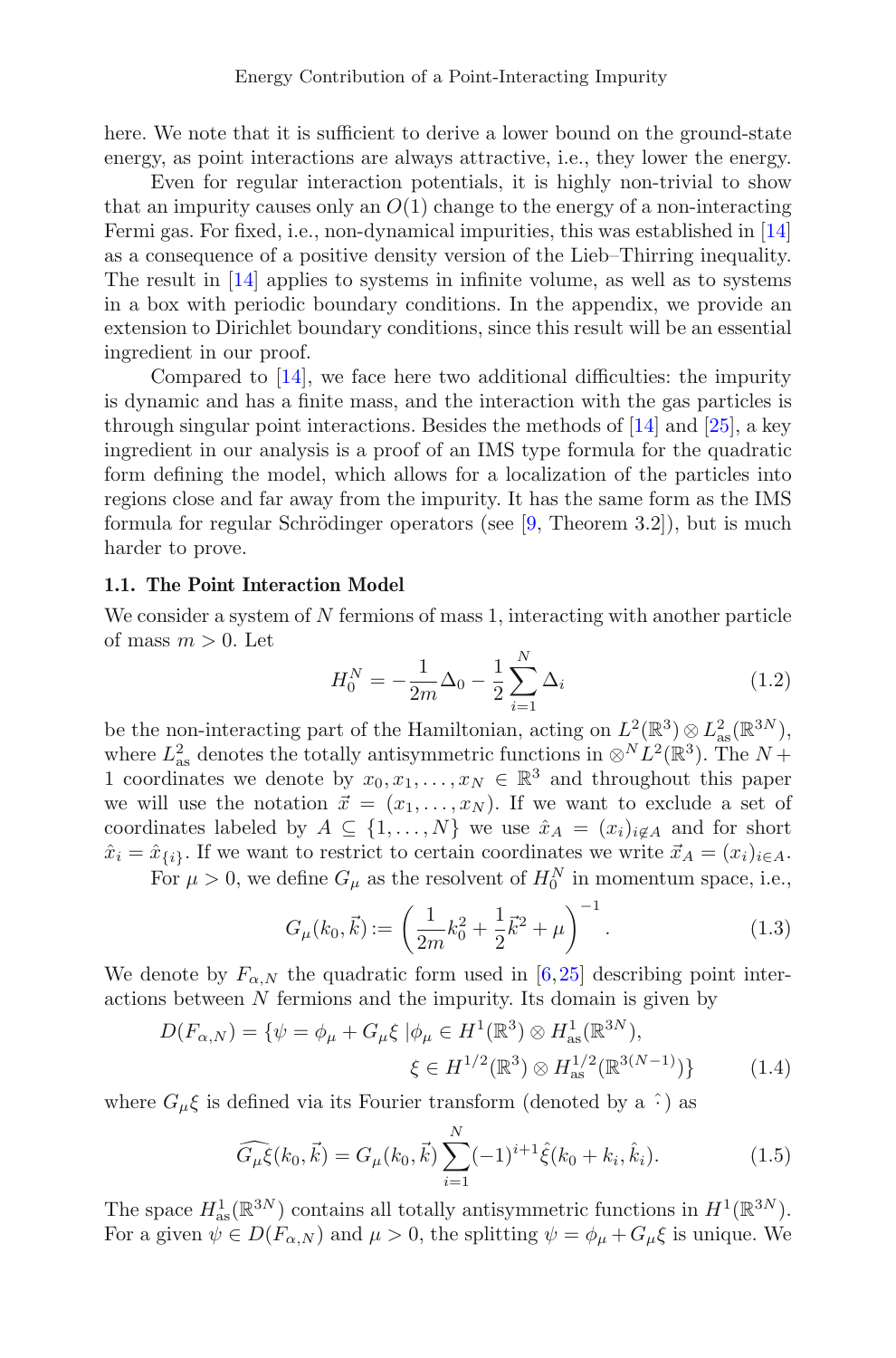point out that while  $\phi_{\mu}$  depends on the choice of  $\mu$ ,  $\xi$  is independent of  $\mu$ . We will call  $\phi_{\mu}$  the regular part and  $\xi$  the singular part of  $\psi$ . Note that  $D(F_{\alpha,N})$ is independent of the choice of  $\mu$ , and so is the quadratic form  $F_{\alpha,N}$  defined as

<span id="page-3-2"></span>
$$
F_{\alpha,N}(\psi) := \left\langle \phi_{\mu} \left| H_0^N + \mu \right| \phi_{\mu} \right\rangle - \mu \left\| \psi \right\|_{L^2(\mathbb{R}^{3(N+1)})}^2 + T_{\alpha,\mu,N}(\xi) \tag{1.6}
$$

$$
T_{\alpha,\mu,N}(\xi) := N\left(\frac{2m}{m+1}\alpha \left\|\xi\right\|_{L^2(\mathbb{R}^{3N})}^2 + T_{\text{dia}}^{\mu,N}(\xi) + T_{\text{off}}^{\mu,N}(\xi)\right) \tag{1.7}
$$

where

$$
T_{\text{dia}}^{\mu,N}(\xi) := \int_{\mathbb{R}^{3N}} |\hat{\xi}(\vec{k})|^2 L_{\mu,N}(\vec{k}) \, d\vec{k} \tag{1.8}
$$

$$
T_{\text{off}}^{\mu,N}(\xi) := (N-1) \int_{\mathbb{R}^{3(N+1)}} \hat{\xi}^*(k_0 + k_1, \hat{k}_1) \hat{\xi}(k_0 + k_2, \hat{k}_2) G_{\mu}(k_0, \vec{k}) \, \mathrm{d}k_0 \, \mathrm{d}\vec{k}
$$
\n(1.9)

$$
L_{\mu,N}(\vec{k}) := 2\pi^2 \left(\frac{2m}{m+1}\right)^{3/2} \left(\frac{k_1^2}{2(m+1)} + \frac{1}{2}\hat{k}_1^2 + \mu\right)^{1/2}.
$$
 (1.10)

The quadratic form  $F_{\alpha,N}$  describes N fermions interacting with an impurity particle via point interactions with scattering length  $a = -2\pi^2/\alpha$ , with  $\alpha \in \mathbb{R}$ . The non-interacting system is recovered in the limit  $\alpha \to +\infty$ .

*Notation.* Throughout the paper, we will use the following notation. We define the relation  $\lesssim$  by

<span id="page-3-1"></span>
$$
x \lesssim y \iff \exists C > 0 \colon x \le Cy \tag{1.11}
$$

where C is independent of x and y. In the obvious way, we define  $\gtrsim$ . In case that  $x \lesssim y$  and  $y \lesssim x$  we write  $x \sim y$ .

#### <span id="page-3-3"></span>**2. Main Result for Confined Wavefunctions**

Let us assume that  $\text{supp}\,\psi \subset C_L^{N+1}$ , where  $\mathcal{C}_L = (0,L)^3$  for some  $L > 0$ . The mean particle density will be denoted by  $\bar{\rho} = N/L^3$ . Let  $E_N^D$  be the ground-state energy of  $-\frac{1}{2}\sum_{i=1}^{N} \Delta_i$  for wavefunctions in  $H_{\text{as}}^1(\mathbb{R}^{3N})$  with Dirichlet boundary conditions on  $\partial \mathcal{C}_L$ . It equals the sum of the N lowest eigenvalues of the Dirichlet Laplacian on  $\mathcal{C}_L$ , and it is easy to see that

$$
E_N^D \sim N \bar{\rho}^{2/3}.\tag{2.1}
$$

A natural question is how the interactions affect this energy. From [\[25,](#page-39-12) Theorem 2.1], we know that there is a mass-dependent constant  $\Lambda(m)$  [\[25](#page-39-12), Eq. (2.8)], given in Eq. [\(4.53\)](#page-20-0) below, such that if  $\Lambda(m) < 1$  then  $F_{\alpha,N}$  is bounded from below independently of N by

<span id="page-3-0"></span>
$$
\frac{F_{\alpha,N}(\psi)}{\|\psi\|_2^2} \ge \frac{m+1}{2m} \begin{cases} 0 & \alpha \ge 0\\ -\left(\frac{\alpha}{2\pi^2(1-\Lambda(m))}\right)^2 & \text{otherwise.} \end{cases}
$$
 (2.2)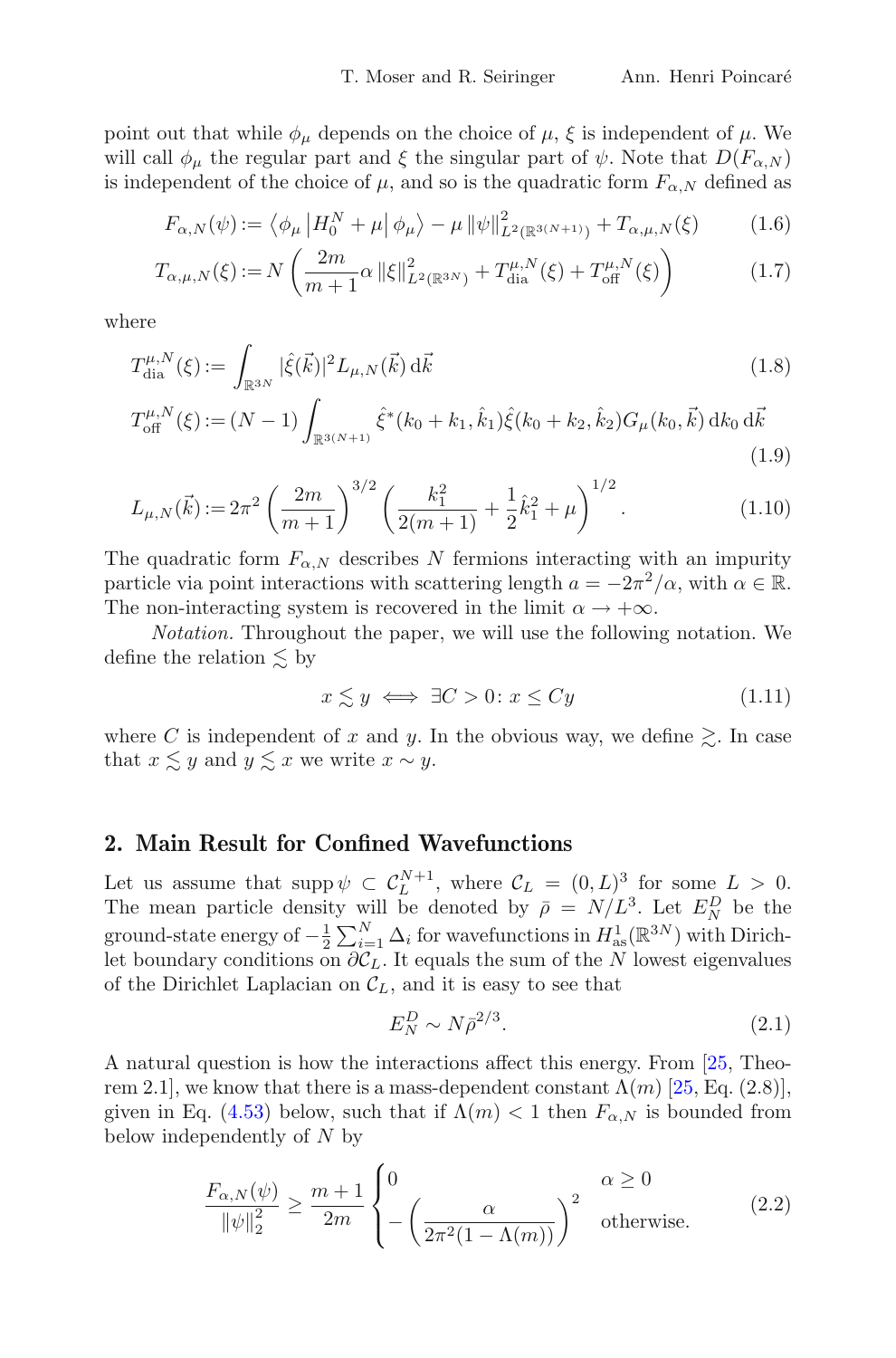(The additional factor  $(m + 1)/(2m)$  compared to [\[25,](#page-39-12) Theorem 2.1] results from the separation of the center-of-mass motion used in [\[25\]](#page-39-12).) It was also shown in [\[25\]](#page-39-12) that  $\Lambda(m) < 1$  if  $m > m^{**} \approx 0.36$ .

For particles confined to the cube  $\mathcal{C}_L$  with mean density  $\bar{\rho}$ , we can show that under the condition  $\Lambda(m) < 1$  the correction to  $E_N^D$  is small, i.e., it is  $O(1)$  independently of N. Our main result is the following.

<span id="page-4-0"></span>**Theorem 2.1.** *Let*  $\psi \in D(F_{\alpha,N})$ *, supported in*  $(0,L)^{3(N+1)}$ *, with*  $\|\psi\| = 1$ *. Let*  $\bar{\rho} = NL^{-3}$ , and assume that  $\Lambda(m) < 1$ . Then

<span id="page-4-1"></span>
$$
F_{\alpha,N}(\psi) \ge E_N^D - \text{const.} \left( \frac{\bar{\rho}^{2/3}}{(1 - \Lambda(m))^{9/2}} + \frac{\alpha_-^2}{(1 - \Lambda(m))^2} \right) \tag{2.3}
$$

*where the constant is independent of*  $\psi, m, N, L$  *and*  $\alpha$ *, and*  $\alpha$ <sub>–</sub> *denotes the negative part of*  $\alpha$ *, i.e.,*  $\alpha_-=\frac{1}{2}(|\alpha|-\alpha)$ *.* 

Theorem [2.1](#page-4-0) shows that the presence of the impurity affects the groundstate energy by a term that is bounded independently of  $N$ . Bound  $(2.3)$  is an extension of [\(2.2\)](#page-3-0) in the sense that if we take  $L \to \infty$  in [\(2.3\)](#page-4-1) we recover (2.2) up to the value of the constant.

*Remark.* For  $\alpha \to \infty$ , one would expect that the optimal lower bound converges to the ground-state energy of the non-interacting Hamiltonian  $H_0^N$  with Dirichlet boundary conditions. This is not the case for  $(2.3)$ , which is independent of  $\alpha$  for  $\alpha > 0$ . This is due to our method of proof; in particular, the utilized localization technique introduces an error which is independent of the interaction strength.

Using various types of trial states, the ground-state energy of pointinteracting systems is extensively discussed in the physics literature (see [\[20\]](#page-39-1) and references there). We note that with this method it is only possible to derive upper bounds, while Theorem [2.1](#page-4-0) gives a lower bound on the groundstate energy.

From a physics perspective, it would of course be interesting to extend Theorem [2.1](#page-4-0) to the case of several (or even many) impurities [\[30](#page-40-2)]. However, even the basic question of stability, i.e., boundedness of the energy from below, is open for more than one impurity.

#### **2.1. Proof Outline**

For the proof of Theorem [2.1,](#page-4-0) we first prove in Sect. [3](#page-5-0) an IMS type formula, which allows to localize the impurity in a small box, of side length  $\ell$  independent of L. In a second step, we localize all of the remaining particles to be either close to the impurity or separated from it. Doing this, we partly violate the antisymmetry constraint on the wavefunctions, which makes it necessary to first extend the quadratic form  $F_{\alpha,N}$  to  $\tilde{F}_{\alpha,N}$ . The latter does not require the antisymmetry, but coincides with  $F_{\alpha,N}$  on  $D(F_{\alpha,N}).$ 

In Sect. [4,](#page-11-0) we give a rough lower bound on the energy in case the wavefunction is compactly supported in a box  $(0, \ell)^3$ . This lower bound is of the order  $N^{5/3}/\ell^2$ , as expected, but with a non-sharp prefactor. We shall introduce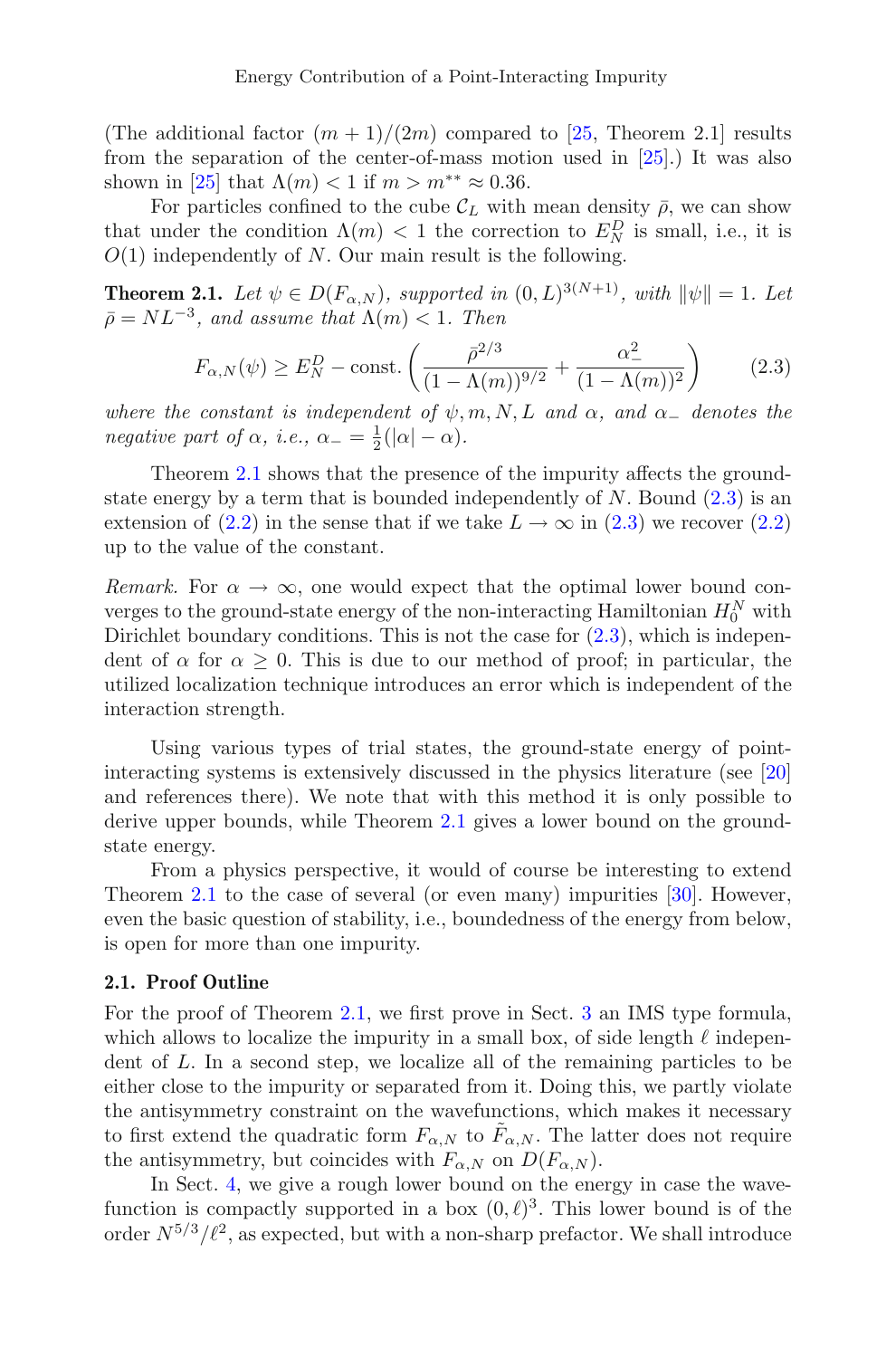a quadratic form  $F_{\alpha,N}^{\text{per}}$  with periodic boundary conditions and show that it is equivalent to  $F_{\alpha,N}$  for confined wavefunctions. The reason we work with periodic boundary conditions instead of Dirichlet ones is that the simpler form of the Greens function for the Laplacian allows to perform explicit computations in momentum space.

Because the ground-state energy of the confined non-interacting Nparticle system is strictly positive, we are allowed to choose  $\mu$  negative in the definition of  $F_{\alpha,N}^{\text{per}}$ . Applying the method of [\[25\]](#page-39-12) then leads to the lower bound on  $F_{\alpha,N}^{\text{per}}$  in Theorem [4.1.](#page-11-1) The downside of working with  $F_{\alpha,N}^{\text{per}}$  will be that because of the discrete nature of momentum space for periodic functions, we have to work with sums instead of integrals, and the difference between the sum and the integral versions will have to be carefully controlled.

In Sect. [5,](#page-24-0) we give the proof of Theorem [2.1.](#page-4-0) Using the IMS formula of Proposition [3.1,](#page-9-0) we localize the particles either in a small box with side length  $\ell \sim \bar{\rho}^{-1/3}$  containing the impurity, or in the large complement. In the small box, we use Theorem [4.1](#page-11-1) for a lower bound, whereas in the large complement we use Theorem [A.2,](#page-36-0) which is a version of the positive density Lieb–Thirring inequality in [\[14\]](#page-39-14) adapted to our setting of Dirichlet boundary conditions, and which is proved in the appendix. When optimizing over the distribution of particles, we shall conclude from these bounds that only  $O(\bar{\rho}\ell^3) = O(1)$ particles will be in the small box. This allows us to improve the rough bound of Theorem [4.1](#page-11-1) and show Theorem [2.1.](#page-4-0)

#### <span id="page-5-0"></span>**3. Properties of the Quadratic Form**

In this section, we will first extend the quadratic form  $F_{\alpha,N}$  to functions that are not required to be antisymmetric in the last  $N$  variables. Afterward, we shall discuss how the splitting  $\psi = \phi_{\mu} + G_{\mu}\xi$  is affected when multiplying  $\psi$  by a smooth function (which need not be symmetric under permutations). This will be utilized in the last part of this section where an IMS formula for the (extended) quadratic form is shown.

#### **3.1. Extension to Functions Without Symmetry**

To prove our main theorem, we want to localize the particles in different subsets of the cube  $\mathcal{C}_L = (0, L)^3$ . Hence, it is necessary to extend the quadratic form  $F_{\alpha,N}$  by removing the antisymmetry constraint. To this aim, we define

$$
D(\tilde{F}_{\alpha,N}) = \left\{ \psi = \phi_{\mu} + \sum_{i=1}^{N} G_{\mu} \xi_i \mid \phi_{\mu} \in H^1(\mathbb{R}^{3(N+1)}),
$$
  

$$
\xi_i \in H^{1/2}(\mathbb{R}^{3N}) \,\forall \, i, 1 \le i \le N \right\} \tag{3.1}
$$

where

<span id="page-5-1"></span>
$$
\widehat{G_{\mu}\xi_i}(k_0, \vec{k}) = G_{\mu}(k_0, \vec{k})\hat{\xi}_i(k_0 + k_i, \hat{k}_i).
$$
\n(3.2)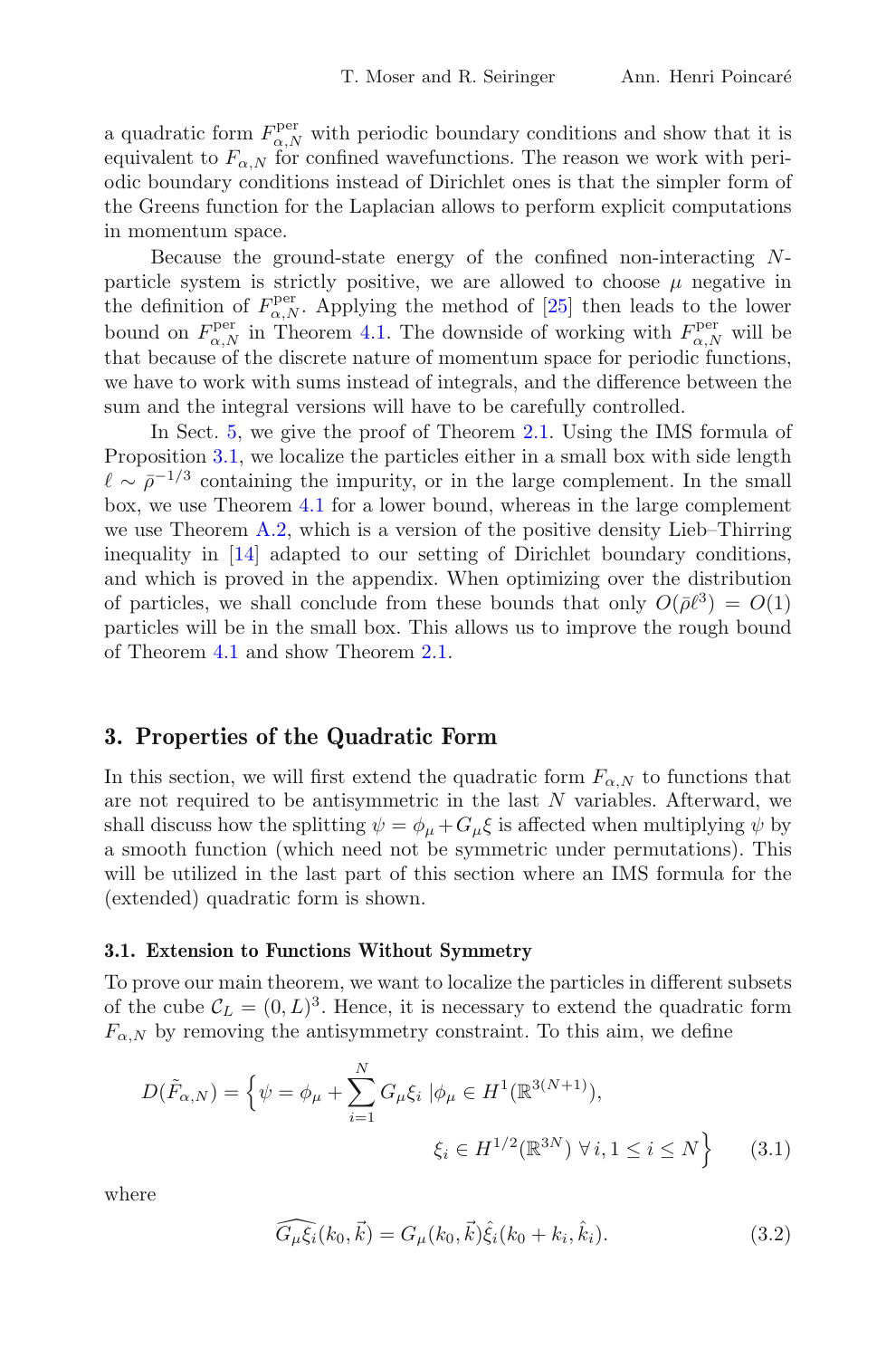The quadratic form  $\tilde{F}_{\alpha,N}$  is defined as

<span id="page-6-4"></span>
$$
\tilde{F}_{\alpha,N}(\psi) := \left\langle \phi_\mu \left| H_0^N + \mu \right| \phi_\mu \right\rangle - \mu \left\| \psi \right\|_{L^2(\mathbb{R}^{3(N+1)})}^2 + \tilde{T}_{\alpha,\mu,N}(\vec{\xi}) \tag{3.3}
$$

$$
\tilde{T}_{\alpha,\mu,N}(\vec{\xi}) := \frac{2m}{m+1} \alpha \sum_{i=1}^{N} ||\xi_i||_{L^2(\mathbb{R}^{3N})}^2 + \tilde{T}_{\text{dia}}^{\mu,N}(\vec{\xi}) + \tilde{T}_{\text{off}}^{\mu,N}(\vec{\xi})
$$
\n(3.4)

where  $\vec{\xi} = (\xi_i)_{i=1}^N$  and

$$
\tilde{T}^{\mu,N}_{\text{dia}}(\vec{\xi}) := \sum_{i=1}^{N} \int_{\mathbb{R}^{3N}} |\hat{\xi}_i(\vec{k})|^2 L_{\mu,N}(\vec{k}) \, d\vec{k} \tag{3.5}
$$

$$
\tilde{T}_{\text{off}}^{\mu,N}(\vec{\xi}) := -\sum_{\substack{i \neq j \\ 1 \leq i,j \leq N}} \int_{\mathbb{R}^{3(N+1)}} \hat{\xi}_i^*(k_0 + k_i, \hat{k}_i) \hat{\xi}_j(k_0 + k_j, \hat{k}_j) G_{\mu}(k_0, \vec{k}) \, \mathrm{d}k_0 \, \mathrm{d}\vec{k}.\tag{3.6}
$$

Each  $\xi_i$  in [\(3.2\)](#page-5-1) corresponds to a function supported on the hyperplane  $x_0 = x_i$ . The only overlap between hyperplanes for  $i \neq j$  is on the set  $x_i = x_0 = x_j$ (of zero measure in  $\mathbb{R}^{3N}$ ), which implies that  $\sum_{i=1}^{N} \hat{\xi}_i (k_0 + k_i, \hat{k}_i)$  has a unique decomposition into  $(\xi_i)_{i=1}^N$ , and thus the splitting  $\psi = \phi_\mu + \sum_{i=1}^N G_\mu \xi_i$  is unique. To stress the dependence on  $\psi$ , we will sometimes use the notation  $\phi_{\mu}^{\psi}$ and  $\xi_i^{\psi}$  below.

In the case that  $\psi$  is antisymmetric in the last N coordinates, the uniqueness of the decomposition  $\psi = \phi_{\mu} + \sum_{i=1}^{N} G_{\mu} \xi_i$  shows that there exists a function  $\xi \in H^{1/2}(\mathbb{R}^3) \otimes H_{\text{as}}^{1/2}(\mathbb{R}^{3(N-1)})$  such that  $\xi_i = (-1)^{i+1}\xi$ , and hence  $\sum_{i=1}^{N} G_{\mu} \xi_i = G_{\mu} \xi$ , which is defined in [\(1.5\)](#page-2-0). Furthermore, we have

<span id="page-6-5"></span>
$$
\tilde{T}^{\mu,N}_{\text{dia}}(\vec{\xi}) = NT^{\mu,N}_{\text{dia}}(\xi), \qquad \tilde{T}^{\mu,N}_{\text{off}}(\vec{\xi}) = NT^{\mu,N}_{\text{off}}(\xi)
$$
\n(3.7)

in this case, which shows that  $\tilde{F}_{\alpha,N}(\psi) = F_{\alpha,N}(\psi)$  for  $\psi$  antisymmetric in the last N coordinates. In particular,  $\tilde{F}_{\alpha,N}$  is an extension of  $F_{\alpha,N}$ , and for a lower bound it therefore suffices to work with  $F_{\alpha,N}$ .

In the following, it will be convenient to introduce the notation

<span id="page-6-1"></span>
$$
\tilde{\nabla} := \left(\frac{1}{\sqrt{2m}}\nabla_0, \frac{1}{\sqrt{2}}\nabla_1, \dots, \frac{1}{\sqrt{2}}\nabla_N\right)
$$
\n(3.8)

as well as

<span id="page-6-2"></span>
$$
H_{\mu} := H_0^N + \mu = -\tilde{\nabla}^2 + \mu.
$$
 (3.9)

#### **3.2. Localization of Wavefunctions**

An important ingredient in the proof of Theorem [2.1](#page-4-0) will be to localize the particles. For this purpose, we will study in this subsection how the splitting  $\psi = \phi^{\psi}_{\mu} + \sum_{i=1}^{N} G_{\mu} \xi^{\psi}_{i}$  is affected when multiplying  $\psi$  by a smooth function.

<span id="page-6-3"></span>**Lemma 3.1.** *For*  $J \in \mathcal{C}^{\infty}(\mathbb{R}^{3(N+1)})$  *bounded and with bounded derivatives, we*  $define \ \vec{J}\cdot\vec{\xi} = (J\xi_i)_{i=1}^N \ by$ 

<span id="page-6-0"></span>
$$
(J\xi_i)(x_i, \hat{x}_i) = J(x_i, \vec{x})\xi_i(x_i, \hat{x}_i). \tag{3.10}
$$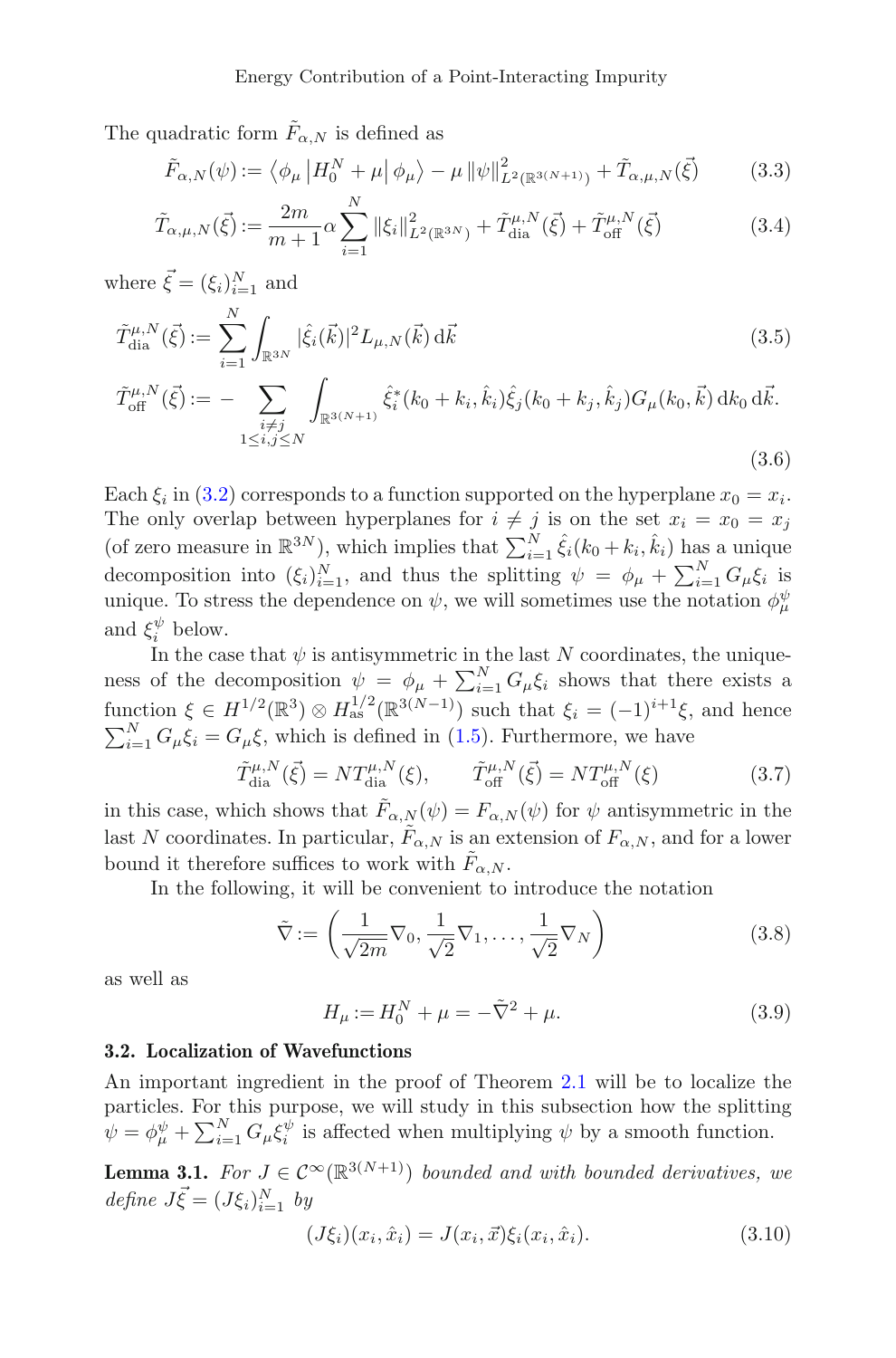*Then,*  $\xi_i \mapsto [J, G_\mu]\xi_i := JG_\mu\xi_i - G_\mu J\xi_i$  *is a bounded map from*  $L^2(\mathbb{R}^{3N})$  *to*  $H^1(\mathbb{R}^{3(N+1)})$ *. In particular* 

<span id="page-7-0"></span>
$$
\xi_i^{J\psi} = J\xi_i^{\psi} \tag{3.11}
$$

and the regular part  $\phi_{\mu}^{J\psi}$  of  $J\psi$  is given by

<span id="page-7-1"></span>
$$
\phi_{\mu}^{J\psi} = J\phi_{\mu}^{\psi} + \sum_{i=1}^{N} [J, G_{\mu}] \xi_{i}^{\psi}.
$$
\n(3.12)

*Remark.* We clarify that J acts on functions on  $\mathbb{R}^{3(N+1)}$ , and in particular on  $\phi^{\psi}_{\mu}$  and  $G_{\mu}\xi^{\psi}_{i}$ , as a multiplication operator, whereas on functions in  $L^{2}(\mathbb{R}^{3N})$ it acts as in [\(3.10\)](#page-6-0), i.e., as multiplication by the function restricted to the relevant plane  $\{x_i = x_0\}$ . Hence, the commutator  $[J, G_\mu]$  has no meaning here independently of its application on  $\vec{\xi}$  and is only used as a convenient notation.

*Proof.* We first argue that  $[J, G_{\mu}]\xi_i^{\psi} \in H^1(\mathbb{R}^{3(N+1)})$  implies [\(3.11\)](#page-7-0) and [\(3.12\)](#page-7-1). We have

$$
J\psi - \sum_{i=1}^{N} G_{\mu} J \xi_i^{\psi} = J\phi_{\mu}^{\psi} + \sum_{i=1}^{N} [J, G_{\mu}] \xi_i^{\psi}.
$$
 (3.13)

Since  $J\phi_{\mu}^{\psi}$  and  $[J, G_{\mu}]\xi_i^{\psi}$  are in  $H^1(\mathbb{R}^{3(N+1)})$ , the uniqueness of the decomposition of  $J\psi$  into regular and singular parts implies [\(3.11\)](#page-7-0) and [\(3.12\)](#page-7-1).

It remains to show that  $[J, G_{\mu}]\xi_i \in H^1(\mathbb{R}^{3(N+1)})$  for  $\xi_i \in L^2(\mathbb{R}^{3N})$ . In order to do so, we shall in fact show that

<span id="page-7-2"></span>
$$
[J, G_{\mu}]\xi_i = H_{\mu}^{-1}[H_0^N, J]G_{\mu}\xi_i = H_{\mu}^{-1}(-2\tilde{\nabla} \cdot (\tilde{\nabla}J) - (\tilde{\nabla}^2 J))G_{\mu}\xi_i, \qquad (3.14)
$$

where we used the notation introduced in  $(3.8)$  and  $(3.9)$ . From  $(3.14)$ , the  $H<sup>1</sup>$ property readily follows, using that

$$
||G_{\mu}\xi_i||_{L^2(\mathbb{R}^{3(N+1)})}^2 = \int_{\mathbb{R}^{3(N+1)}} G_{\mu}(k_0, \vec{k})^2 |\hat{\xi}_i(k_0 + k_i, \hat{k}_i)|^2 dk_0 d\vec{k}
$$
  
\$\lesssim \left(\frac{m}{m+1}\right)^{3/2} \mu^{-1/2} ||\xi\_i||\_{L^2(\mathbb{R}^{3N})}^2. (3.15)

In the last step, we did an explicit integration over  $\frac{1}{m+1}k_0 - \frac{m}{m+1}k_i$ , the variable canonically conjugate to  $x_0 - x_i$ .

In order to show [\(3.14\)](#page-7-2), we note that since J is smooth,  $H_u^{-1}JH_u$  is a bounded operator. In the sense of distributions, we have

$$
(H_{\mu}G_{\mu}\xi_i)(x_0, \vec{x}) = \xi_i(x_i, \hat{x}_i)\delta(x_0 - x_i)
$$
\n(3.16)

and hence  $H_{\mu}^{-1} J H_{\mu} G_{\mu} \xi_i = G_{\mu} J \xi_i$ . In particular,

$$
[J, G_{\mu}]\xi_i = (J - H_{\mu}^{-1} J H_{\mu}) G_{\mu}\xi_i
$$
 (3.17)

which indeed equals  $(3.14)$ . This completes the proof of the lemma.

<span id="page-7-3"></span>**Corollary 3.1.** *Assume that*  $\psi \in D(\tilde{F}_{\alpha,N})$  *satisfies* supp  $\psi \subseteq \Omega_0 \times \cdots \times \Omega_N$ *, where*  $\Omega_j \subseteq \mathbb{R}^3$  *for*  $0 \leq j \leq N$ *. Then,* 

$$
\operatorname{supp}\xi_i^{\psi} \subseteq (\Omega_0 \cap \Omega_i) \times \Omega_1 \times \cdots \times \Omega_{i-1} \times \Omega_{i+1} \times \cdots \times \Omega_N. \tag{3.18}
$$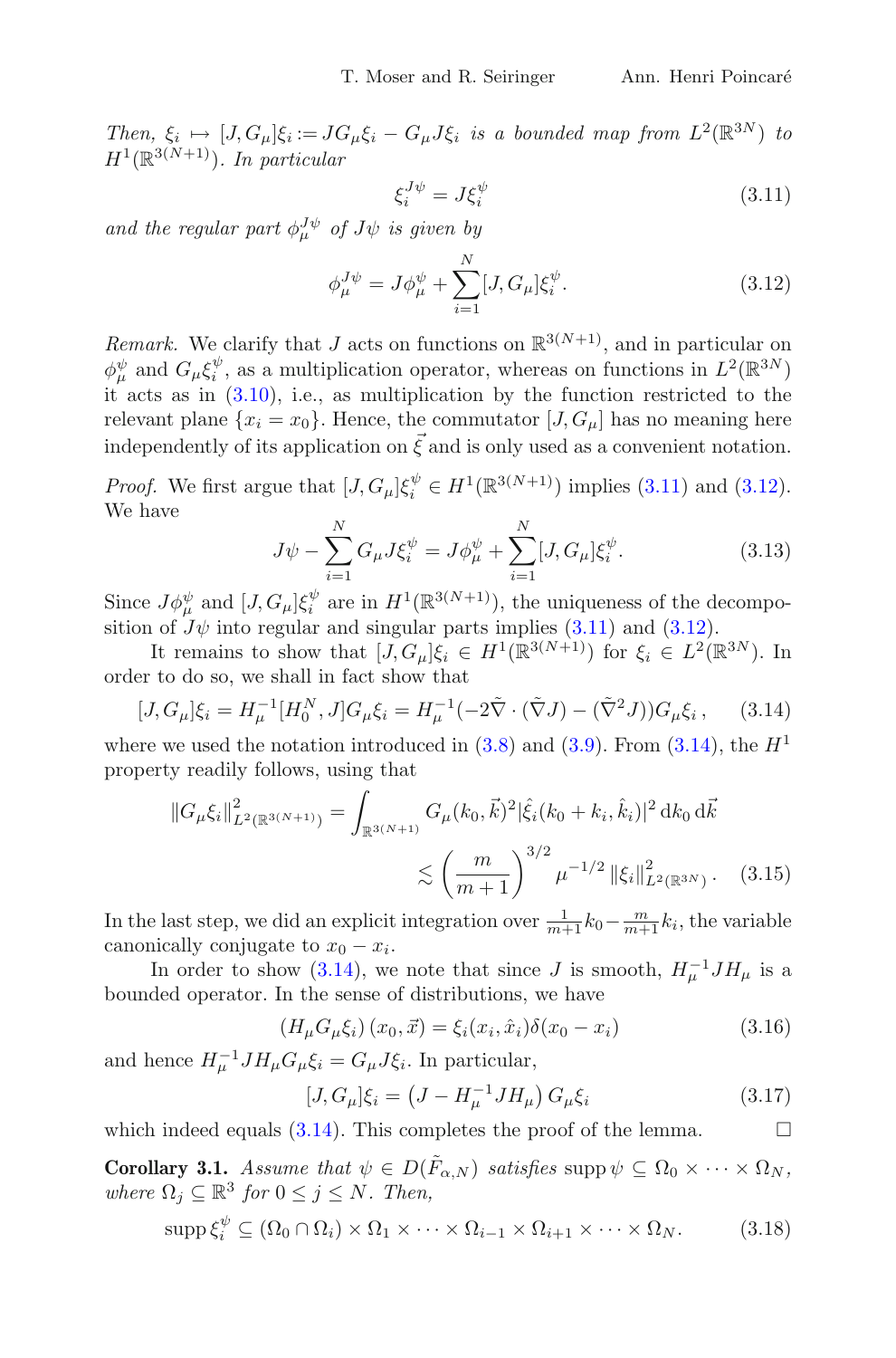*Proof.* Let  $J \in C^{\infty}(\mathbb{R}^{3(N+1)})$  such that  $J(x_0, \vec{x}) = 1$  for  $(x_0, \vec{x}) \in \Omega_0 \times \cdots \times \Omega_N$ . Using Lemma [3.1](#page-6-3) we get that

$$
\xi_i^{\psi}(x_i, \hat{x}_i) = \xi_i^{J\psi}(x_i, \hat{x}_i) = J(x_i, \vec{x}) \xi_i^{\psi}(x_i, \hat{x}_i). \tag{3.19}
$$

Since this holds for all  $J$  with the above property, the claim follows.  $\Box$ 

#### **3.3. Alternative Representation of the Singular Part**

The following Lemma gives an alternative representation of the singular part of the quadratic form, defined in [\(3.4\)](#page-6-4). It will turn out to be useful in the proof of the IMS formula in the next subsection.

**Lemma 3.2.** *For*  $\vec{\xi} = (\xi_i)_{i=1}^N$  *with*  $\xi_i \in H^{1/2}(\mathbb{R}^{3N})$ *, the function* 

$$
\mathcal{I}(\nu) := \left\| \sum_{i=1}^{N} G_{\nu} \xi_i \right\|_{L^2(\mathbb{R}^{3(N+1)})}^2 - \pi^2 \left( \frac{2m}{m+1} \right)^{3/2} \frac{1}{\sqrt{\nu}} \sum_{i=1}^{N} \|\xi_i\|_{L^2(\mathbb{R}^{3N})}^2
$$
\n(3.20)

*is integrable on*  $[\mu, \infty)$  *for any*  $\mu > 0$ *, and we have* 

<span id="page-8-0"></span>
$$
\tilde{T}_{\alpha,\mu,N}(\vec{\xi}) = \left(\frac{2m}{m+1}\alpha + 2\pi^2 \left(\frac{2m}{m+1}\right)^{3/2} \sqrt{\mu}\right) \sum_{i=1}^N \|\xi_i\|_{L^2(\mathbb{R}^{3N})}^2 - \int_{\mu}^{\infty} d\nu \, \mathcal{I}(\nu).
$$
\n(3.21)

*Proof.* For any  $1 \leq i \leq N$ , we have

$$
||G_{\nu}\xi_i||_{L^2(\mathbb{R}^{3(N+1)})}^2 = \int_{\mathbb{R}^{3(N+1)}} G_{\nu}(k_0, \vec{k})^2 |\hat{\xi}_i(k_0 + k_i, \hat{k}_i)|^2 dk_0 d\vec{k}
$$
  
= 
$$
\left(\frac{2m}{m+1}\right)^{3/2} \int_{\mathbb{R}^{3N}} \frac{\pi^2}{\sqrt{\frac{k_i^2}{2(1+m)} + \frac{1}{2}\hat{k}_i^2 + \nu}} |\hat{\xi}_i(k_i, \hat{k}_i)|^2 dk_0 d\vec{k}.
$$
 (3.22)

In particular,

$$
||G_{\nu}\xi_i||_{L^2(\mathbb{R}^{3(N+1)})}^2 - \left(\frac{2m}{m+1}\right)^{3/2} \frac{\pi^2}{\sqrt{\nu}} ||\xi_i||_{L^2(\mathbb{R}^{3N})}^2 \le 0 \tag{3.23}
$$

and we have

$$
-\int_{\mu}^{\infty} d\nu \left( \|G_{\nu}\xi_i\|_{L^2(\mathbb{R}^{3(N+1)})}^2 - \left(\frac{2m}{m+1}\right)^{3/2} \frac{\pi^2}{\sqrt{\nu}} \|\xi_i\|_{L^2(\mathbb{R}^{3N})}^2 \right)
$$
  

$$
= \int_{\mathbb{R}^{3N}} |\hat{\xi}_i(\vec{k})|^2 L_{\mu,N}(\vec{k}) d\vec{k} - 2\pi^2 \left(\frac{2m}{m+1}\right)^{3/2} \sqrt{\mu} \|\xi_i\|_{L^2(\mathbb{R}^{3N})}^2.
$$
 (3.24)

For the terms  $i \neq j$ , on the other hand, we have

$$
\int_{\mu}^{\infty} d\nu \langle G_{\nu} \xi_i | G_{\nu} \xi_j \rangle
$$
  
= 
$$
\int_{\mu}^{\infty} d\nu \int_{\mathbb{R}^{3(N+1)}} \hat{\xi}_i^* (k_0 + k_i, \hat{k}_i) \hat{\xi}_j (k_0 + k_j, \hat{k}_j) G_{\nu} (k_0, \vec{k})^2 d k_0 d\vec{k}
$$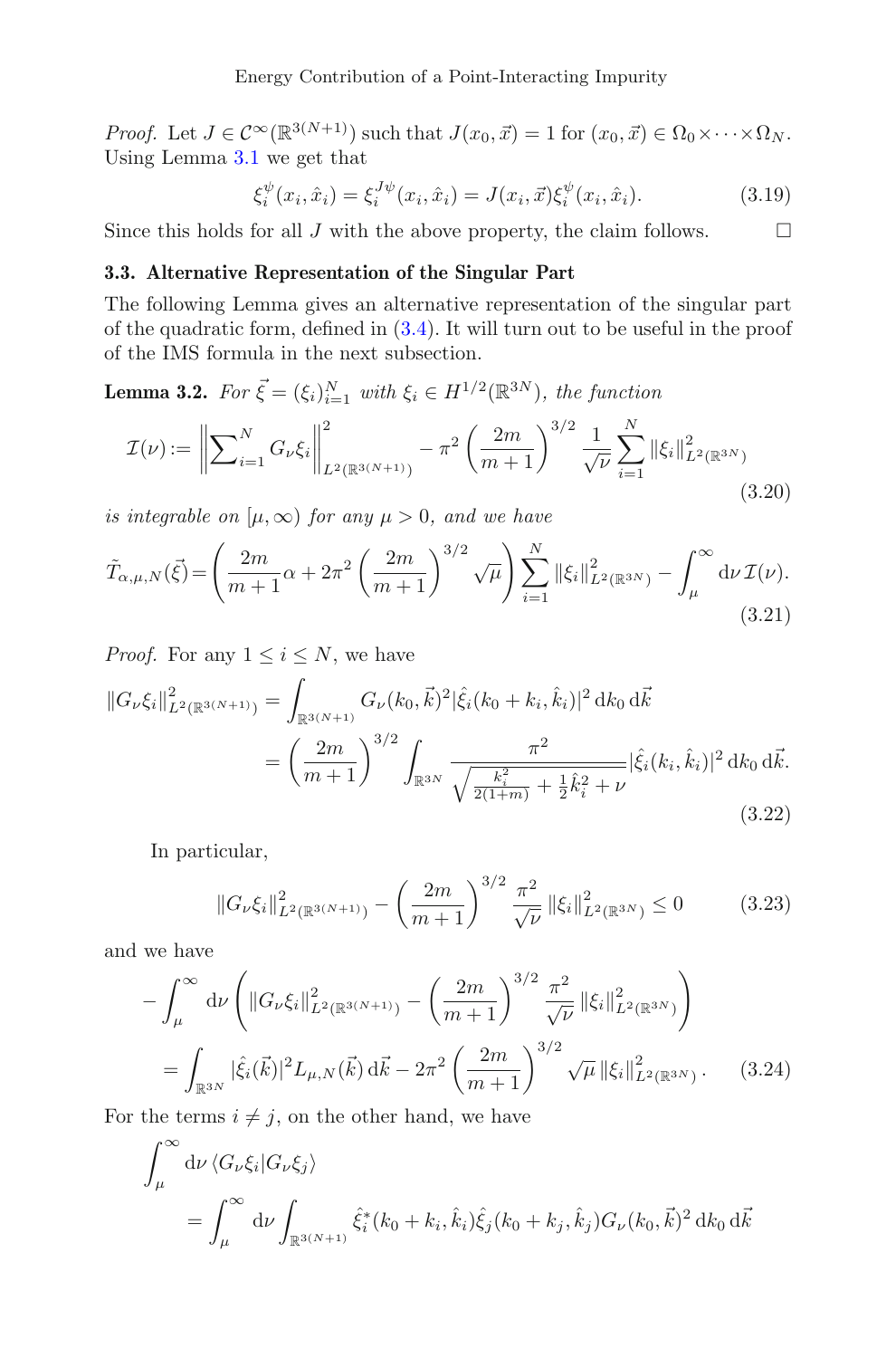$$
= \int_{\mathbb{R}^{3(N+1)}} \hat{\xi}_i^*(k_0 + k_i, \hat{k}_i) \hat{\xi}_j(k_0 + k_j, \hat{k}_j) G_\mu(k_0, \vec{k}) \, \mathrm{d}k_0 \, \mathrm{d}\vec{k}.\tag{3.25}
$$

Here, the exchange of the order of integration is justified by Fubini's theorem, since the integrand in the first line on the right is absolutely integrable for  $\xi_i \in H^{1/2}$ . This completes the proof.

#### **3.4. IMS Formula**

In this subsection, we will prove the following Lemma.

<span id="page-9-0"></span>**Proposition 3.1.** *Given*  $M \geq 1$  *and*  $(J_i)_{i=1}^M$  *with*  $J_i \in C^\infty(\mathbb{R}^{3(N+1)})$  *and*  $\sum_{i=1}^M J_i^2 = 1$ , we have

$$
\tilde{F}_{\alpha,N}(\psi) = \sum_{i=1}^{M} \tilde{F}_{\alpha,N}(J_i\psi) - \sum_{i=1}^{M} \left\| (\tilde{\nabla} J_i)\psi \right\|^2 \tag{3.26}
$$

*for all*  $\psi \in D(\tilde{F}_{\alpha N}).$ 

*Proof.* By using the polarization identity, we can extend  $\tilde{F}_{\alpha,N}$  to a sesquilinear form, denoted as  $\tilde{F}_{\alpha,N}(\psi_1,\psi_2)$ . It suffices to prove that

<span id="page-9-1"></span>
$$
\tilde{F}_{\alpha,N}(J^2\psi,\psi) + \tilde{F}_{\alpha,N}(\psi,J^2\psi) - 2\tilde{F}_{\alpha,N}(J\psi,J\psi) = -2\left\| (\tilde{\nabla}J)\psi \right\|^2 \qquad (3.27)
$$

for smooth functions  $J$ , since then

<span id="page-9-3"></span>
$$
\tilde{F}_{\alpha,N}(\psi) = \frac{1}{2} \sum_{i=1}^{M} \left( \tilde{F}_{\alpha,N}(J_i^2 \psi, \psi) + \tilde{F}_{\alpha,N}(\psi, J_i^2 \psi) \right)
$$
\n
$$
\stackrel{(3.27)}{=} \sum_{i=1}^{M} \tilde{F}_{\alpha,N}(J_i \psi, J_i \psi) - \sum_{i=1}^{M} \left\| (\tilde{\nabla} J_i) \psi \right\|^2.
$$
\n(3.28)

Recall the definition  $H_{\mu} = H_0^N + \mu$ . The left side of [\(3.27\)](#page-9-1) equals

$$
\langle \phi_{\mu}^{J^2 \psi} | H_{\mu} | \phi_{\mu}^{\psi} \rangle + \langle \phi_{\mu}^{\psi} | H_{\mu} | \phi_{\mu}^{J^2 \psi} \rangle - 2 \langle \phi_{\mu}^{J\psi} | H_{\mu} | \phi_{\mu}^{J\psi} \rangle + \tilde{T}_{\alpha,\mu,N} (\vec{\xi}^{J^2 \psi}, \vec{\xi}^{\psi}) + \tilde{T}_{\alpha,\mu,N} (\vec{\xi}^{\psi}, \vec{\xi}^{J^2 \psi}) - 2 \tilde{T}_{\alpha,\mu,N} (\vec{\xi}^{J\psi}, \vec{\xi}^{J\psi})
$$
(3.29)

where we introduced the sesquilinear form  $\tilde{T}_{\alpha,\mu,N}(\vec{\xi}_1,\vec{\xi}_2)$  corresponding to the quadratic form [\(3.4\)](#page-6-4). We use Lemma [3.1](#page-6-3) to identify the regular and singular parts of the various wavefunctions. For the quadratic form  $\tilde{T}_{\alpha,\mu,N}$ , we utilize representation  $(3.21)$ , which together with  $(3.11)$  implies that

<span id="page-9-2"></span>
$$
\tilde{T}_{\alpha,\mu,N}(\vec{\xi}^{J^2\psi},\vec{\xi}^{\psi}) + \tilde{T}_{\alpha,\mu,N}(\vec{\xi}^{\psi},\vec{\xi}^{J^2\psi}) - 2\tilde{T}_{\alpha,\mu,N}(\vec{\xi}^{J\psi},\vec{\xi}^{J\psi})
$$
\n
$$
= \int_{\mu}^{\infty} d\nu \sum_{i,j=1}^{N} \left( 2\langle G_{\nu}J\xi_{i}^{\psi} | G_{\nu}J\xi_{j}^{\psi} \rangle - \langle G_{\nu}J^2\xi_{i}^{\psi} | G_{\nu}\xi_{j}^{\psi} \rangle - \langle G_{\nu}\xi_{i}^{\psi} | G_{\nu}J^2\xi_{j}^{\psi} \rangle \right). \tag{3.30}
$$

Since  $G_{\nu}J\xi_i^{\psi} = H_{\nu}^{-1}JH_{\nu}G_{\nu}\xi^{\psi}$ , as shown in the proof of Lemma [3.1,](#page-6-3) we can rewrite the terms in the integrand as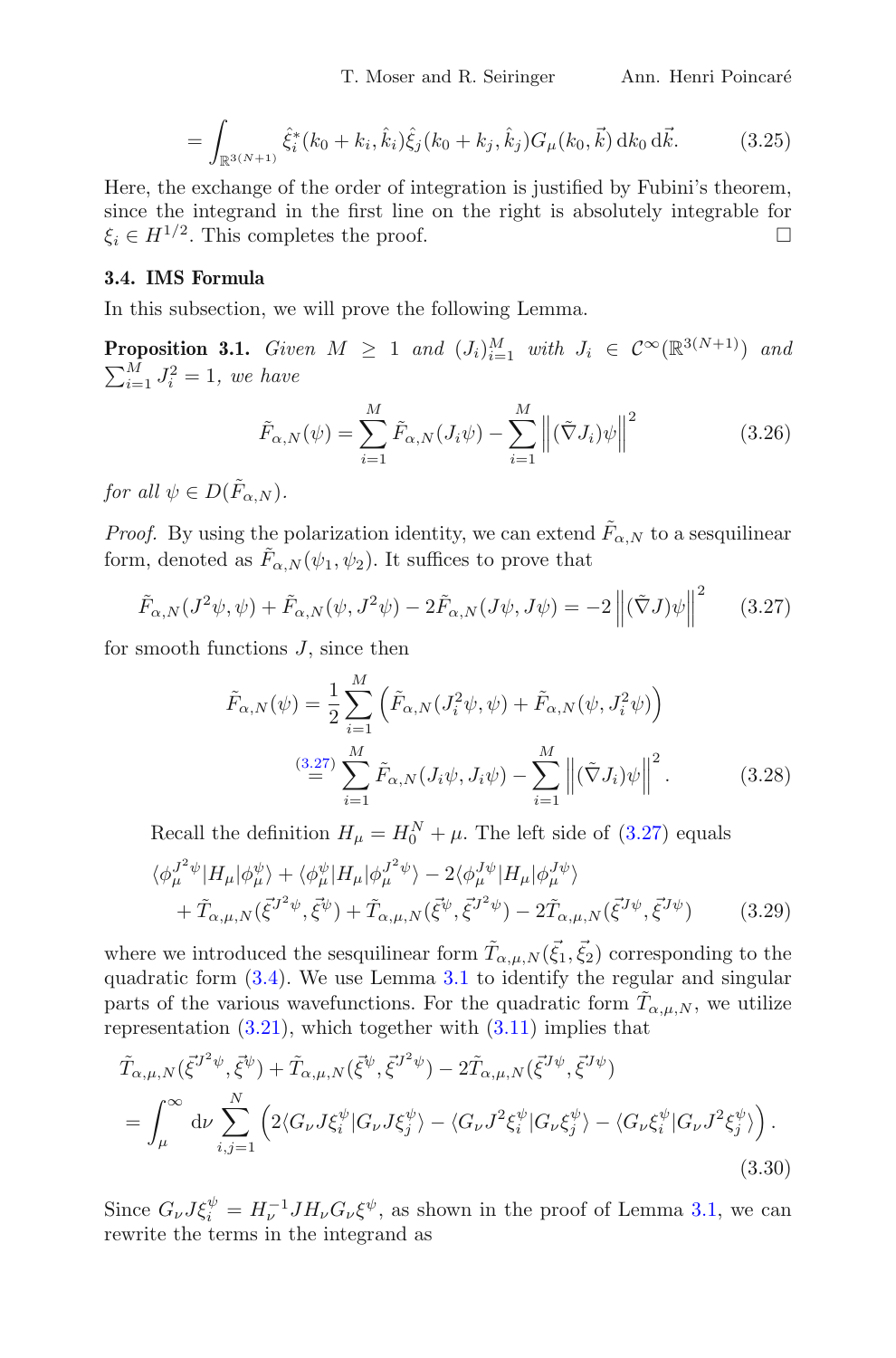<span id="page-10-0"></span>Energy Contribution of a Point-Interacting Impurity

$$
2\langle G_{\nu}J\xi_i^{\psi}|G_{\nu}J\xi_j^{\psi}\rangle - \langle G_{\nu}J^2\xi_i^{\psi}|G_{\nu}\xi_j^{\psi}\rangle - \langle G_{\nu}\xi_i^{\psi}|G_{\nu}J^2\xi_j^{\psi}\rangle
$$
  
=  $\langle G_{\nu}\xi_i^{\psi}|2H_{\nu}JH_{\nu}^{-2}JH_{\nu} - H_{\nu}^{-1}J^2H_{\nu} - H_{\nu}J^2H_{\nu}^{-1}|G_{\nu}\xi_j^{\psi}\rangle.$  (3.31)

Using that  $(\partial/\partial \nu)G_{\nu}\xi_i^{\psi} = -H_{\nu}^{-1}G_{\nu}\xi_i^{\psi}$  as well as  $[J,[H_{\nu},J]] = 2|\tilde{\nabla}J|^2$ , one readily checks that this further equals

<span id="page-10-1"></span>
$$
(3.31) = -2\frac{\partial}{\partial \nu} \left\langle G_{\nu} \xi_i^{\psi} \left| [J, H_{\nu}] H_{\nu}^{-1} [H_{\nu}, J] - |\tilde{\nabla} J|^2 \right| G_{\nu} \xi_j^{\psi} \right\rangle. \tag{3.32}
$$

The operator  $A_{\nu} := [J, H_{\nu}] H_{\nu}^{-1}[H_{\nu}, J] - |\tilde{\nabla}J|^2$  is bounded, uniformly in  $\nu$  for  $\nu \ge \mu > 0$ . Since  $||G_{\nu} \xi_i^{\psi}||_2 \to 0$  as  $\nu \to \infty$ , we have  $\lim_{\nu \to \infty} \langle G_{\nu} \xi_i^{\psi} | A_{\nu} | G_{\nu} \xi_j^{\psi} \rangle$  $= 0$ . In particular, from  $(3.30)$ – $(3.32)$  we conclude that

$$
\tilde{T}_{\alpha,\mu,N}(\vec{\xi}^{J^2\psi},\vec{\xi}^{\psi}) + \tilde{T}_{\alpha,\mu,N}(\vec{\xi}^{\psi},\vec{\xi}^{J^2\psi}) - 2\tilde{T}_{\alpha,\mu,N}(\vec{\xi}^{J\psi},\vec{\xi}^{J\psi})
$$
\n
$$
= \sum_{i,j=1}^N \left( 2 \left\langle G_{\mu}\xi_i^{\psi} \left| [J, H_{\mu}] H_{\mu}^{-1}[H_{\mu}, J] \right| G_{\mu}\xi_j^{\psi} \right\rangle - 2 \langle G_{\mu}\xi_i^{\psi} || \tilde{\nabla} J |^2 G_{\mu}\xi_j^{\psi} \rangle \right). \tag{3.33}
$$

<span id="page-10-3"></span>For the regular part, we use  $(3.12)$  to rewrite the first line in  $(3.29)$  as

$$
\langle \phi_{\mu}^{J^2 \psi} | H_{\mu} | \phi_{\mu}^{\psi} \rangle + \langle \phi_{\mu}^{\psi} | H_{\mu} | \phi_{\mu}^{J^2 \psi} \rangle - 2 \langle \phi_{\mu}^{J\psi} | H_{\mu} | \phi_{\mu}^{J\psi} \rangle
$$
  
\n
$$
= -2 \langle \phi_{\mu}^{\psi} | |\tilde{\nabla} J|^2 \phi_{\mu}^{\psi} \rangle - 2 \sum_{i,j=1}^{N} \langle [J, G_{\mu}] \xi_i^{\psi} | H_{\mu} | [J, G_{\mu}] \xi_j^{\psi} \rangle
$$
  
\n
$$
- 4 \operatorname{Re} \sum_{i=1}^{N} \langle [J, G_{\mu}] \xi_i^{\psi} | H_{\mu} | J \phi_{\mu}^{\psi} \rangle + 2 \operatorname{Re} \sum_{i=1}^{N} \langle [J^2, G_{\mu}] \xi_i^{\psi} | H_{\mu} | \phi_{\mu}^{\psi} \rangle. \tag{3.34}
$$

The second term on the right side equals

<span id="page-10-4"></span><span id="page-10-2"></span>
$$
-2\sum_{i,j=1}^N\left\langle G_\mu\xi_i^\psi\left|[J,H_\mu]H_\mu^{-1}[H_\mu,J]\right|G_\mu\xi_j^\psi\right\rangle,
$$

as [\(3.14\)](#page-7-2) shows. Also the last line in [\(3.34\)](#page-10-2) can be evaluated with the aid of [\(3.14\)](#page-7-2), with the result that

$$
-4\operatorname{Re}\sum_{i=1}^{N}\langle[J, G_{\mu}]\xi_i^{\psi}|H_{\mu}|J\phi_{\mu}^{\psi}\rangle+2\operatorname{Re}\sum_{i=1}^{N}\langle[J^2, G_{\mu}]\xi_i^{\psi}|H_{\mu}|\phi_{\mu}^{\psi}\rangle
$$
  
=-4\operatorname{Re}\sum\_{i=1}^{N}\langle G\_{\mu}\xi\_i^{\psi}||\tilde{\nabla}J|^2\phi\_{\mu}^{\psi}\rangle. (3.35)

In combination,  $(3.33)$ ,  $(3.34)$  and  $(3.35)$  imply the desired identity  $(3.27)$ . This completes the proof of the lemma.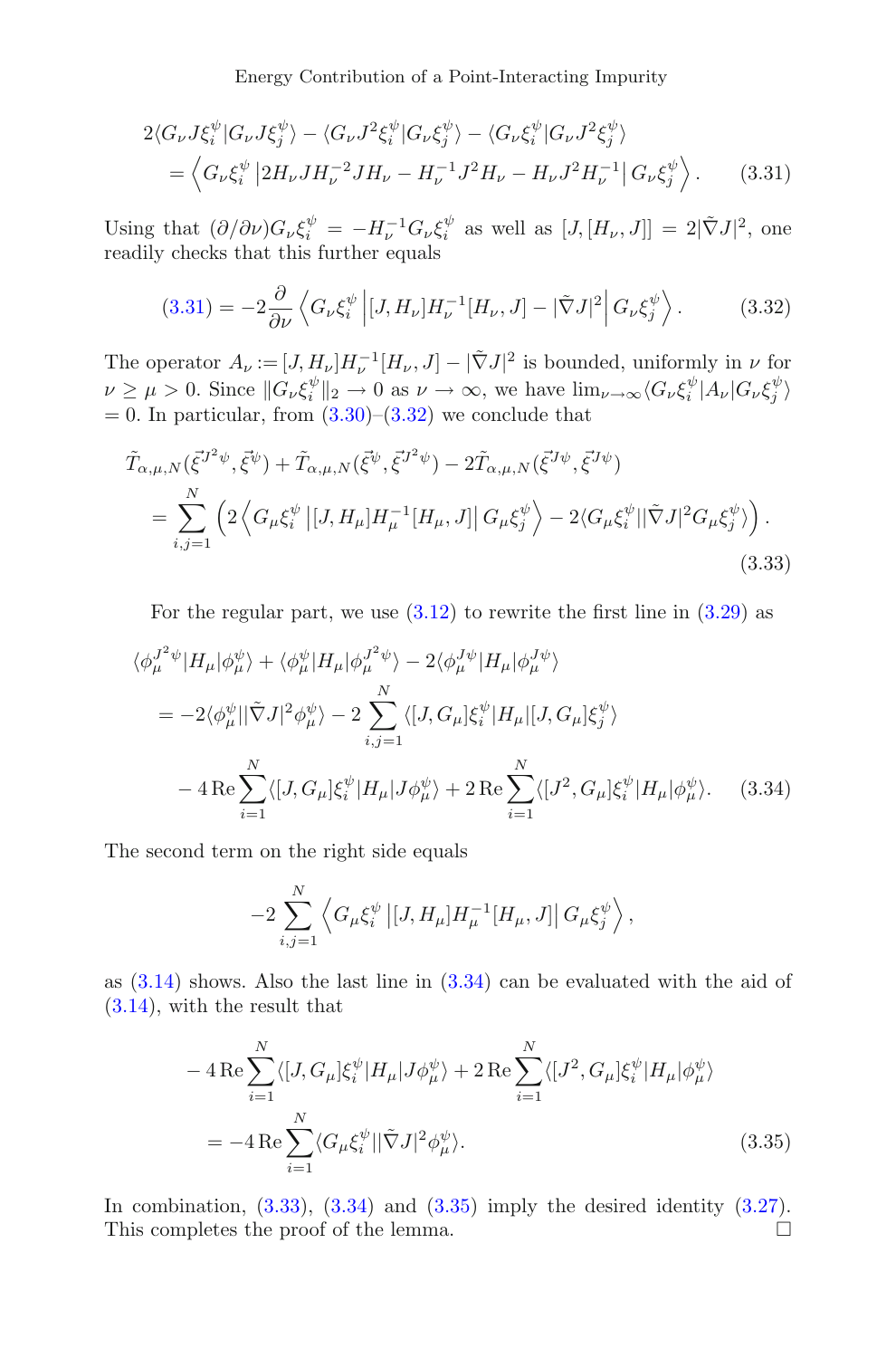#### <span id="page-11-0"></span>**4. A Rough Bound**

In this section, we give a rough lower bound on the ground-state energy of  $F_{\alpha,N}$  when restricted to wavefunctions  $\psi \in D(F_{\alpha,N})$  that are supported in  $\mathcal{C}_{\ell}^{N+1}$  with  $\mathcal{C}_{\ell} = (0,\ell)^3$  for some  $\ell > 0$ . This lower bound has the desired scaling in N and  $\ell$ , i.e., it is proportional to  $N^{5/3}\ell^{-2}$ , but with a non-sharp prefactor. For its proof, we will first reformulate the problem using periodic boundary conditions, and then apply the methods previously introduced in [\[25\]](#page-39-12) to show stability in infinite space.

The statement of the following theorem involves three positive constants  $c_T$ ,  $c_L$  and  $c_A$ , which are independent of  $m, N, \ell$  and  $\alpha$  and which will be defined later. In particular,  $c_T$  is defined in Eq. [\(4.44\)](#page-18-0),  $c_L$  in Eq. [\(4.84\)](#page-24-1) and  $c_A$ in Lemma [4.7.](#page-23-0)

<span id="page-11-1"></span>**Theorem 4.1.** Let  $\psi \in D(F_{\alpha,N})$  with  $\|\psi\| = 1$  and supp  $\psi \subset (0,\ell)^{3(N+1)}$  for  $some \ell > 0$ . Given  $m > 0$  and  $\kappa > 0$  such that

$$
1 - \kappa/c_T > \Lambda(m) \tag{4.1}
$$

*let*  $N_0 = N_0(m, \kappa)$  *be defined as* 

<span id="page-11-3"></span>
$$
N_0(m,\kappa) = \left( \left(1 - \kappa/c_T - \Lambda(m)\right) \frac{m(1 - \kappa/c_T)^2}{c_\Lambda} \right)^{-9/2}.
$$
 (4.2)

*For*  $N > N_0$ *, we have* 

<span id="page-11-2"></span>
$$
F_{\alpha,N}(\psi) \ge \kappa N^{5/3} \ell^{-2} - \frac{1}{4\pi^4} \frac{m+1}{2m} \frac{[\alpha - c_L \ell^{-1}]_-^2}{(1 - \kappa/c_T - \Lambda(m))^2 (1 - (N_0/N)^{2/9})^2}.
$$
\n(4.3)

We note that this result gives a lower bound only for particle numbers  $N > N_0(m, \kappa)$ . In the case that  $N \le N_0$ , we can still use [\(2.2\)](#page-3-0), however.

The remainder of this section contains the proof of Theorem [4.1.](#page-11-1) An important role will be played by a reformulation using periodic boundary conditions. We will start by introducing the functional  $\tilde{F}_{\alpha,N}^{\text{per}}$  which is defined for periodic functions. In Lemma [4.2,](#page-14-0) we will show that it is in fact equivalent to the original quadratic form  $F_{\alpha,N}$  when applied to wavefunctions with compact support in  $\mathcal{C}_{\ell}^{N+1}$ . Working with periodic boundary conditions comes with the inconvenience of having to work with sums, rather than with integrals, in momentum space. In particular, this makes the explicit form of the singular part of  $\tilde{F}_{\alpha,N}^{\text{per}}$  rather complicated; we shall compare it with the singular part of  $F_{\alpha,N}$  in Lemma [4.4](#page-16-0) and bound the difference. It comes with the big advantage of allowing us to choose  $\mu$  negative, however, which will be essential to show a positive lower bound to the energy. This latter property would also be true for Dirichlet boundary conditions; the simpler form of the Greens function of the Laplacian makes periodic ones more convenient, however. In particular, it allows to apply the method of [\[25](#page-39-12)], which gives positivity of the singular part of  $F_{\alpha,N}^{\text{per}}$  for  $\mu \ge -\kappa N^{5/3} \ell^{-2}$  for small enough  $\kappa$ , under a condition of the form  $\Lambda(m, \kappa)$  < 1. In Lemmas [4.5–](#page-20-1)[4.7,](#page-23-0) we investigate the difference between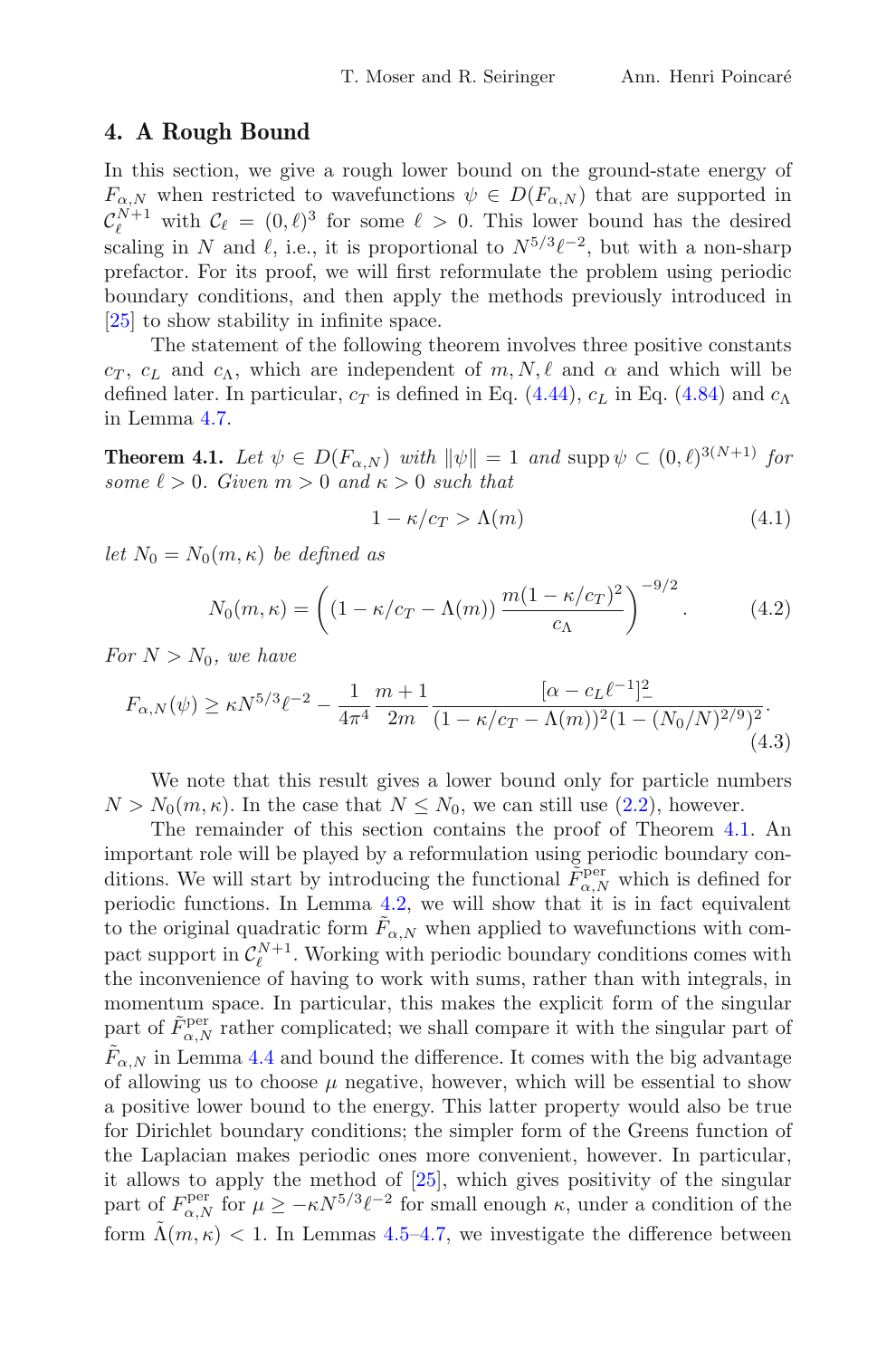$\tilde{\Lambda}(m,\kappa)$  and  $\Lambda(m)$ . In the last subsection, we combine these results to prove Theorem [4.1.](#page-11-1)

#### **4.1. Periodic Boundary Conditions**

Given  $\psi \in D(\tilde{F}_{\alpha,N})$  such that supp  $\psi \subset C_{\ell}^{N+1}$ , we extend  $\psi$  to a periodic function  $\psi^{\text{per}}$ , defined as

$$
\psi^{\text{per}}(x_0,\ldots,x_N)=\psi(\tau(x_0),\ldots,\tau(x_N))
$$
\n(4.4)

with

$$
\tau(x) = (\tau(x^1), \tau(x^2), \tau(x^3)), \qquad \tau(s) := \inf\left( (s + \ell \mathbb{Z}) \cap \mathbb{R}_+ \right) \quad \text{for } s \in \mathbb{R}.
$$
\n
$$
(4.5)
$$

In the following, we shall rewrite the functional  $\tilde{F}_{\alpha,N}(\psi)$  in terms of  $\psi^{\text{per}}$ . Compared to Dirichlet boundary conditions, periodic ones have the advantage that one can work easily in the associated momentum space, similar to the unconfined case. For this purpose, we define the lattice in momentum space as

$$
\mathbb{L} := \frac{2\pi}{\ell} \mathbb{Z}^3. \tag{4.6}
$$

The function  $\psi^{\text{per}}$  is then determined by its Fourier coefficients  $\hat{\psi}^{\text{per}}(k_0, \vec{k}),$ which can be viewed as a function  $\mathbb{L}^{N+1} \to \mathbb{C}$ .

Corollary [3.1](#page-7-3) implies that supp  $\xi_i \subset C_{\ell}^N$  for all  $1 \leq i \leq N$ . Hence, we can extend it in a similar way as  $\psi$  to a periodic function  $\xi^{\text{per}}$ . In momentum space, we can write it as  $\hat{\xi}^{per} : \mathbb{L}^N \to \mathbb{C}$ . For periodic functions,  $G_\mu \psi^{per}$  does not make sense anymore, but instead choosing  $G_{\mu}^{\text{per}}$  as the Greens function of the Laplacian with periodic boundary conditions allows us to define  $G_{\mu}^{\text{per}} \xi_i^{\text{per}}$ by the Fourier coefficients

<span id="page-12-2"></span>
$$
\widehat{G_{\mu}^{\text{per}}\xi_{i}^{\text{per}}}(k_{0},\vec{k}) = G_{\mu}(k_{0},\vec{k})\hat{\xi}_{i}^{\text{per}}(k_{0} + k_{i},\hat{k}_{i}).
$$
\n(4.7)

In order to motivate the quadratic form introduced below, we note that the expression  $L_{\mu,N}(\vec{k})$  in [\(1.10\)](#page-3-1) originates from the limit

$$
L_{\mu,N}(\vec{k}) = \lim_{R \to \infty} \left( \frac{8\pi mR}{m+1} - \int_{|t| \le R} \frac{1}{\tilde{H}_0(k_1, t, \hat{k}_1) + \mu} \, \mathrm{d}t \right) \tag{4.8}
$$

where  $H_0$  is the non-interacting Hamiltonian in momentum space, expressed in terms of center-of-mass and relative coordinates for the pair  $(k_0, k_1)$ , i.e.,

$$
\tilde{H}_0(s, t, \hat{k}_1) := \hat{H}_0^N \left( \frac{m}{m+1} s + t, \frac{1}{m+1} s - t, \hat{k}_1 \right)
$$
\n
$$
= \frac{1}{2(m+1)} s^2 + \frac{1+m}{2m} t^2 + \frac{1}{2} \hat{k}_1^2.
$$
\n(4.9)

More generally, we have

<span id="page-12-1"></span>**Lemma 4.1.** Let  $\tau$  be a nonnegative function in  $C_0^{\infty}(\mathbb{R}^3)$  such that  $\hat{\tau}(0)$  $= 1, \hat{\tau}(p) \geq 0$  *for all*  $p \in \mathbb{R}^3$  *and* 

<span id="page-12-3"></span><span id="page-12-0"></span>
$$
\int_{\mathbb{R}^3} |t|^{-2} \tau(t) dt = 4\pi.
$$
 (4.10)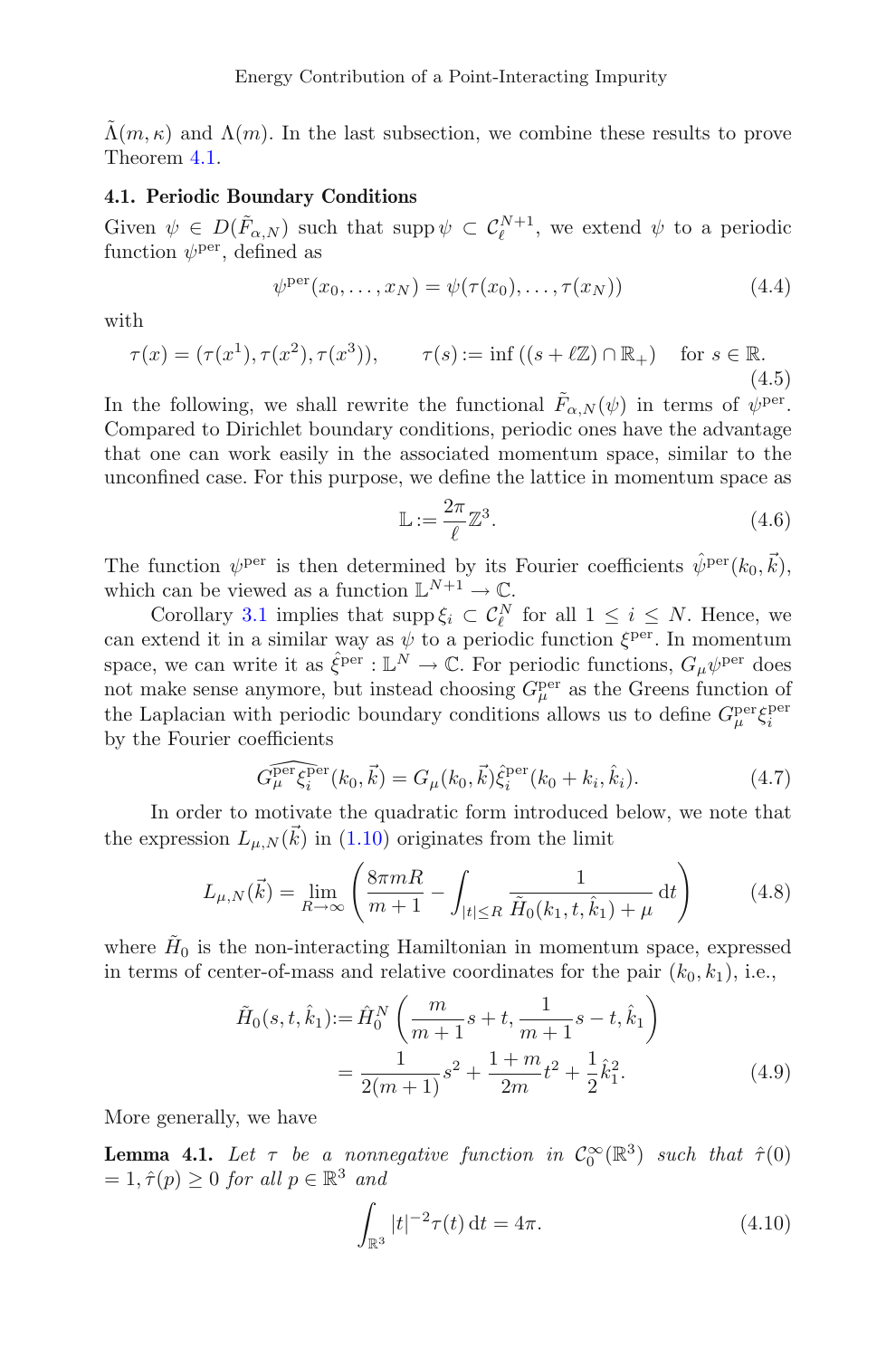*Then,*

<span id="page-13-0"></span>
$$
L_{\mu,N}(\vec{k}) = \lim_{R \to \infty} \left[ \frac{8\pi mR}{m+1} - \int_{\mathbb{R}^3} \frac{1}{\tilde{H}_0(k_1, t, \hat{k}_1) + \mu} \hat{\tau}(t/R) dt \right].
$$
 (4.11)

*Proof.* Let  $\gamma = \frac{1}{2(m+1)}k_1^2 + \frac{1}{2}\hat{k}_1^2 + \mu$ . Using [\(4.10\)](#page-12-0) we observe that [\(4.11\)](#page-13-0) is equivalent to

$$
\lim_{R \to \infty} \int_{\mathbb{R}^3} \frac{\gamma}{\left(\left(\frac{1+m}{2m}\right)t^2 + \gamma\right) \left(\frac{1+m}{2m}\right)t^2} \hat{\tau}(t/R) dt = L_{\mu,N}(\vec{k}).\tag{4.12}
$$

Since  $\hat{\tau}(0) = 1$  and  $\hat{\tau}(t) \leq 1$  for all other t, the result follows from dominated convergence. convergence.

When replacing integrals by sums, we have to keep in mind that a change of coordinates from  $(k_0, k_1)$  to  $s = k_0 + k_1$  and  $t = \frac{m}{m+1}k_1 - \frac{1}{m+1}k_0$  changes the domain over which we have to take the sums. Whereas  $s \in \mathbb{L}$ , we have to sum for a fixed s the variable t over  $\mathbb{L}^s := \mathbb{L} + \frac{ms}{m+1}$ . Let  $\tau$  be chosen as in Lemma [4.1,](#page-12-1) and define

<span id="page-13-1"></span>
$$
L_{\mu,N}^{\text{per}}(\vec{k}) := \lim_{R \to \infty} \left( \frac{8\pi m}{m+1} - \left( \frac{2\pi}{\ell} \right)^3 \sum_{p \in \mathbb{L}^{k_1}} \frac{1}{\tilde{H}_0(k_1, p, \hat{k}_1) + \mu} \hat{\tau}(p/R) \right). \tag{4.13}
$$

We shall see below that this definition is actually independent of  $\tau$ . For us it will be important that  $\tau$  has compact support; hence, a sharp cutoff in momentum space would not be suitable.

We shall now define  $\tilde{F}_{\alpha,N}^{\text{per}}$  with domain

$$
D(\tilde{F}_{\alpha,N}^{\text{per}}) = \left\{ \psi^{\text{per}} = \phi_{\mu}^{\text{per}} + \sum_{i=1}^{N} G_{\mu}^{\text{per}} \xi_i^{\text{per}} \mid \phi_{\mu}^{\text{per}} \in H_{\text{per}}^1(\mathcal{C}_{\ell}^{N+1}), \right\}
$$

$$
\xi_i^{\text{per}} \in H_{\text{per}}^{1/2}(\mathcal{C}_{\ell}^N) \,\forall \, i, 1 \le i \le N \right\},\tag{4.14}
$$

where  $H^1_{\text{per}}(\mathcal{C}_{\ell}^{N+1})$  and  $H^{1/2}_{\text{per}}(\mathcal{C}_{\ell}^N)$  denotes the spaces of functions defined by Fourier coefficients in  $\ell^2(\mathbb{L}, (1+p^2))^{\otimes (N+1)}$  and  $\ell^2(\mathbb{L}, (1+p^2)^{1/2})^{\otimes N}$ , respectively. The quadratic form is given by

<span id="page-13-3"></span>
$$
\tilde{F}_{\alpha,N}^{\text{per}}(\psi^{\text{per}}) := \int_{\mathcal{C}_{\ell}^{N+1}} \left( |\tilde{\nabla}\phi_{\mu}^{\text{per}}|^{2} + \mu |\phi_{\mu}^{\text{per}}|^{2} \right) - \mu \left\| \psi^{\text{per}} \right\|_{L^{2}(\mathcal{C}_{\ell}^{N+1})}^{2} + \tilde{T}_{\alpha,\mu,N}^{\text{per}}(\vec{\xi}^{\text{per}})
$$
\n(4.15)

$$
\tilde{T}_{\alpha,\mu,N}^{\text{per}}(\vec{\xi}^{\text{ber}}) := \sum_{i=1}^{N} \frac{2m}{m+1} \alpha \left\| \xi_i^{\text{per}} \right\|_{L^2(\mathcal{C}_{\ell}^N)}^2 + \tilde{T}_{\text{dia}}^{\text{per},\mu,N}(\vec{\xi}^{\text{per}}) + \tilde{T}_{\text{off}}^{\text{per},\mu,N}(\vec{\xi}^{\text{per}}) \tag{4.16}
$$

where  $\vec{\xi}^{\text{per}} = (\xi_i^{\text{per}})_{i=1}^N$ ,  $\tilde{\nabla}$  is defined in [\(3.8\)](#page-6-1), and the singular parts of the quadratic form are given by

<span id="page-13-2"></span>
$$
\tilde{T}_{\text{dia}}^{\text{per},\mu,N}(\vec{\xi}^{\text{per}}) := \sum_{i=1}^{N} \left(\frac{2\pi}{\ell}\right)^{3N} \sum_{\vec{k}\in\mathbb{L}^{N}} |\hat{\xi}_{i}^{\text{per}}(\vec{k})|^2 L_{\mu,N}^{\text{per}}(\vec{k})\tag{4.17}
$$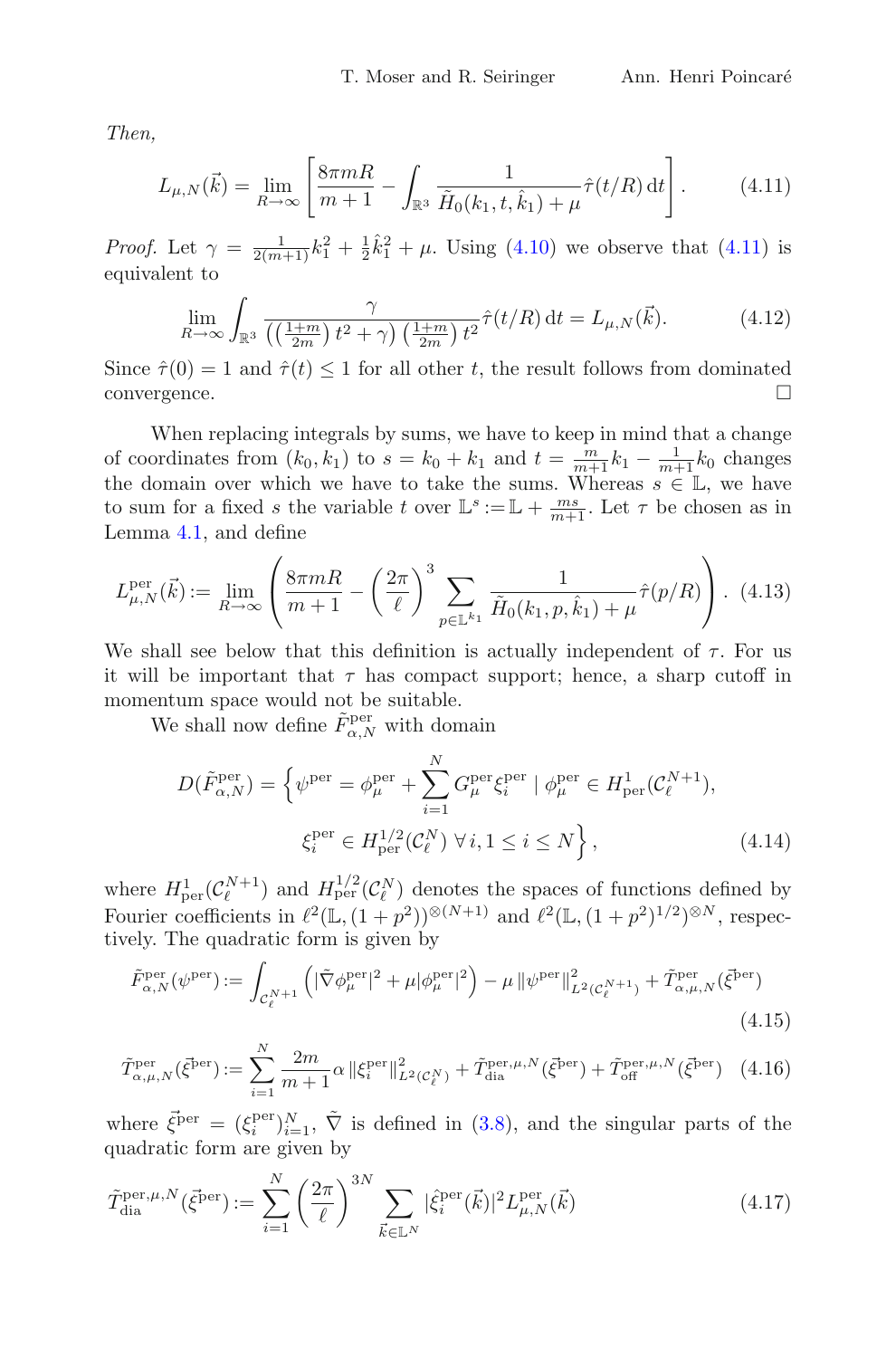$$
\tilde{T}_{\text{off}}^{\text{per},\mu,N}(\vec{\xi}^{\text{per}})
$$
\n
$$
:= -\sum_{\substack{i \neq j \\ 1 \leq i,j \leq N}} \left(\frac{2\pi}{\ell}\right)^{3(N+1)} \sum_{k_0 \in \mathbb{L}, \vec{k} \in \mathbb{L}^N} \hat{\xi}_j^{\text{per}}^*(k_0 + k_j, \hat{k}_j) \hat{\xi}_i^{\text{per}}(k_0 + k_i, \hat{k}_i) G_\mu(k_0, \vec{k}).
$$
\n(4.18)

We also define  $F^{\text{per}}_{\alpha,N}$  as the restriction of  $\tilde{F}^{\text{per}}_{\alpha,N}$  to functions antisymmetric in the last N coordinates. Further, we define  $T_{di}^{\text{per},\mu,N}, T_{\text{off}}^{\text{per},\mu,N}$  and  $T_{\alpha,\mu,N}^{\text{per}}$  in the natural way similar to  $T_{\text{dia}}^{\mu,N}, T_{\text{off}}^{\mu,N}$  and  $T_{\alpha,\mu,N}$  originating from  $\tilde{T}_{\text{dia}}^{\mu,N}, \tilde{T}_{\text{off}}^{\mu,N}$ and  $\tilde{T}_{\alpha,\mu,N}$ , respectively (compare with [\(1.7\)](#page-3-2) and [\(3.7\)](#page-6-5)).

<span id="page-14-0"></span>**Lemma 4.2.** *Let*  $\psi \in D(\tilde{F}_{\alpha,N})$  *be such that*  $\text{supp } \psi \subset C_{\ell}^{N+1}$ *. Then,*  $\tilde{F}_{\alpha,N}^{\text{per}}(\psi^{\text{per}}) = \tilde{F}_{\alpha,N}(\psi).$ (4.19)

*Proof.* Recall the splitting of  $\psi$  into its regular and singular parts, and similarly for  $\psi^{\text{per}}$ :

$$
\psi = \phi_{\mu} + \sum_{i} G_{\mu} \xi_{i} , \quad \psi^{\text{per}} = \phi_{\mu}^{\text{per}} + \sum_{i} G_{\mu}^{\text{per}} \xi_{i}^{\text{per}}.
$$
 (4.20)

Recall also definition [\(3.9\)](#page-6-2). In the sense of distributions, we can apply  $H_{\mu}$  to  $\phi_{\mu}$ , and in particular  $H_{\mu}\phi_{\mu} \in H^{-1}(\mathbb{R}^{3(N+1)})$  as  $\phi_{\mu} \in H^{1}(\mathbb{R}^{3(N+1)})$ . In this sense, we can write the regular part of  $\tilde{F}_{\alpha,N}$  as  $\langle \phi_{\mu} | H_{\mu} \phi_{\mu} \rangle$ . Because supp  $\psi \subset C_{\ell}^{N+1}$ (and  $\mathcal{C}_{\ell}$  is open by definition) we have  $\varepsilon := \text{dist}(\text{supp }\psi, \partial \mathcal{C}_{\ell}) > 0$ . Let  $\chi$  be a smooth cutoff function such that  $\chi(x) = 1$  if  $x \in \mathcal{C}_{\ell-\epsilon} := [\varepsilon/2, \ell-\varepsilon/2]^3$ and  $\chi(x) = 0$  if  $x \in \mathcal{C}_{\ell}^c$ . As  $\text{supp}(H_{\mu}G_{\mu}\xi) \subseteq \mathcal{C}_{\ell-\epsilon}^{N+1}$  and  $\text{supp}\psi \subseteq \mathcal{C}_{\ell-\epsilon}^{N+1}$  also  $\text{supp}(H_{\mu}\phi_{\mu}) \subseteq \mathcal{C}_{\ell-\epsilon}^{N+1}$ , and therefore

<span id="page-14-1"></span>
$$
\langle \phi_{\mu} | H_{\mu} \phi_{\mu} \rangle = \langle \chi \phi_{\mu} | H_{\mu} \phi_{\mu} \rangle. \tag{4.21}
$$

We use the identity  $\chi \phi_\mu = \chi \phi_\mu^{\text{per}} + \chi \sum_{i=1}^N G_\mu^{\text{per}} \xi_i^{\text{per}} - \chi \sum_{i=1}^N G_\mu \xi_i$  as well as the fact that  $H_{\mu}\phi_{\mu} = H_{\mu}\phi_{\mu}^{\text{per}}$  on  $C_{\ell-\epsilon}^{N+1}$  to obtain

$$
(4.21) = \langle \chi \phi_{\mu}^{\text{per}} | H_{\mu} \phi_{\mu}^{\text{per}} \rangle + \sum_{i=1}^{N} \langle \chi (G_{\mu}^{\text{per}} \xi_{i}^{\text{per}} - G_{\mu} \xi_{i}) | H_{\mu} \phi_{\mu}^{\text{per}} \rangle
$$
  

$$
= \int_{\mathcal{C}_{\ell}^{N+1}} \left( |\tilde{\nabla} \phi_{\mu}^{\text{per}}|^{2} + \mu |\phi_{\mu}^{\text{per}}|^{2} \right) + \sum_{i=1}^{N} \langle \chi (G_{\mu}^{\text{per}} \xi_{i}^{\text{per}} - G_{\mu} \xi_{i}) | H_{\mu} \phi_{\mu}^{\text{per}} \rangle. \tag{4.22}
$$

Note that  $H_\mu \chi (G_\mu^{\text{per}} \xi_i^{\text{per}} - G_\mu \xi_i)$  is supported on  $\mathcal{C}_\ell \setminus \mathcal{C}_{\ell-\epsilon}$ , and  $\psi^{\text{per}}$  vanishes on this set. Hence,

<span id="page-14-2"></span>
$$
\sum_{i=1}^{N} \langle \chi(G_{\mu}^{\text{per}} \xi_{i}^{\text{per}} - G_{\mu} \xi_{i}) | H_{\mu} \phi_{\mu}^{\text{per}} \rangle = - \sum_{i,j=1}^{N} \langle G_{\mu}^{\text{per}} \xi_{i}^{\text{per}} - G_{\mu} \xi_{i} | \chi H_{\mu} G_{\mu}^{\text{per}} \xi_{j}^{\text{per}} \rangle. \tag{4.23}
$$

We claim that [\(4.23\)](#page-14-2) is equal to the difference  $\tilde{T}^{\text{per}}_{\alpha,\mu,N}(\vec{\xi}^{\text{per}}) - \tilde{T}_{\alpha,\mu,N}(\vec{\xi}).$ Let  $\tau$  be given as in Lemma [4.1.](#page-12-1) We approximate the distribution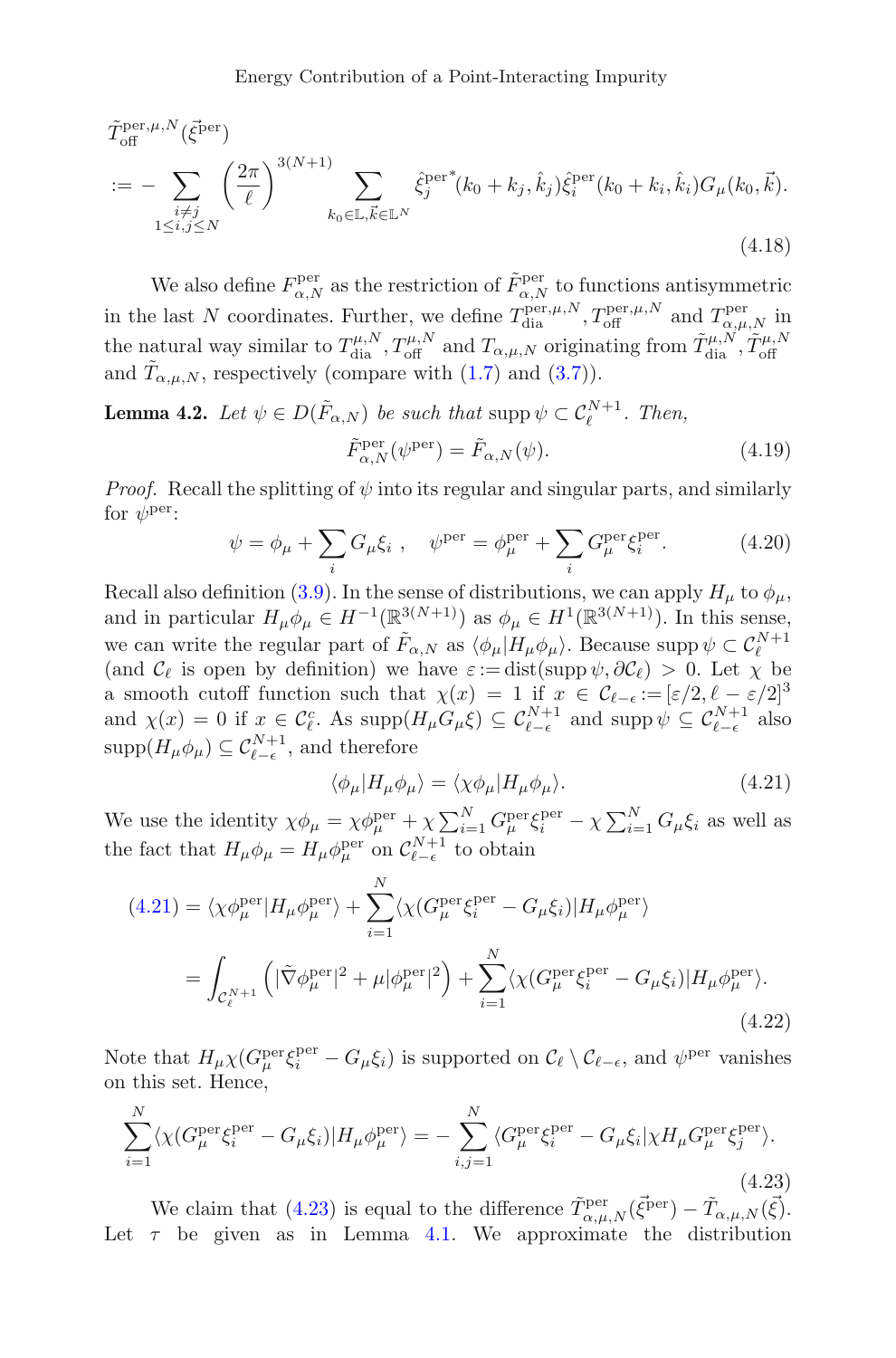$(\chi H_{\mu} G_{\mu}^{\text{per}} \xi_j^{\text{per}})(x_0, \vec{x}) = \xi_j (x_j, \hat{x}_j) \delta(x_j - x_0)$  by the sequence of functions  $(\xi_j \tau_R)(x_0, \vec{x}) = \xi_j((mx_j + x_0)/(1 + m), \hat{x}_j)\tau_R(x_j - x_0)$  with  $\tau_R(x) = R^3 \tau(Rx)$ . We assume that R is large enough such that  $\tau_R$  is supported in a ball of radius  $\varepsilon/2$ , and hence  $\xi_j \tau_R$  is supported in  $\mathcal{C}_{\ell}^{N+1}$ . Because  $G_{\mu}^{\text{per}} \xi_i^{\text{per}} - G_{\mu} \xi_i$  is actually a smooth function, as  $H_{\mu}(G_{\mu}^{\text{per}} \xi_i^{\text{per}} - G_{\mu} \xi_i) = 0$  on  $C_{\ell}^{N+1}$ , we conclude that  $(4.23)$  is equal to

$$
(4.23) = -\lim_{R \to \infty} \sum_{i,j=1}^{N} \langle G_{\mu}^{\text{per}} \xi_i^{\text{per}} - G_{\mu} \xi_i | \xi_j \tau_R \rangle.
$$
 (4.24)

For the terms with  $i \neq j$ , we can use dominated convergence in momentum space to conclude that

$$
\lim_{R \to \infty} \sum_{i \neq j} \langle G_{\mu}^{\text{per}} \xi_i^{\text{per}} - G_{\mu} \xi_i | \xi_j \tau_R \rangle = \tilde{T}_{\text{off}}^{\mu, N}(\vec{\xi}) - \tilde{T}_{\text{off}}^{\text{per}, \mu, N}(\vec{\xi}^{\text{per}}). \tag{4.25}
$$

For the terms with  $i = j$ , we can further write

$$
\sum_{i=1}^{N} \langle G_{\mu}^{\text{per}} \xi_{i}^{\text{per}} - G_{\mu} \xi_{i} | \xi_{i} \tau_{R} \rangle
$$
\n
$$
= \sum_{i=1}^{N} \left( \langle G_{\mu}^{\text{per}} \xi_{i}^{\text{per}} | \xi_{i} \tau_{R} \rangle - \frac{8 \pi m R}{m+1} ||\xi_{i}||_{2}^{2} \right) - \sum_{i=1}^{N} \left( \langle G_{\mu} \xi_{i} | \xi_{i} \tau_{R} \rangle - \frac{8 \pi m R}{m+1} ||\xi_{i}||_{2}^{2} \right). \tag{4.26}
$$

Lemma [4.1](#page-12-1) implies that the limit of the last two terms exists, is independent of the choice of  $\tau$  and is equal to  $\tilde{T}_{\text{dia}}^{\mu,N}(\vec{\xi})$ . Because also [\(4.23\)](#page-14-2) does not depend on  $\tau$ , we conclude that

$$
\lim_{R \to \infty} \sum_{i=1}^{N} \left( \langle G_{\mu}^{\text{per}} \xi_i^{\text{per}} | \xi_i \tau_R \rangle - \frac{8\pi m}{m+1} ||\xi_i||_2^2 \right) \tag{4.27}
$$

exists and is independent of  $\tau$ . Comparing with [\(4.13\)](#page-13-1) and [\(4.17\)](#page-13-2), we see that it actually equals  $\tilde{T}_{\text{dia}}^{\text{per},\mu,N}(\vec{\xi}^{\text{per}})$ . Combining the above, we obtain

$$
\langle \phi_{\mu} | H_{\mu} \phi_{\mu} \rangle = \int_{\mathcal{C}_{\ell}^{N+1}} \left( |\tilde{\nabla} \phi_{\mu}^{\text{per}}|^{2} + \mu |\phi_{\mu}^{\text{per}}|^{2} \right) + \tilde{T}_{\alpha,\mu,N}^{\text{per}}(\vec{\xi}^{\text{per}}) - \tilde{T}_{\alpha,\mu,N}(\vec{\xi}). \tag{4.28}
$$

This completes the proof of the lemma.

For fermions, described by wavefunctions  $\psi^{\text{per}}$  that are antisymmetric in the last N variables, the expression  $G_{\mu}^{\text{per}} \xi^{\text{per}}$  in [\(4.7\)](#page-12-2) is also well defined for negative  $\mu$  as long as  $\mu > -E_{N-1}^{\text{per}},$  where  $E_{N-1}^{\text{per}}$  denotes the ground-state energy of the non-interacting Hamiltonian for  $N-1$  fermions with periodic boundary conditions on  $\partial \mathcal{C}_{\ell}$ . (Note than  $G_{\mu} \xi$ , on the other hand, is only defined for  $\mu > 0$ .) The following lemma shows that for such  $\mu$  the quadratic form  $F_{\alpha,N}^{\text{per}}$ is actually independent of  $\mu$ .

<span id="page-15-0"></span>**Lemma 4.3.** For  $\psi \in D(F^{\text{per}}_{\alpha,N})$  and  $\mu > -E^{\text{per}}_{N-1}$ , the expression  $F^{\text{per}}_{\alpha,N}(\psi^{\text{per}})$  is *well defined and independent of* μ*.*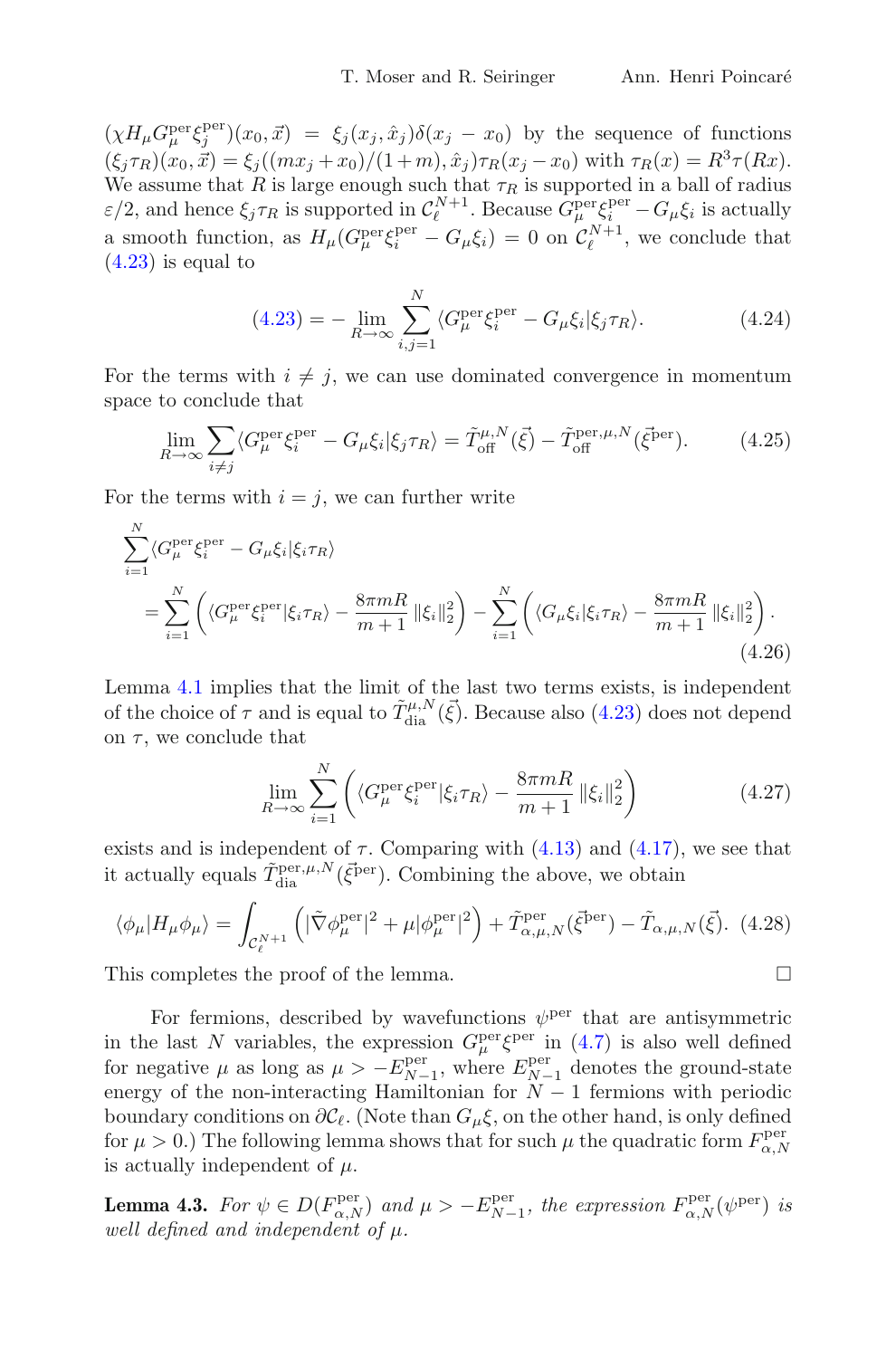*Proof.* We first note that  $G_{\mu}^{\text{per}} \xi^{\text{per}}$  is well defined for  $\mu > -E_{N-1}^{\text{per}}$ , because of the antisymmetry of  $\xi^{\text{per}}$  in the last  $N-1$  variables, which implies that  $N-1$ of the variables  $(k_1, \ldots, k_N)$  in  $G_{\mu}(k_0, \vec{k})$  in [\(4.7\)](#page-12-2) are actually different. For  $\nu, \mu > -E_{N-1}^{\text{per}},$  we have

$$
\phi_{\mu}^{\text{per}} = \phi_{\nu}^{\text{per}} + G_{\nu}^{\text{per}} \xi^{\text{per}} - G_{\mu}^{\text{per}} \xi^{\text{per}}.
$$
\n(4.29)

Using the resolvent identity, we see that the regular part of the quadratic form satisfies

$$
\int_{\mathcal{C}_{\ell}^{N+1}} \left( |\tilde{\nabla} \phi_{\mu}^{\text{per}}|^2 + \mu |\phi_{\mu}^{\text{per}}|^2 \right) = \int_{\mathcal{C}_{\ell}^{N+1}} \left( |\tilde{\nabla} \phi_{\nu}^{\text{per}}|^2 + \nu |\phi_{\nu}^{\text{per}}|^2 \right) + (\mu - \nu) ||\phi_{\nu}^{\text{per}}||^2
$$
\n
$$
+ 2(\mu - \nu) \operatorname{Re} \langle G_{\nu}^{\text{per}} \xi^{\text{per}} |\phi_{\nu}^{\text{per}} \rangle
$$
\n
$$
+ (\mu - \nu) \langle G_{\nu}^{\text{per}} \xi^{\text{per}} | G_{\nu}^{\text{per}} \xi^{\text{per}} - G_{\mu}^{\text{per}} \xi^{\text{per}} \rangle. \tag{4.30}
$$

A straightforward computation using definitions  $(4.13)$ – $(4.16)$  shows that

$$
T_{\alpha,\mu,N}^{\text{per}}(\xi^{\text{per}}) - T_{\alpha,\nu,N}^{\text{per}}(\xi^{\text{per}}) = (\mu - \nu) \langle G_{\nu}^{\text{per}} \xi^{\text{per}} | G_{\mu}^{\text{per}} \xi^{\text{per}} \rangle. \tag{4.31}
$$

Combining both statements yields the desired identity

$$
\int_{\mathcal{C}_{\ell}^{N+1}} \left( |\tilde{\nabla} \phi_{\mu}^{\text{per}}|^2 + \mu |\phi_{\mu}^{\text{per}}|^2 \right) - \mu ||\psi^{\text{per}}||^2 + T_{\alpha,\mu,N}^{\text{per}}(\xi^{\text{per}})
$$
\n
$$
= \int_{\mathcal{C}_{\ell}^{N+1}} \left( |\tilde{\nabla} \phi_{\nu}^{\text{per}}|^2 + \nu |\phi_{\nu}^{\text{per}}|^2 \right) - \nu ||\psi^{\text{per}}||^2 + T_{\alpha,\nu,N}^{\text{per}}(\xi^{\text{per}}).
$$
\n(4.32)

#### **4.2. Approximation by Integrals**

In the previous subsection, we have shown that the original and the periodic formulations of the energy functionals,  $\tilde{F}_{\alpha,N}$  and  $\tilde{F}_{\alpha,N}^{\text{per}}$ , agree if applied to functions  $\psi$  compactly supported in  $\mathcal{C}_{\ell}^{N+1}$ . One complication in the periodic form is that  $L_{\mu,N}^{\text{per}}$  is not given as explicitly as  $L_{\mu,N}$ . The following lemma gives a bound on the difference.

<span id="page-16-0"></span>**Lemma 4.4.** *Given*  $\mu$  *and*  $\vec{q}$  *such that* 

<span id="page-16-1"></span>
$$
Q_{\mu}^{2} := \frac{1}{2} \sum_{i=2}^{N} q_{i}^{2} + \mu > 0
$$
\n(4.33)

*we have*

$$
|L_{\mu,N}^{\text{per}}(q_1, \hat{q}_1) - L_{\mu,N}(q_1, \hat{q}_1)| \leq c_L' \frac{1}{Q_{\mu}^2 \ell^3}
$$
 (4.34)

where the constant  $c'_L$  is independent of  $N, \vec{q}, m, \ell$  and  $\mu$ .

*Proof.* We recall the definitions of  $L_{\mu,N}$  and  $L_{\mu,N}^{\text{per}}$  for some arbitrary  $\tau$  fulfilling the requirements of Lemma [4.1:](#page-12-1)

$$
L_{\mu,N}(\vec{q}) = -\lim_{R \to \infty} \left( \int \frac{1}{\tilde{H}_0(q_1, s, \hat{q}_1) + \mu} \hat{\tau}(s/R) \,ds - \frac{8\pi mR}{m+1} \right)
$$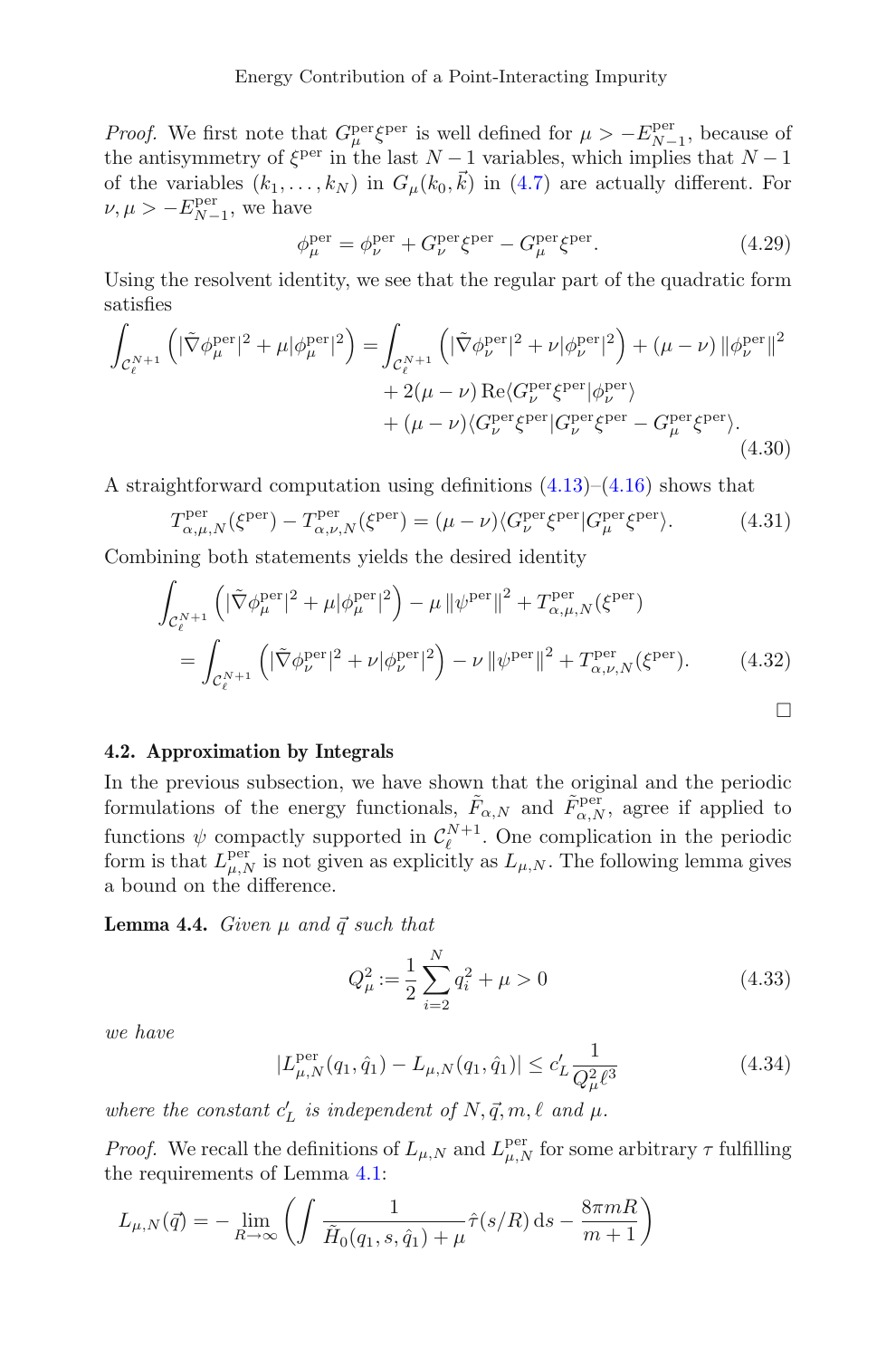$$
L_{\mu,N}^{\text{per}}(\vec{q}) = -\lim_{R \to \infty} \left( \left( \frac{2\pi}{\ell} \right)^3 \sum_{s \in \mathbb{L}^{q_1}} \frac{1}{\tilde{H}_0(q_1, s, \hat{q}_1) + \mu} \hat{\tau}(s/R) - \frac{8\pi mR}{m+1} \right) (4.35)
$$

with  $H_0$  defined in [\(4.9\)](#page-12-3). For simplicity, we assume that  $q_1$  is such that  $\mathbb{L}^{q_1} =$  $\mathbb{L}$ , but all other cases work analogously as a shift in momentum space only introduces a phase factor in configuration space, which vanishes when taking absolute values. In the following, we denote  $f_{\infty}(s)=(\tilde{H}_0(q_1, s, \hat{q}_1) + \mu)^{-1}$  and  $f_R(s) = f_\infty(s)\hat{\tau}(s/R)$  and suppress the dependence on  $\vec{q}$  for simplicity.

We can express the difference between the Riemann sum and the integral using Poisson's summation formula

$$
\left(\frac{2\pi}{\ell}\right)^3 \sum_{s \in \mathbb{L}} f_R(s) - \int_{\mathbb{R}^3} f_R(s) \, ds = \frac{(2\pi)^3}{\ell^3} \sum_{\substack{s \in \mathbb{L} \\ z \in \ell \mathbb{Z}^3}} f_R(s) - (2\pi)^{3/2} \hat{f}_R(0)
$$
\n
$$
= (2\pi)^{3/2} \sum_{\substack{z \in \ell \mathbb{Z}^3 \\ z \neq 0}} \hat{f}_R(z). \tag{4.36}
$$

For short we write  $\gamma := \frac{1}{2(1+m)} q_1^2 + \frac{1}{2} \hat{q}_1^2 + \mu$ , which is bounded from below by  $Q_{\mu}^2$  and hence is positive, by our assumption [\(4.33\)](#page-16-1). The function  $f_{\infty}$  and its Fourier transform are given by

$$
f_{\infty}(t) = \frac{1}{\frac{1+m}{2m}t^2 + \gamma}, \quad \hat{f}_{\infty}(z) = \sqrt{\frac{\pi}{2}} \frac{2m}{1+m} \frac{e^{-\left(\frac{2m}{m+1}\right)^{1/2}\sqrt{\gamma}|z|}}{|z|}. \tag{4.37}
$$

Moreover,

<span id="page-17-0"></span>
$$
\hat{f}_R(z) = (2\pi)^{-3/2} (R^3 \tau (R \cdot) * \hat{f}_\infty)(z).
$$
\n(4.38)

We will show that  $\hat{f}_R(s)$  is summable over  $\ell \mathbb{Z}^3 \setminus \{0\}$ . In fact for  $|z| \geq \ell$ ,

$$
(2\pi)^{3/2} |\hat{f}_R(z)| = \int_{\mathbb{R}^3} R^3 \tau(Rw) \hat{f}_{\infty}(z - w) \, dw
$$
  
\n
$$
\leq \int_{|w| > |z|/2} R^3 \tau(Rw) \hat{f}_{\infty}(z - w) \, dw
$$
  
\n
$$
+ \int_{|z - w| > |z|/2} R^3 \tau(Rw) \hat{f}_{\infty}(z - w) \, dw
$$
  
\n
$$
\leq \hat{f}_{\infty}(z/2) \int R^3 \tau(Rw) \, dw = \hat{f}_{\infty}(z/2) \qquad (4.39)
$$

where we assumed that R is large enough such that  $\tau(Rw) = 0$  for  $|w| > |z|/2$ , and used that  $\int \tau = 1$ , which was required by Lemma [4.1.](#page-12-1) As  $\hat{f}_{\infty}$  is summable over  $\ell \mathbb{Z}^3 \setminus \{0\}$ , we get by dominated convergence that

<span id="page-17-1"></span>
$$
\lim_{R \to \infty} \sum_{z \in \ell \mathbb{Z}^3 \setminus \{0\}} |\hat{f}_R(z)| = \sum_{z \in \ell \mathbb{Z}^3 \setminus \{0\}} \hat{f}_\infty(z). \tag{4.40}
$$

We bound the sum over  $\hat{f}_{\infty}(z)$  by

<span id="page-17-2"></span>
$$
\sum_{z \in \ell \mathbb{Z}^3 \setminus \{0\}} \hat{f}_{\infty}(z) = \sum_{n \in \mathbb{Z}^3 \setminus \{0\}} \sqrt{\frac{\pi}{2}} \frac{2m}{1+m} \frac{e^{-\left(\frac{2m}{m+1}\right)^{1/2} \sqrt{\gamma} \ell |n|}}{\ell |n|} \lesssim \frac{1}{\gamma \ell^3} \tag{4.41}
$$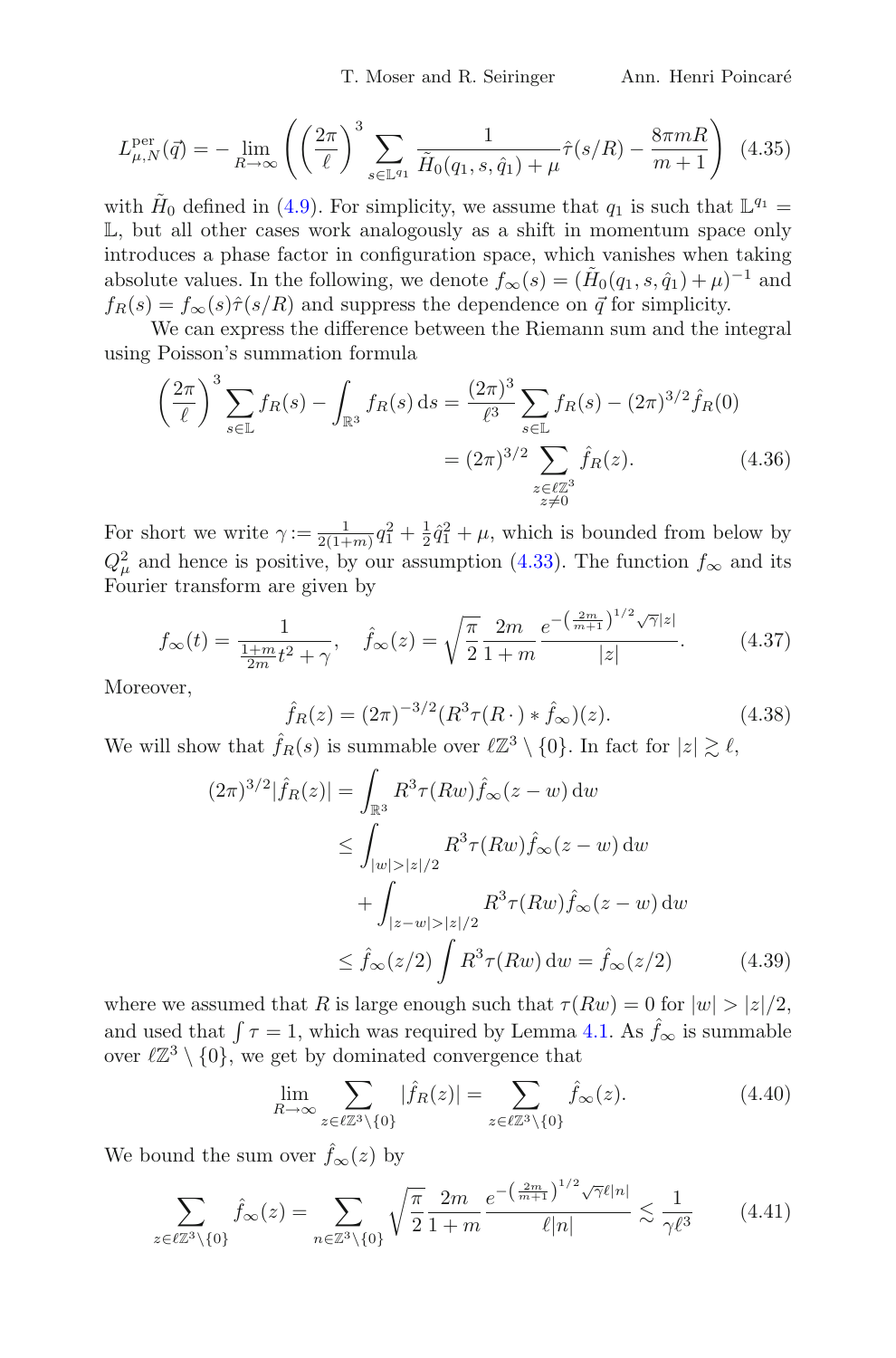using

$$
\sum_{n \in \mathbb{Z}^3 \setminus \{0\}} e^{-\eta |n|} / |n| \lesssim \sum_{n \in \mathbb{N}} n e^{-\eta n} = \frac{e^{-\eta}}{(1 - e^{-\eta})^2} \le \frac{1}{\eta^2}
$$
(4.42)

for  $\eta = (2m/(m+1))^{1/2}\sqrt{\gamma}$ . Combining [\(4.36\)](#page-17-0), [\(4.40\)](#page-17-1) and [\(4.41\)](#page-17-2) and using that  $\gamma \ge Q_{\mu}^2$ , we conclude that

$$
\lim_{R \to \infty} \left| \frac{(2\pi)^3}{\ell^3} \sum_{s \in \mathbb{L}} f_R(s) - \int_{\mathbb{R}^3} f_R(s) \, ds \right| \le \frac{c'_L}{\gamma \ell^3} \le \frac{c'_L}{Q_\mu^2 \ell^3} \tag{4.43}
$$

for some constant  $c'_L > 0$ . This completes the proof of the lemma.

#### **4.3. Bound on the Singular Parts**

The strategy for obtaining a lower bound on  $F^{\text{per}}_{\alpha,N}$  is to find a  $\mu$  such that  $T^{\text{per}}_{\alpha,\mu,N} \geq 0$ , in which case we obtain the lower bound  $F^{\text{per}}_{\alpha,N}(\psi^{\text{per}}) \geq -\mu \|\psi^{\text{per}}\|^2$ . Hence, we want to choose  $\mu$  as negative as possible. We shall use the method of [\[25\]](#page-39-12), which yields the desired positivity of  $T_{\alpha,\mu,N}^{\text{per}}$  (for large enough m) as long as  $\mu \geq -\kappa N^{5/3} \ell^{-2}$  for  $\kappa$  small enough. (More precisely,  $-\mu$  will be equal to the right side of [\(4.3\)](#page-11-2).)

If we define  $Q^2 = \frac{1}{2} \sum_{i=2}^{N} q_i^2$  for  $N > 2$ , we observe that there exists a constant  $c_T > 0$  such that

<span id="page-18-0"></span>
$$
Q^2 \ge c_T N^{5/3} \ell^{-2} \tag{4.44}
$$

if all  $q_i \in \mathbb{L}$  are different. We are only interested in values of  $\vec{q} = (q_1, \ldots, q_N)$ where  $\xi^{\text{per}}(\vec{q})$  is nonzero, which requires all the  $q_i$  for  $i \geq 2$  to be different since  $\xi^{\text{per}}$  is antisymmetric in these variables. (We note that in comparison with [\[25\]](#page-39-12)  $Q^2$  is defined with an additional factor 1/2 here.) From now on, we restrict  $\mu$ to satisfy  $\mu \geq -\kappa N^{5/3} \ell^{-2}$  for some  $\kappa < c_T$ . This implies that

<span id="page-18-1"></span>
$$
Q_{\mu}^{2} = Q^{2} + \mu \ge (1 - \kappa/c_{T})Q^{2} \ge (c_{T} - \kappa)N^{5/3}\ell^{-2}.
$$
 (4.45)

In particular, Lemma [4.4](#page-16-0) yields the bound

<span id="page-18-4"></span>
$$
T_{\text{dia}}^{\text{per},\mu,N}(\xi^{\text{per}}) \ge \left(\frac{2\pi}{\ell}\right)^{3N} \sum_{\vec{q}\in\mathbb{L}^N} L_{\mu,N}(\vec{q}) |\hat{\xi}^{\text{per}}(\vec{q})|^2 - \frac{1}{N^{5/3}\ell} \frac{c'_L}{c_T - \kappa} ||\xi^{\text{per}}||_2^2
$$
\n(4.46)

on the diagonal term of the singular part of  $F_{\alpha,N}^{\text{per}}$ . Following the same steps as in [\[25\]](#page-39-12), we can obtain the following lower bound for the off-diagonal term.

<span id="page-18-3"></span>**Proposition 4.1.** *Assume that*  $\mu \geq -\kappa N^{5/3} \ell^{-2}$  *for some*  $\kappa < c_T$ *. Then for all*  $\xi^{\text{per}} \in H^{1/2}_{\text{per}}(\mathcal{C}_{\ell}^3) \otimes H^{1/2}_{\text{as,per}}(\mathcal{C}_{\ell}^{3(N-1)}),$  we have

$$
T_{\text{off}}^{\text{per},\mu,N}(\xi^{\text{per}}) \ge -\frac{\tilde{\Lambda}(m,\kappa)}{1-\kappa/c_T} \left(\frac{2\pi}{\ell}\right)^{3N} \sum_{\vec{q}\in\mathbb{L}^N} L_{\mu,N}(\vec{q}) |\hat{\xi}^{\text{per}}(\vec{q})|^2 \tag{4.47}
$$

*where*

<span id="page-18-2"></span>
$$
\tilde{\Lambda}(m,\kappa) := \inf_{\delta > 0} \sup_{\substack{\tilde{s}, K \in \mathbb{R}^3 \\ Q_\mu^2 > (c_T - \kappa) N^{5/3} \ell^{-2}}} \left(\frac{2\pi}{\ell}\right)^3 \sum_{\tilde{t} \in \mathbb{L} + AK} \lambda_{\tilde{s}, Q_\mu, K, m, \delta}(\tilde{t}) \tag{4.48}
$$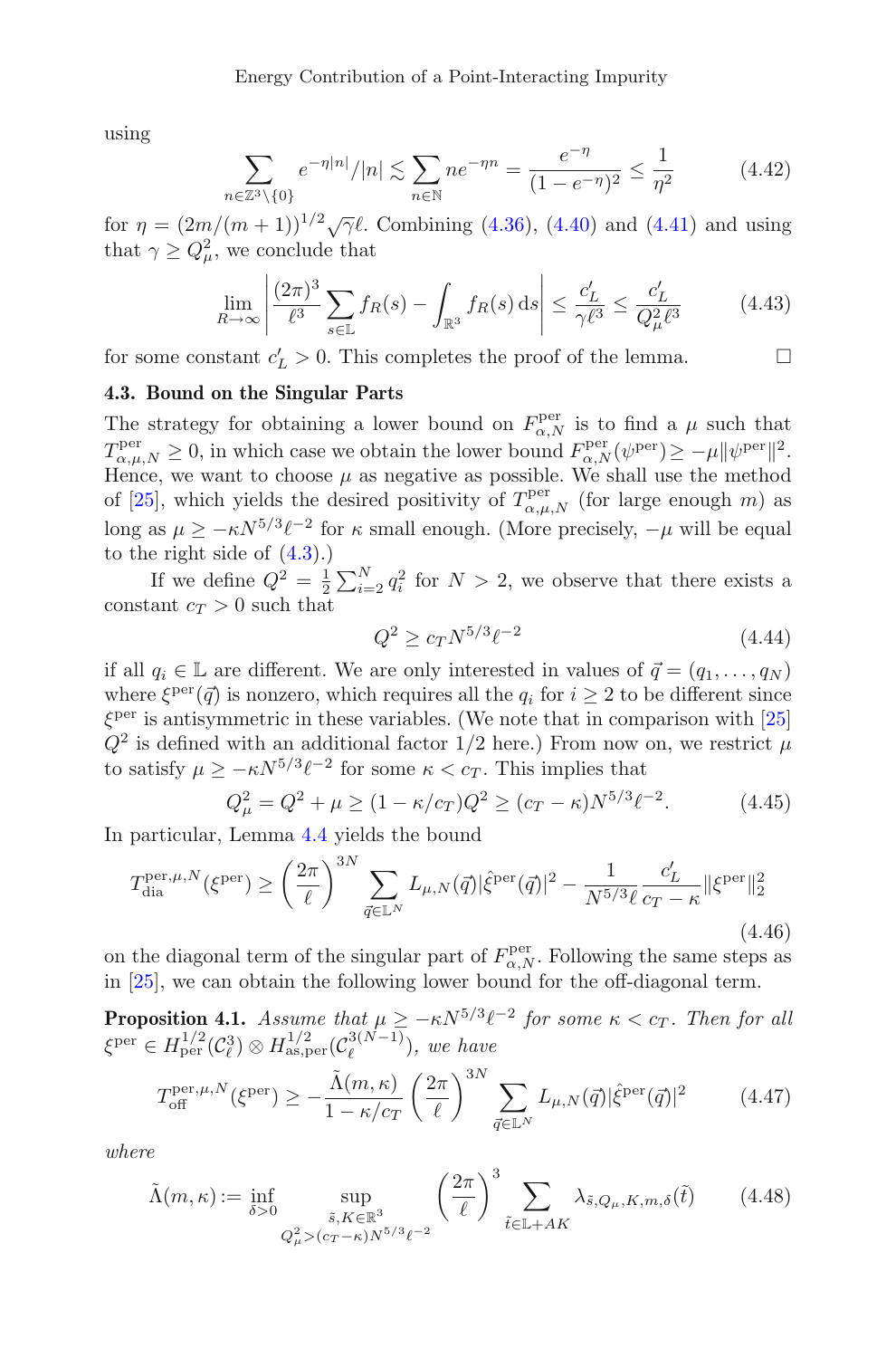with 
$$
A := 1/(2 + m)
$$
 and  
\n
$$
\lambda_{\tilde{s}, Q_{\mu}, K, m, \delta}(\tilde{t})
$$
\n
$$
:= \frac{(\tilde{s} - AK)^2 + 2Q_{\mu}^2 + N\delta\ell^{-2}}{\pi^2(1+m)} \left(\frac{m(m+2)}{(m+1)^2}\tilde{s}^2 + \frac{m}{m+1}(2Q_{\mu}^2 + AK^2)\right)^{-1/4}
$$
\n
$$
\times \frac{1}{(\tilde{t} - AK)^2 + \delta\ell^{-2}} \left(\frac{m(m+2)}{(m+1)^2}\tilde{t}^2 + \frac{m}{m+1}(2Q_{\mu}^2 + AK^2)\right)^{-1/4}
$$
\n
$$
\times \frac{|\tilde{s} \cdot \tilde{t}|}{\left[\tilde{s}^2 + \tilde{t}^2 + \frac{m}{1+m}(2Q_{\mu}^2 + AK^2)\right]^2 - \left[\frac{2}{(1+m)}\tilde{s} \cdot \tilde{t}\right]^2}.
$$
\n(4.49)

*Proof.* The proof works in almost the exact same way as in [\[25](#page-39-12)]; hence, we will not spell out the details. The main difference is that we now have to write sums instead of integrals, and in particular this implies that we have to choose the weight function  $h(s, \hat{q}_1)$  (see [\[25](#page-39-12), Eq. (4.12)]) differently, namely as

<span id="page-19-1"></span>
$$
h(s, \hat{q}_1) = (s^2 + \delta \ell^{-2}) \prod_{i=2}^{N} (q_i^2 + \delta \ell^{-2}).
$$
\n(4.50)

For comparison,  $\delta = 0$  was used in [\[25](#page-39-12)]. Following the proof in [25, Sect. 4], this choice gives a lower bound to the off-diagonal term of the form

$$
T_{\text{off}}^{\text{per},\mu,N}(\xi^{\text{per}}) \geq -\tilde{\Lambda}_{\delta,\mu}(m) \left(\frac{2\pi}{\ell}\right)^{3N} \sum_{\vec{q}\in\mathbb{L}^N} L_{\mu,N}(\vec{q}) |\hat{\xi}^{\text{per}}(\vec{q})|^2 \tag{4.51}
$$

with a prefactor  $\tilde{\Lambda}_{\delta,\mu}(m)$  equal to

$$
\sup_{\tilde{s}, K \in \mathbb{R}^3, Q^2 > c_T N^{5/3} \ell^{-2}} \left( \frac{2\pi}{\ell} \right)^3 \sum_{\tilde{t} \in \mathbb{L} + AK} \frac{(\tilde{s} - AK)^2 + 2Q^2 + N\delta\ell^{-2}}{\pi^2 (1+m)} \times \left( \frac{m(m+2)}{(m+1)^2} \tilde{s}^2 + \frac{m}{m+1} (2Q^2 + 2\mu + AK^2) \right)^{-1/4} \times \frac{1}{(\tilde{t} - AK)^2 + \delta\ell^{-2}} \left( \frac{m(m+2)}{(m+1)^2} \tilde{t}^2 + \frac{m}{m+1} (2Q^2 + 2\mu + AK^2) \right)^{-1/4} \times \frac{|\tilde{s} \cdot \tilde{t}|}{\left[ \tilde{s}^2 + \tilde{t}^2 + \frac{m}{1+m} (2Q^2 + 2\mu + AK^2) \right]^2 - \left[ \frac{2}{(1+m)} \tilde{s} \cdot \tilde{t} \right]^2}.
$$
\n(4.52)

<span id="page-19-0"></span>Since [\(4.45\)](#page-18-1) holds under our assumption on  $\mu$ , we can use  $Q^2 \leq Q^2_{\mu} (1 \kappa/c_T$ )<sup>-1</sup> in the first numerator in [\(4.52\)](#page-19-0) to conclude that inf<sub>δ>0</sub>  $\tilde{\Lambda}_{\delta,\mu}(m) \leq (1 - \kappa/c_T)^{-1} \tilde{\Lambda}(m, \kappa)$ , which vields the desired result.  $(1 - \kappa/c_T)^{-1} \tilde{\Lambda}(m, \kappa)$ , which yields the desired result.

## **4.4.** A Bound on  $\tilde{\Lambda}(m, \kappa)$

We will not evaluate  $\Lambda(m, \kappa)$  directly, but we will compare it with  $\Lambda(m)$ , which is defined in  $[25, Eq. (2.8)]$  $[25, Eq. (2.8)]$  and which was already referred to in  $(2.2)$  above.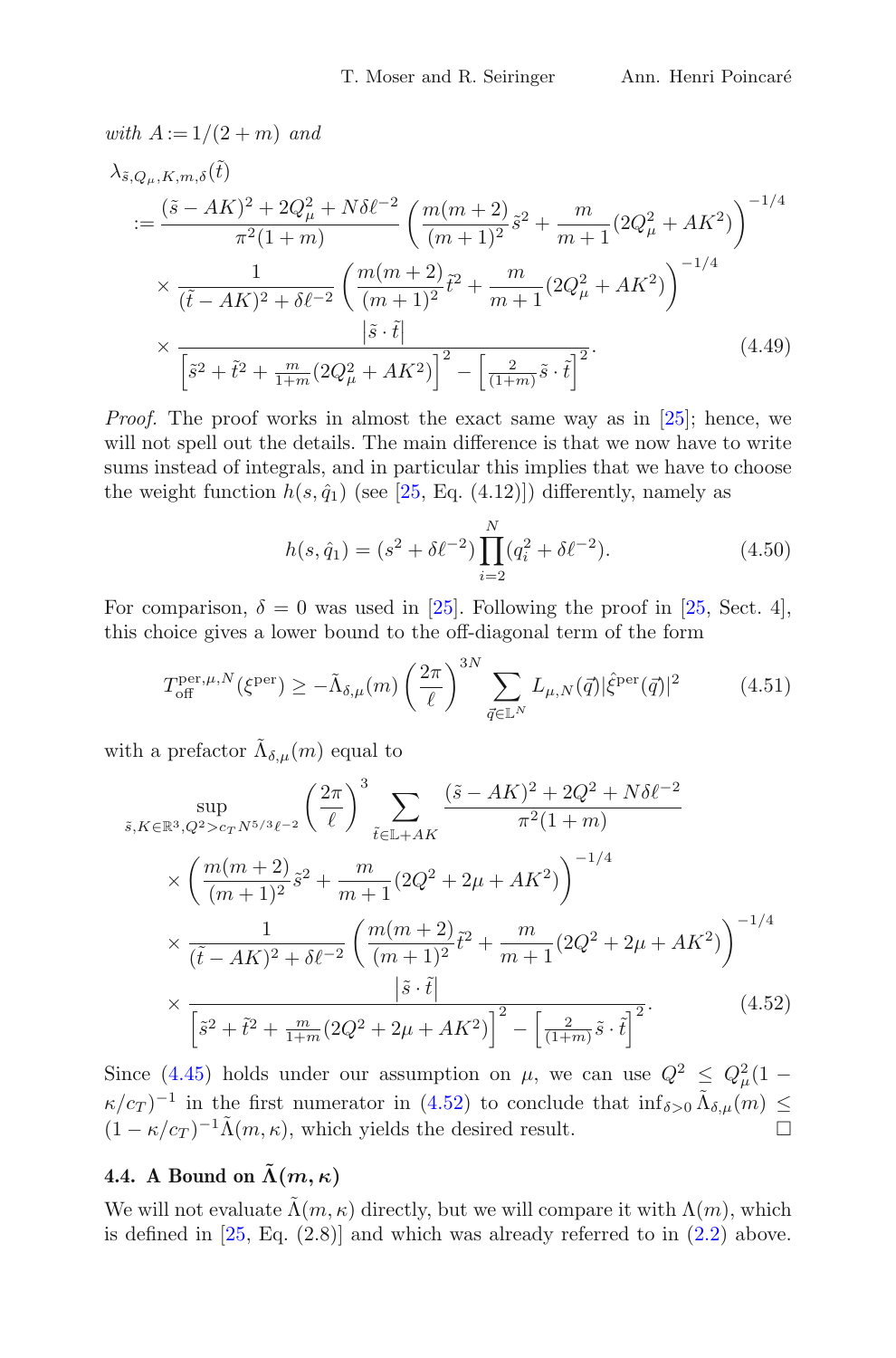The expression  $\Lambda(m)$  can be written as

$$
\Lambda(m) := \sup_{\substack{\tilde{s}, K \in \mathbb{R}^3 \\ Q_\mu^2 > 0}} \int_{\mathbb{R}^3} \lambda_{\tilde{s}, Q_\mu, K, m, 0}(\tilde{t}) d\tilde{t}
$$
  

$$
= \sup_{\substack{\tilde{s}, K \in \mathbb{R}^3 \\ Q_\mu^2 > (c_T - \kappa)N^{5/3}\ell^{-2}}} \int_{\mathbb{R}^3} \lambda_{\tilde{s}, Q_\mu, K, m, 0}(\tilde{t}) d\tilde{t}.
$$
 (4.53)

The additional constraint on  $Q_{\mu}$  in the latter supremum has no effect because of the scaling properties of  $\lambda_{\tilde{s},Q_\mu,K,m,0}$ , specifically  $\lambda_{\nu\tilde{s},\nu Q_\mu,\nu K,m,0}(\nu\tilde{t})$  $= \nu^{-3}\lambda_{\tilde{s},Q_\mu,K,m,0}(\tilde{t})$  for any  $\nu > 0$ , which allows to fix one of the parameters when taking the supremum. Expression [\(4.48\)](#page-18-2) differs from [\(4.53\)](#page-20-0) by the nonzero value of  $\delta$ , as well as the sum instead of an integral. In the following lemmas, we will compare the two.

The next Lemma gives a pointwise bound on  $\lambda_{\tilde{s},Q_\mu,K,m,\delta}$ . For its statement, it will be convenient to define  $C_{\ell}(s)$  as the cube with side length  $2\pi/\ell$ centered at  $s \in \mathbb{R}^3$ , i.e.,

<span id="page-20-0"></span>
$$
C_{\ell}(s) = \left[ -\frac{\pi}{\ell}, \frac{\pi}{\ell} \right]^3 + s. \tag{4.54}
$$

<span id="page-20-1"></span>**Lemma 4.5.** *For*  $m \geq 1$ *, we have for*  $t \in \mathbb{L} \setminus \{0\}$ 

<span id="page-20-2"></span>
$$
\lambda_{\tilde{s},Q_{\mu},K,m,\delta}(\tilde{t}) \lesssim \frac{1}{m} \frac{1}{t^{5/2}} \frac{s^2 + 2Q_{\mu}^2 + N\delta\ell^{-2}}{(s^2 + 2Q_{\mu}^2)^{1/4}} \frac{1}{s^2 + t^2 + 2Q_{\mu}^2}
$$
(4.55)

where  $\tilde{s} = s + AK$  and  $\tilde{t} = t + AK$ . Moreover,

<span id="page-20-3"></span>
$$
\ell^{-3} \sum_{\tilde{t}\in\mathbb{L}+AK} \max_{\tau\in C_{\ell}(\tilde{t})} \lambda_{\tilde{s},Q_{\mu},K,m,\delta}(\tau) \lesssim \frac{1}{m} \left(1 + \frac{N\delta}{\ell^2 Q_{\mu}^2} + \frac{1}{\delta\ell Q_{\mu}} + \frac{N}{\ell^3 Q_{\mu}^3}\right). (4.56)
$$

*Proof.* For the pointwise bound  $(4.55)$ , we will proceed similarly to [\[25](#page-39-12), Sect. 6]. Using the Cauchy-Schwarz inequality, we have

<span id="page-20-4"></span>
$$
|\tilde{t} \cdot \tilde{s}| \le \frac{1}{2} \left[ \tilde{s}^2 + \tilde{t}^2 + \frac{m}{1+m} (2Q_{\mu}^2 + AK^2) \right]
$$
 (4.57)

and also

$$
\left[\tilde{s}^2 + \tilde{t}^2 + \frac{m}{1+m}(2Q_{\mu}^2 + AK^2)\right]^2 - \left[\frac{2}{(1+m)}\tilde{s}\cdot\tilde{t}\right]^2
$$
  

$$
\geq \frac{m(m+2)}{(1+m)^2}\left[\tilde{s}^2 + \tilde{t}^2 + \frac{m}{1+m}(2Q_{\mu}^2 + AK^2)\right]^2.
$$
 (4.58)

By minimizing over  $K$ , we find that

$$
\tilde{s}^2 + \tilde{t}^2 + \frac{m}{1+m} (2Q_{\mu}^2 + AK^2) \ge \frac{m(2+m)}{2+4m+m^2} \left[ s^2 + t^2 + 2Q_{\mu}^2 \right] \tag{4.59}
$$

and

$$
\frac{m(m+2)}{(m+1)^2}\tilde{s}^2 + \frac{m}{m+1}(2Q_{\mu}^2 + AK^2) \ge \frac{m}{m+1}\left(s^2 + 2Q_{\mu}^2\right). \tag{4.60}
$$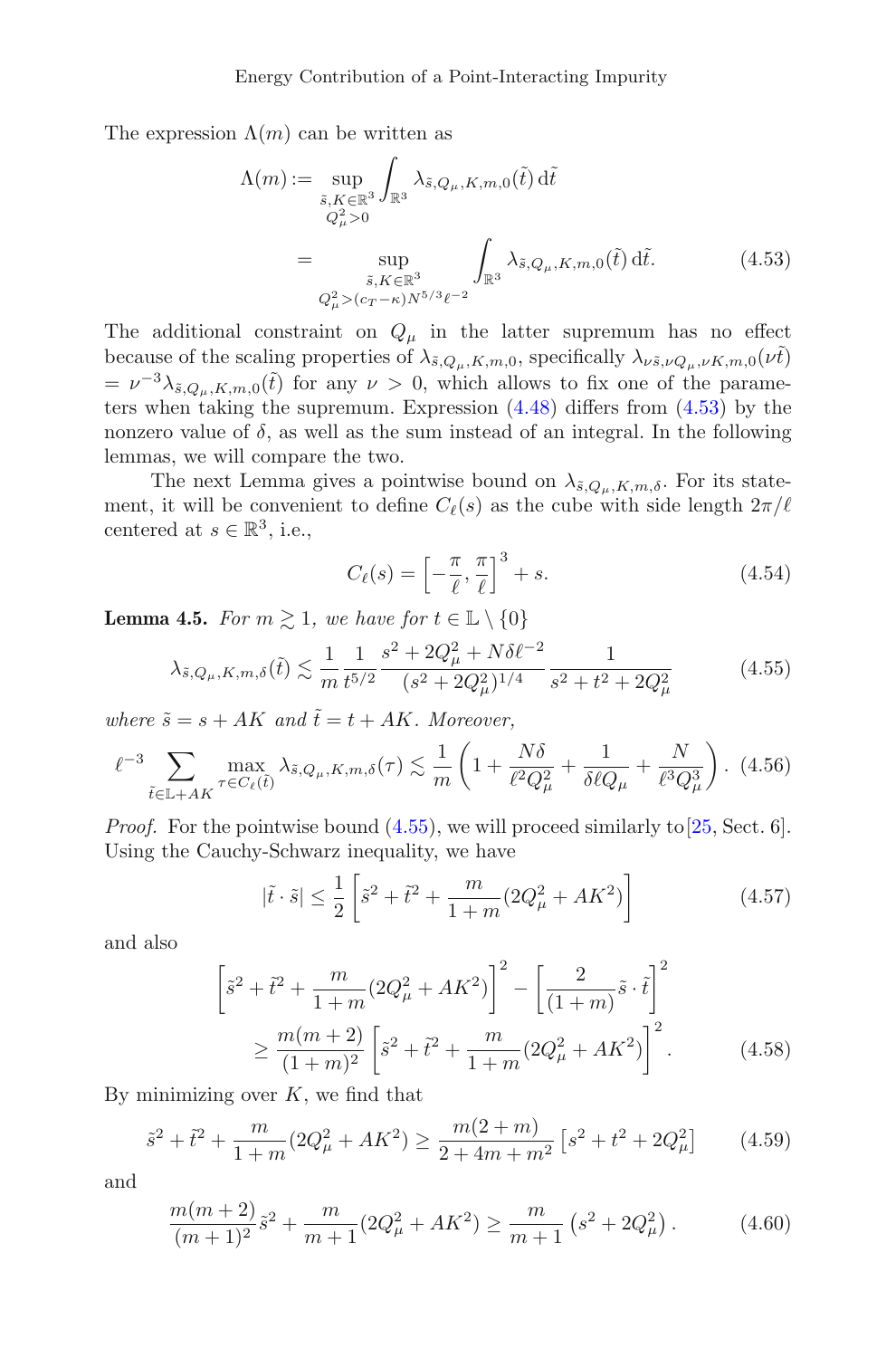By combining these bounds we get for [\(4.49\)](#page-19-1) the pointwise bound

$$
\lambda_{\tilde{s},Q_{\mu},K,m,\delta}(\tilde{t}) \leq \left(\frac{m+1}{m}\right)^{3/2} \frac{m^2 + 4m + 2}{2\pi^2 m(m+2)^2} \left(s^2 + 2Q_{\mu}^2 + N\delta\ell^{-2}\right) \times \left(s^2 + 2Q_{\mu}^2\right)^{-1/4} \frac{1}{t^2 + \delta\ell^{-2}} \left(t^2 + 2Q_{\mu}^2\right)^{-1/4} \frac{1}{s^2 + t^2 + 2Q_{\mu}^2} \tag{4.61}
$$

from which [\(4.55\)](#page-20-2) readily follows.

We denote the right side of [\(4.55\)](#page-20-2) by  $\lambda^>(t) = \lambda_{s,Q_\mu,K,m,\delta}^>(t)$ , and we will write  $\lambda(\tilde{t}) = \lambda_{\tilde{s}, Q_\mu, K, m, \delta}(\tilde{t})$  in the following. That is,  $(4.55)$  reads  $\lambda(\tilde{t}) \lesssim \lambda^>(t)$ . First, we treat the term  $\tilde{t} = AK$  in [\(4.56\)](#page-20-3). Using [\(4.61\)](#page-21-0), we can bound

$$
\ell^{-3}\lambda(\tilde{t}) \lesssim \frac{1}{m\delta\ell Q_{\mu}} \frac{s^2 + 2Q_{\mu}^2 + N\delta\ell^{-2}}{s^2 + t^2 + 2Q_{\mu}^2} \lesssim \frac{1}{m} \left(\frac{1}{\delta\ell Q_{\mu}} + \frac{N}{\ell^3 Q_{\mu}^3}\right) \tag{4.62}
$$

for any  $\tilde{t}$  and hence, in particular, for  $\tilde{t} \in C_{\ell}(AK)$ . For the case  $0 \neq t \in \mathbb{L}$ , we note that for  $\tau_1, \tau_2 \in C_{\ell}(t)$  the bound  $|\tau_1| \leq \sqrt{11} |\tau_2|$  holds, and hence

<span id="page-21-0"></span>
$$
\lambda^{>}(\tau_1) \le 11^{9/4}\lambda^{>}(\tau_2). \tag{4.63}
$$

In particular, the maximal value of  $\lambda^>$  in  $C_{\ell}(\tau)$  is dominated by the average value, and therefore

$$
\ell^{-3} \sum_{\tilde{t} \in \mathbb{L} + AK} \max_{\tau \in C_{\ell}(\tilde{t})} \lambda(\tau) \lesssim \ell^{-3} \sum_{\substack{t \in \mathbb{L} \\ t \neq 0}} \lambda^{>}(t) + \frac{1}{m} \left( \frac{1}{\delta \ell Q_{\mu}} + \frac{N}{\ell^{3} Q_{\mu}^{3}} \right)
$$
  

$$
\lesssim \sum_{\substack{t \in \mathbb{L} \\ t \neq 0}} \int_{C_{\ell}(t)} \lambda^{>}(t) dt + \frac{1}{m} \left( \frac{1}{\delta \ell Q_{\mu}} + \frac{N}{\ell^{3} Q_{\mu}^{3}} \right)
$$
  

$$
\lesssim \int_{\mathbb{R}^{3}} \lambda^{>}(t) dt + \frac{1}{m} \left( \frac{1}{\delta \ell Q_{\mu}} + \frac{N}{\ell^{3} Q_{\mu}^{3}} \right). \tag{4.64}
$$

As a last step, we explicitly evaluate the integral, which results in the bound

$$
\int_{\mathbb{R}^3} \lambda^>(t) dt \lesssim \frac{1}{m} \left( 1 + \frac{N\delta}{\ell^2 Q_\mu^2} \right). \tag{4.65}
$$

This completes the proof of the lemma.

<span id="page-21-1"></span>**Lemma 4.6.** *For*  $m \ge 1$ *, we have* 

$$
\left| \int_{\mathbb{R}^3} \lambda_{\tilde{s}, Q_\mu, K, m, \delta}(\tilde{t}) d\tilde{t} - \left(\frac{2\pi}{\ell}\right)^3 \sum_{\tilde{t} \in \mathbb{L} + AK} \lambda_{\tilde{s}, Q_\mu, K, m, \delta}(\tilde{t}) \right|
$$
  

$$
\lesssim \frac{1}{m} \left( \frac{1}{\ell Q_\mu} + \frac{1}{\delta^{1/2}} \right) \left( 1 + \frac{N\delta}{\ell^2 Q_\mu^2} + \frac{1}{\delta \ell Q_\mu} + \frac{N}{\ell^3 Q_\mu^3} \right).
$$
 (4.66)

*Proof.* As in the proof of the previous Lemma, we denote  $\lambda(\tilde{t}) = \lambda_{\tilde{s},Q_\mu,K,m,\delta}(\tilde{t}),$ and write it as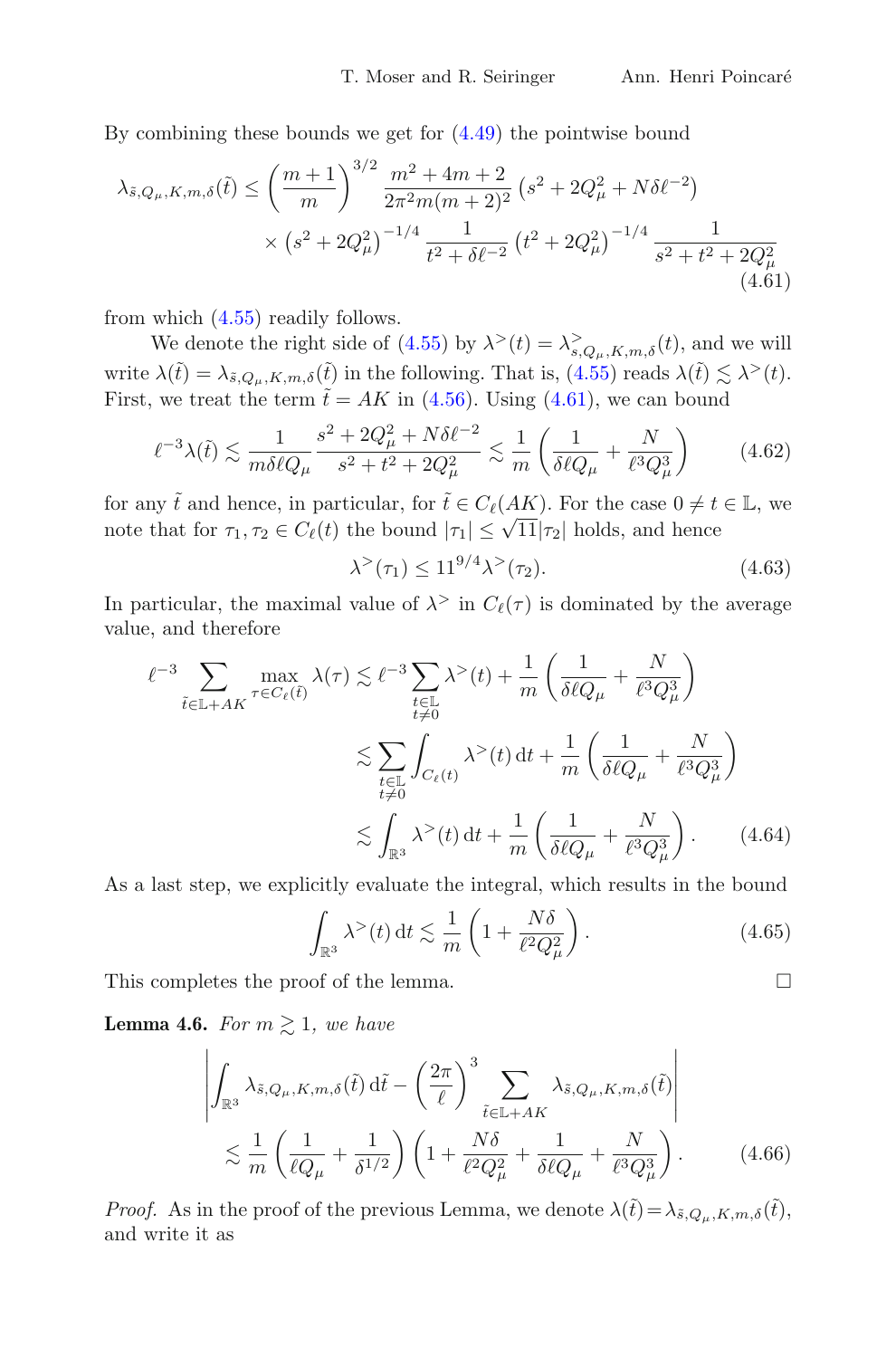Energy Contribution of a Point-Interacting Impurity

$$
\lambda(\tilde{t}) = c_5((\tilde{s} - AK)^2 + 2Q_{\mu}^2 + N\delta\ell^{-2})(c_1\tilde{s}^2 + c_2Q_{\mu}^2 + c_3K^2)^{-1/4}
$$
  
\n
$$
\times \frac{1}{(\tilde{t} - AK)^2 + \delta\ell^{-2}}(c_1\tilde{t}^2 + c_2Q_{\mu}^2 + c_3K^2)^{-1/4}
$$
  
\n
$$
\times \frac{|\tilde{s} \cdot \tilde{t}|}{(\tilde{s}^2 + \tilde{t}^2 + c_2Q_{\mu}^2 + c_3K^2)^2 - (c_4\tilde{s} \cdot \tilde{t})^2}
$$
(4.67)

with appropriate coefficients  $c_1, c_2, c_3, c_4, c_5$  depending on m. Its gradient equals

$$
\nabla \lambda(\tilde{t}) = -2 \underbrace{\frac{\tilde{t} - AK}{(\tilde{t} - AK)^2 + \delta \ell^{-2}} \lambda(\tilde{t})}_{I} - \underbrace{\frac{1}{2} \frac{c_1 \tilde{t}}{c_1 \tilde{t}^2 + c_2 Q_{\mu}^2 + c_3 K^2} \lambda(\tilde{t})}_{II}
$$
\n
$$
-\underbrace{\frac{4\tilde{t}(\tilde{s}^2 + \tilde{t}^2 + c_2 Q_{\mu}^2 + c_3 K^2) - 2c_4^2 \tilde{s}(\tilde{s} \cdot \tilde{t})}{(\tilde{s}^2 + \tilde{t}^2 + c_2 Q_{\mu}^2 + c_3 K^2)^2 - (c_4 \tilde{s} \cdot \tilde{t})^2} \lambda(\tilde{t})}_{III} + \underbrace{\frac{\tilde{s}}{\tilde{t} \cdot \tilde{s}} \lambda(\tilde{t})}_{IV}.
$$
\n(4.68)

We can quantify the difference between the Riemann sum and the integral by

<span id="page-22-0"></span>
$$
\left| \int_{\mathbb{R}^3} \lambda(\tilde{t}) \, d\tilde{t} - \left(\frac{2\pi}{\ell}\right)^3 \sum_{\tilde{t} \in \mathbb{L} + AK} \lambda(\tilde{t}) \right| \lesssim \ell^{-4} \sum_{\tilde{t} \in \mathbb{L} + AK} \max_{\tau \in C_{\ell}(\tilde{t})} |\nabla \lambda(\tau)|. \tag{4.69}
$$

With the aid of the triangle inequality, we can treat the terms I−IV separately. We can bound I as

$$
|\mathbf{I}| \le \frac{2}{\sqrt{(\tilde{t} - AK)^2 + \delta \ell^{-2}}} \lambda(\tilde{t}) \le \frac{2\ell}{\delta^{1/2}} \lambda(\tilde{t}).
$$
\n(4.70)

For the second term, we obtain

$$
|\text{II}| \le \frac{1}{2} \sqrt{\frac{c_1}{c_2}} \frac{1}{Q_\mu} \lambda(\tilde{t}) = \frac{1}{2^{3/2}} \sqrt{\frac{m+2}{m+1}} \frac{1}{Q_\mu} \lambda(\tilde{t}) \lesssim \frac{1}{Q_\mu} \lambda(\tilde{t}). \tag{4.71}
$$

For III, we use similar estimates as in Lemma [4.5](#page-20-1) to get

$$
|\text{III}| \lesssim \frac{|\tilde{t}| + |\tilde{s}|}{\tilde{s}^2 + \tilde{t}^2 + c_2 Q_\mu^2 + c_3 K^2} \lambda(\tilde{t}) \lesssim \frac{1}{Q_\mu} \lambda(\tilde{t}). \tag{4.72}
$$

Finally, for IV we have to proceed slightly differently. If we use

$$
|\tilde{s}| \le \frac{1}{2\sqrt{c_2 Q_\mu}} (\tilde{s}^2 + \tilde{t}^2 + c_2 Q_\mu^2 + c_3 K^2)
$$
\n(4.73)

instead of [\(4.57\)](#page-20-4), we see that we can bound |III| from above by  $Q_{\mu}^{-1}$  times the right side of [\(4.61\)](#page-21-0). Using Lemma [4.5,](#page-20-1) we conclude that

$$
(4.69) \le \ell^{-4} \sum_{\tilde{t} \in \mathbb{L} + AK} \max_{\tau \in C_{\ell}(\tilde{t})} (|I| + |II| + |III| + |IV|)
$$
  
\$\lesssim \frac{1}{m} \left( \frac{1}{\ell Q\_{\mu}} + \frac{1}{\delta^{1/2}} \right) \left( 1 + \frac{N \delta}{\ell^2 Q\_{\mu}^2} + \frac{1}{\delta \ell Q\_{\mu}} + \frac{N}{\ell^3 Q\_{\mu}^3} \right). \tag{4.74}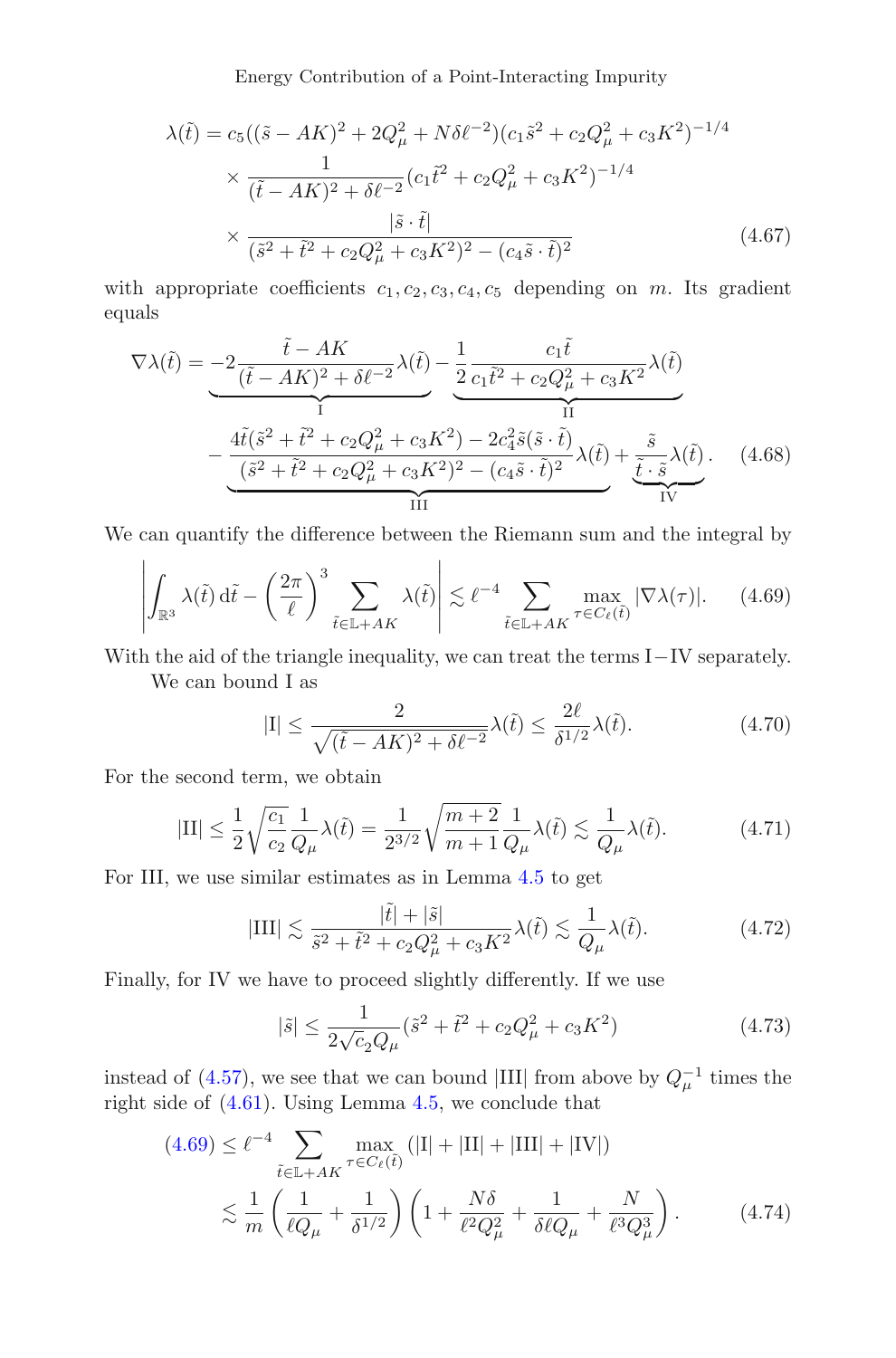<span id="page-23-1"></span> $\Box$ 

Here, we have used that bound [\(4.56\)](#page-20-3) holds also with  $\lambda_{\tilde{s},Q_\mu,K,m,\delta}$  replaced by the right side of  $(4.61)$ , as shown in the proof of Lemma  $4.5$ . This completes the proof.  $\Box$ 

<span id="page-23-0"></span>**Lemma 4.7.** *There exists a*  $c_{\Lambda} > 0$  *such that* 

$$
\tilde{\Lambda}(m,\kappa) \le \Lambda(m) + \frac{1}{m} \frac{c_{\Lambda}}{(1 - \kappa/c_{T})^{2}} N^{-2/9}
$$
\n(4.75)

*whenever*  $\kappa < c_T$  *and*  $\Lambda(m) \leq 1$ *, where*  $c_T$  *is defined in* [\(4.44\)](#page-18-0)*.* 

*Proof.* We first note that  $\Lambda(m) \leq 1$  implies  $m \geq 1$ . Moreover, from definition  $(4.49)$  we have

$$
\lambda_{\tilde{s},Q_{\mu},K,m,\delta}(\tilde{t}) \le \left(1 + \frac{N\delta}{2\ell^2 Q_{\mu}^2}\right) \lambda_{\tilde{s},Q_{\mu},K,m,0}(\tilde{t}). \tag{4.76}
$$

Combining this with Lemma [4.6](#page-21-1) and taking the supremum over  $\tilde{s}$ , K and  $Q_{\mu}^2 \ge (c_T - \kappa) N^{5/3} \ell^{-2}$ , we obtain

$$
\tilde{\Lambda}(m,\kappa) - \Lambda(m) \le \frac{1}{m} \inf_{\delta > 0} \sup_{Q_{\mu}^2 \ge (c_T - \kappa)N^{5/3}\ell^{-2}} \left[ \frac{N\delta}{\ell^2 Q_{\mu}^2} + \left( \frac{1}{\ell Q_{\mu}} + \frac{1}{\delta^{1/2}} \right) \left( 1 + \frac{N\delta}{\ell^2 Q_{\mu}^2} + \frac{1}{\delta \ell Q_{\mu}} + \frac{N}{\ell^3 Q_{\mu}^3} \right) \right]
$$
\n
$$
(4.77)
$$

where we also used that  $\Lambda(m) \lesssim m^{-1}$  for  $m \gtrsim 1$ . The supremum over  $Q_{\mu}$ is clearly achieved for  $Q_{\mu}^2 = (c_T - \kappa) N^{5/3} \ell^{-2}$ . For an upper bound, we shall choose  $\delta \sim N^{4/9}$ , which yields the desired bound

$$
\tilde{\Lambda}(m,\kappa) - \Lambda(m) \lesssim \frac{1}{m} (c_T - \kappa)^{-2} N^{-2/9}.
$$
\n(4.78)

**4.5. Proof of Theorem [4.1](#page-11-1)**

Using Proposition [4.1,](#page-18-3) Eq. [\(4.46\)](#page-18-4) and Lemma [4.7,](#page-23-0) we get the lower bound

$$
N^{-1}T_{\alpha,\mu,N}^{\text{per}}(\xi^{\text{per}}) \ge \left(\frac{2m\alpha}{m+1} - \frac{1}{N^{5/3}\ell} \frac{c'_L}{c_T - \kappa}\right) \|\xi^{\text{per}}\|^2 + \frac{1}{1 - \kappa/c_T} \left(1 - \kappa/c_T - \Lambda(m) - \frac{c_{\Lambda}N^{-2/9}}{m(1 - \kappa/c_T)^2}\right) \times \left(\frac{2\pi}{\ell}\right)^{3N} \sum_{\vec{q} \in \mathbb{L}^N} L_{\mu,N}(\vec{q}) |\xi^{\text{per}}(\vec{q})|^2 \tag{4.79}
$$

for any  $0 < \kappa < c_T$  and  $\mu \geq -\kappa N^{5/3}/\ell^2$ . Note that the coefficient in front of the last sum is positive for all  $N>N_0(\kappa,m)$ , defined in [\(4.2\)](#page-11-3). If  $\alpha$  is large enough such that also the first term on the right side of [\(4.79\)](#page-23-1) is nonnegative, we conclude that  $T^{\text{per}}_{\alpha,\mu,N}(\xi^{\text{per}}) \geq 0$ .

In case  $2m\alpha < (m+1)c'_L(c_T - \kappa)^{-1}N^{-5/3}\ell^{-1}$ , on the other hand, we need to dominate the first term on the right side of [\(4.79\)](#page-23-1) by the second. We use [\(4.44\)](#page-18-0) to obtain the lower bound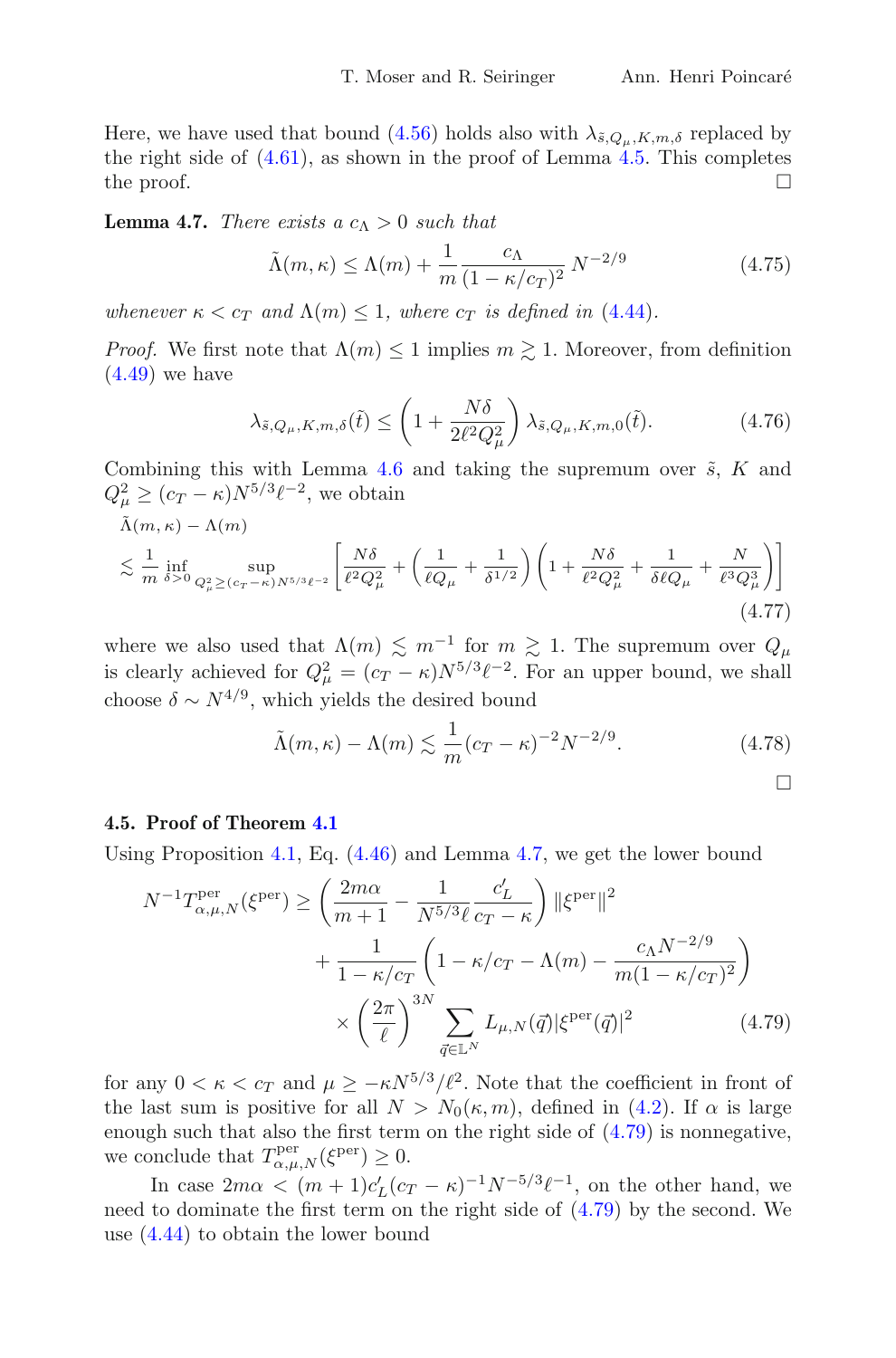Energy Contribution of a Point-Interacting Impurity

$$
L_{\mu,N}(\vec{q}) \ge 2\pi^2 \left(\frac{2m}{m+1}\right)^{3/2} Q_{\mu} \ge 2\pi^2 \left(\frac{2m}{m+1}\right)^{3/2} \sqrt{\mu + \kappa N^{5/3} \ell^{-2}}.\tag{4.80}
$$

In particular, if we choose

$$
\mu = -\kappa N^{5/3} \ell^{-2}
$$
  
+  $\frac{1}{4\pi^4} \frac{m+1}{2m} \frac{(1-\kappa/c_T)^2 [\alpha - (2m)^{-1} (m+1)c_L' (c_T - \kappa)^{-1} N^{-5/3} \ell^{-1}]^2}{(1-\kappa/c_T - \Lambda(m) - c_\Lambda m^{-1} (1-\kappa/c_T)^{-2} N^{-2/9})^2}$   
(4.81)

we again conclude that  $T^{\text{per}}_{\alpha,\mu,N}(\xi^{\text{per}}) \geq 0$ .

Note that for our choice of  $\mu$ , satisfying in particular  $\mu \geq -c_T N^{5/3} \ell^{-2}$ , we have

$$
\int_{\mathcal{C}_{\ell}^{N+1}} \left( |\tilde{\nabla} \phi_{\mu}^{\text{per}}|^{2} + \mu |\phi_{\mu}^{\text{per}}|^{2} \right) \ge 0 \tag{4.82}
$$

for all  $\phi_{\mu}^{\text{per}} \in H_{\text{per}}^1(\mathcal{C}_{\ell}^{N+1})$  that are antisymmetric in the last N variables. Hence, the positivity of  $T_{\alpha,\mu,N}^{\text{per}}(\xi^{\text{per}})$  implies that  $F_{\alpha,N}^{\text{per}}(\psi^{\text{per}}) \geq -\mu \|\psi^{\text{per}}\|^2$ . In combination with Lemmas [4.2](#page-14-0) and [4.3,](#page-15-0) this completes the proof of Theorem [4.1.](#page-11-1) To simplify its statement, we have additionally used that

$$
(1 - \kappa/c_T)^2 [\alpha - (2m)^{-1} (m+1)c_L'(c_T - \kappa)^{-1} N^{-5/3} \ell^{-1}]^2
$$
  
 
$$
\leq [\alpha - (2m)^{-1} (m+1)c_L' c_T^{-1} \ell^{-1}]^2
$$
 (4.83)

for  $N \geq 1$ , and defined

<span id="page-24-1"></span>
$$
c_L := \frac{m^{**} + 1}{2m^{**}} \frac{c'_L}{c_T} \tag{4.84}
$$

in Eq. [\(4.3\)](#page-11-2), where  $m^{**} \approx 0.36$  is chosen such that  $m \ge m^{**}$  for  $\Lambda(m) \le 1$ .  $\Box$ 

#### <span id="page-24-0"></span>**5. Proof of Theorem [2.1](#page-4-0)**

In this section, we will give the proof of our main result, Theorem [2.1.](#page-4-0)

Let  $\mathcal{C}_L = (0, L)^3$  and  $\bar{\mathcal{C}}_L = \bigcup_i^M \bar{\mathcal{C}}_i$  a disjoint decomposition into cubes  $\mathcal{C}_i = (0,\ell)^3 + z_i$  with  $z_i \in \mathbb{R}^3$ . We will choose  $\ell$  such that  $L/\ell \in \mathbb{N}$  in which case  $M = (L/\ell)^3$ . Let  $1/4 > \varepsilon > 0$  and let  $\eta \in C_0^{\infty}(B_{\varepsilon}(0))$  be nonnegative, with  $\eta(0) > 0$ , where we denote by  $B_{\varepsilon}(0)$  the centered ball of radius  $\varepsilon$ . In the following, we will assume that  $\varepsilon$  is a fixed constant independent of all parameters (for example  $\varepsilon = 1/8$  works). For  $x \in C_L$ , define

<span id="page-24-2"></span>
$$
J_i(x) = \left(\frac{\int_{\mathcal{C}_i} \eta(\ell^{-1}(x-y)) \, dy}{\int_{\mathcal{C}_L} \eta(\ell^{-1}(x-y)) \, dy}\right)^{1/2}.
$$
 (5.1)

Note that since  $\eta$  is assumed to be strictly positive in a small ball around the origin, the denominator in [\(5.1\)](#page-24-2) is strictly positive for  $x \in \overline{C}_L$ , hence (5.1) is well defined. We have supp  $J_i \subseteq C_i + B_{\ell \varepsilon}(0)$  and  $J_i(x) = 1$  for  $x \in \ell(\varepsilon, 1-\varepsilon)^3 + z_i$ . Moreover,  $\sum_{i=1}^{M} J_i^2(x) = 1$  for  $x \in C_L$  by construction. The derivative of  $J_i$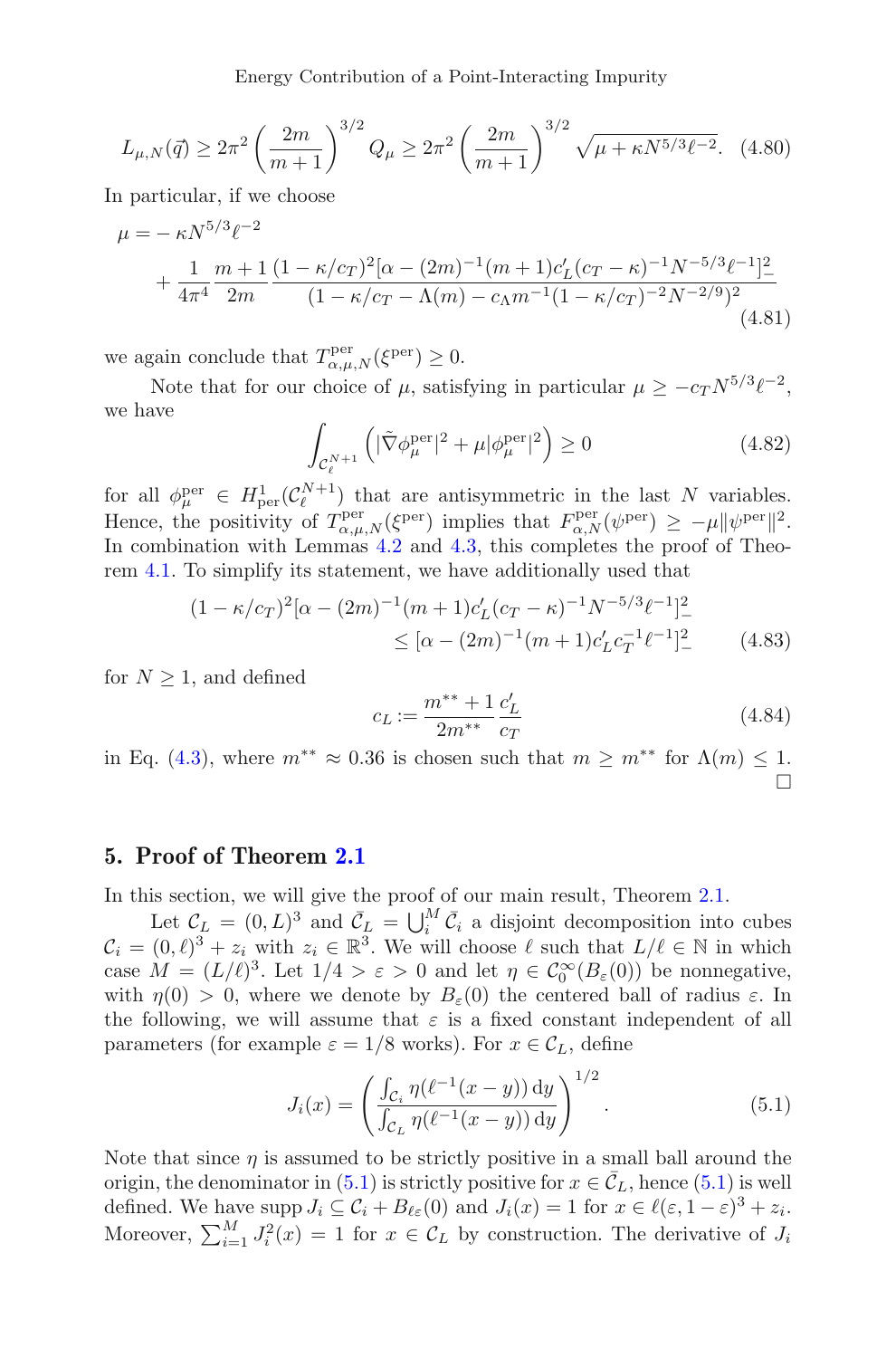can be bounded uniformly in i and M by a constant  $c<sub>\eta</sub>$  depending only on  $\eta$ (and hence  $\varepsilon$ ) as

$$
|\nabla J_i|^2 \le \frac{c_\eta}{\ell^2}.\tag{5.2}
$$

Let  $\psi \in D(F_{\alpha,N})$  be such that supp  $\psi \subset C_L^{N+1}$  and  $\|\psi\|_2 = 1$ . We use the IMS formula, Proposition [3.1,](#page-9-0) for the quadratic form  $F_{\alpha,N}$  to localize the impurity particle (with coordinate  $x_0$ ). With  $J_i\psi$  denoting the function  $(J_i\psi)(x_0, \vec{x}) = J_i(x_0)\psi(x_0, \vec{x})$  we obtain

<span id="page-25-2"></span>
$$
F_{\alpha,N}(\psi) = \sum_{i=1}^{M} F_{\alpha,N}(J_i \psi) - \frac{1}{2m} \sum_{i=1}^{M} \int |\nabla J_i(x_0)|^2 |\psi(x_0, \vec{x})|^2 d x_0 d \vec{x}.
$$
 (5.3)

We note that the last term is bounded by

<span id="page-25-0"></span>
$$
\sum_{i=1}^{M} \int |\nabla J_i(x_0)|^2 |\psi(x_0, \vec{x})|^2 \le \frac{c_\eta}{\ell^2} \sum_{i=1}^{M} \int_{\partial J_i} |\psi(x_0, \vec{x})|^2 \, \mathrm{d}x_0 \, \mathrm{d}\vec{x} \le \frac{8c_\eta}{\ell^2} \qquad (5.4)
$$

since  $\varepsilon < 1/2$ , where  $\partial J_i = \supp |\nabla J_i|$ . Recall the definition of the mean density,  $\bar{\rho} = NL^{-3}$ . We will choose  $\ell \sim \bar{\rho}^{-1/3}$  which means that [\(5.4\)](#page-25-0) is of the order  $\bar{\rho}^{2/3}$ .

In the next step, we want to localize the other particles, to be able to distinguish whether they are close to the impurity or far from it. Because we violate the antisymmetry constraint by doing so, we will work with the extended quadratic form  $\tilde{F}_{\alpha,N}$  defined in [\(3.4\)](#page-6-4). Let  $V \in C_0^{\infty}(\mathbb{R}^3)$  satisfy 0  $\leq V \leq 1$ , with supp  $V \subseteq [-2\varepsilon, 1+2\varepsilon]^3$  and  $V(x) = 1$  for  $x \in [-\varepsilon, 1+\varepsilon]^3$ . We define  $V_i(x) = V((x - z_i)/\ell)$  and  $\tilde{V}_i(x) := \sqrt{1 - V_i(x)^2}$  $\tilde{V}_i(x) := \sqrt{1 - V_i(x)^2}$  $\tilde{V}_i(x) := \sqrt{1 - V_i(x)^2}$ . Figure 1 visualizes this setup.

We localize all the remaining particles using the IMS formula in Proposition [3.1,](#page-9-0) with the localization functions

$$
(x_1, \ldots, x_N) \mapsto \prod_{j \in A} V_i(x_j) \prod_{k \in A^c} \tilde{V}_i(x_k)
$$
 (5.5)

for  $A \subseteq \{1, ..., N\}$ , where  $A^c = \{1, ..., N\} \backslash A$ . For short we define

$$
\varphi_{i,A}(x_0, \vec{x}) := J_i(x_0) \prod_{k \in A} V_i(x_k) \prod_{j \in A^c} \tilde{V}_i(x_j) \psi(x_0, \vec{x}). \tag{5.6}
$$

A straightforward calculation using Proposition [3.1](#page-9-0) and the fact that  $V_i^2 + \tilde{V}_i^2$  $= 1$  shows that

<span id="page-25-1"></span>
$$
F_{\alpha,N}(J_i \psi) = \sum_{A \subseteq \{1,\dots,N\}} \left( \tilde{F}_{\alpha,N} \left( \varphi_{i,A} \right) - \frac{1}{2} \sum_{j=1}^N \int \left( |\nabla V_i(x_j)|^2 + |\nabla \tilde{V}_i(x_j)|^2 \right) |\varphi_{i,A}(x_0, \vec{x})|^2 dx_0 d\vec{x} \right).
$$
 (5.7)

Here, it is necessary to introduce the extended quadratic form  $\tilde{F}_{\alpha,N}$  since the functions  $\varphi_{i,A}$  are not antisymmetric in all N variables  $(x_1,\ldots,x_N)$ . They are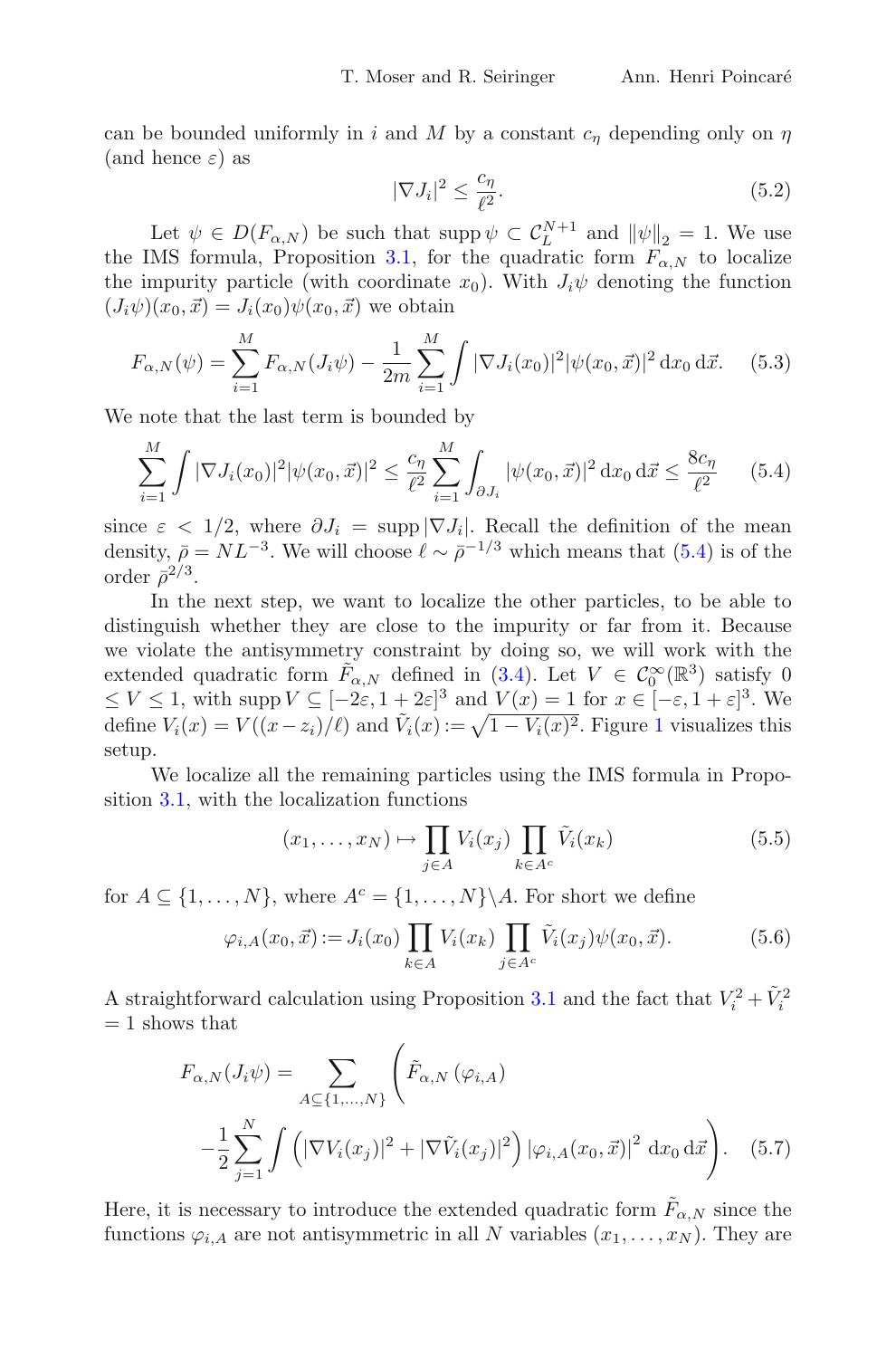

<span id="page-26-0"></span>FIGURE 1. A sketch of the setup, the partitions  $J_i, V_i, \tilde{V}_i$  and their boxes of support

still separately antisymmetric in the coordinates in  $A$  and in the ones in  $A<sup>c</sup>$ , however.

In the next lemma, we will show that the energy  $\tilde{F}_{\alpha,N}(\varphi_{i,A})$  splits up into a non-interacting energy for the particles in  $A<sup>c</sup>$  that are localized away from the impurity, and in a point-interacting quadratic form for particles in A.

**Lemma 5.1.** We define the functions  $\varphi_{i,A}^{\vec{p}_{Ac}} \in L^2(\mathbb{R}^{3(|A|+1)})$  and  $\varphi_{i,A}^{p_0, \vec{p}_A}$  $\in L^2(\mathbb{R}^{3|A^c|})$  *via their Fourier transforms as* 

<span id="page-26-1"></span>
$$
\hat{\varphi}_{i,A}^{\vec{p}_{Ac}}(p_0, \vec{p}_A) = \hat{\varphi}_{i,A}(p_0, \vec{p}) = \hat{\varphi}_{i,A}^{p_0, \vec{p}_A}(\vec{p}_{Ac}).
$$
\n(5.8)

*Then,*

$$
\tilde{F}_{\alpha,N}(\varphi_{i,A}) = \int F_{\alpha,|A|}(\varphi_{i,A}^{\vec{p}_{A^c}}) d\vec{p}_{A^c} \n+ \int \left\langle \varphi_{i,A}^{p_0,\vec{p}_A} \right| - \frac{1}{2} \sum_{i \in A^c} \Delta_i \left| \varphi_{i,A}^{p_0,\vec{p}_A} \right\rangle d\vec{p}_A dp_0.
$$
\n(5.9)

*Proof.* We define  $\xi_j$  and  $\phi_\mu$  for some  $\mu > 0$  using the unique decomposition  $\varphi_{i,A} = \phi_{\mu} + \sum_{j=1}^{N} G_{\mu} \xi_j$ . Corollary [3.1](#page-7-3) implies that  $\xi_j = 0$  for  $j \in A^c$ . Hence

$$
\tilde{F}_{\alpha,N}(\varphi_{i,A}) = \int d\vec{p}_{Ac} \left[ \int |\hat{\phi}_{\mu}(p_0, \vec{p})|^2 \left( \frac{1}{2m} p_0^2 + \frac{1}{2} \vec{p}^2 + \mu \right) d\vec{p}_A d\vec{p}_0 - \mu \int |\hat{\varphi}_{i,A}(p_0, \vec{p})|^2 d\vec{p}_A d\vec{p}_0 \right]
$$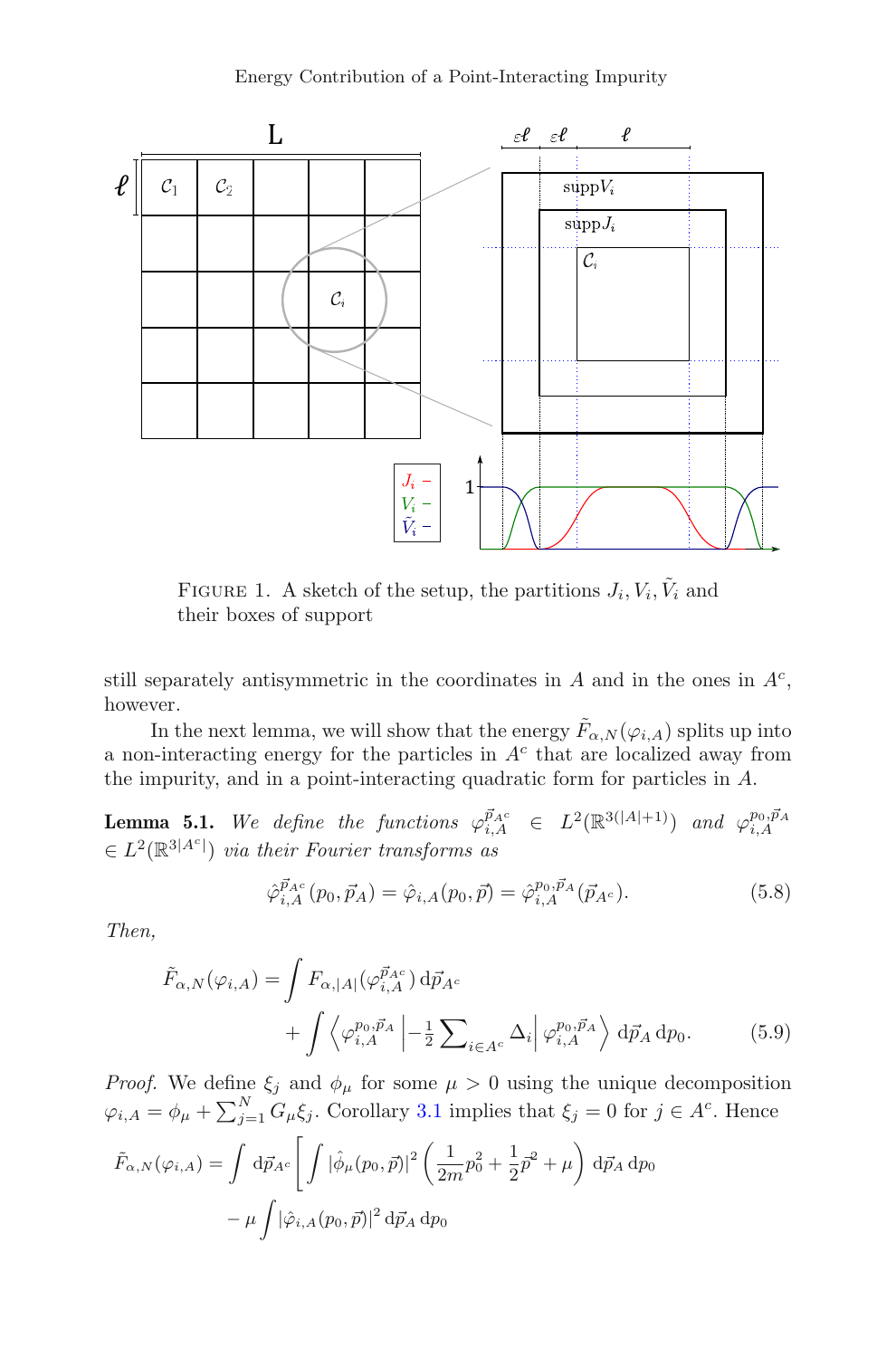T. Moser and R. Seiringer Ann. Henri Poincaré

$$
+\frac{2m}{m+1}\alpha \sum_{i\in A} \int |\hat{\xi}_i(p_i, \hat{p}_i)|^2 d\vec{p}_A + \sum_{i\in A} \int L_{\mu, N}(p_i, \hat{p}_i) |\hat{\xi}_i(p_i, \hat{p}_i)|^2 d\vec{p}_A
$$

$$
-\sum_{\substack{i,j\in A\\i\neq j}} \int \frac{\hat{\xi}_i^*(p_0+p_i, \hat{p}_i)\hat{\xi}_j(p_0+p_j, \hat{p}_j)}{\frac{1}{2m}p_0^2 + \frac{1}{2}\vec{p}^2 + \mu} d\vec{p}_A dp_0.
$$
(5.10)

Following the argumentation in the proof of Lemma [4.3,](#page-15-0) we see that the expression inside the integral over  $\vec{p}_{Ac}$  is independent of  $\mu$ . In particular, this allows us to shift  $\mu \to \mu - \bar{p}_{A^c}^2/2$  for fixed  $\vec{p}_{A^c}$ , which gives

$$
\tilde{F}_{\alpha,N}(\varphi_{i,A})
$$
\n
$$
= \int d\vec{p}_{A^c} \left[ \int |\hat{\phi}_{\mu - \vec{p}_{A_c}^2/2}(p_0, \vec{p})|^2 \left( \frac{1}{2m} p_0^2 + \frac{1}{2} \vec{p}_A^2 + \mu \right) d\vec{p}_A d p_0 \right. \\
\left. - \left( \mu - \frac{\vec{p}_{A^c}^2}{2} \right) \int |\hat{\varphi}_{i,A}(p_0, \vec{p})|^2 d\vec{p}_A d p_0 \right. \\
\left. + \frac{2m}{m+1} \alpha \sum_{i \in A} \int |\hat{\xi}_i(p_i, \hat{p}_i)|^2 d\vec{p}_A + \sum_{i \in A} \int L_{\mu, |A|}(p_i, \vec{p}_{A \setminus \{i\}}) |\hat{\xi}_i(p_i, \hat{p}_i)|^2 d\vec{p}_A \right. \\
\left. - \sum_{\substack{i,j \in A \\ i \neq j}} \int \frac{\hat{\xi}_i^*(p_0 + p_i, \hat{p}_i) \hat{\xi}_j(p_0 + p_j, \hat{p}_j)}{\frac{1}{2m} p_0^2 + \frac{1}{2} \vec{p}_A^2 + \mu} d\vec{p}_A d p_0 \right] \tag{5.11}
$$

where we used the fact that  $L_{\mu-\bar{p}_{A^c}/2,N}(p_i,\hat{p}_i) = L_{\mu,|A|}(p_i,\vec{p}_{A\setminus\{i\}}).$  The result then follows by noting that the Fourier transform of the regular part of  $\varphi_{i,A}^{\vec{p}_{Ac}}$  for fixed  $\vec{p}_{A^c}$  is equal to  $\hat{\phi}_{\mu-\vec{p}_{A^c}^2}(\cdot,\vec{p}_{A^c})$ , and using the antisymmetry of  $\varphi_{i,A}^{\vec{p}_{A^c}}$ .  $\Box$ 

We can apply a similar decomposition also to the second term in  $(5.7)$ . For simplicity, let

$$
W_i(x) = \frac{1}{2} \left( |\nabla V_i(x)|^2 + |\nabla \tilde{V}_i(x)|^2 \right).
$$
 (5.12)

Then,  $(5.7)$  and  $(5.9)$  imply that we can write

<span id="page-27-0"></span>
$$
F_{\alpha,N}(J_i\psi) = \sum_{A \subseteq \{1,\dots,N\}} \|\varphi_{i,A}\|^2 \left[\mathfrak{A}_{i,A} + \mathfrak{B}_{i,A}\right] \tag{5.13}
$$

where

$$
\mathfrak{A}_{i,A} = \|\varphi_{i,A}\|^{-2} \int \left( F_{\alpha,|A|}(\varphi_{i,A}^{\vec{p}_{A^c}}) - \left\langle \varphi_{i,A}^{\vec{p}_{A^c}} \left| \sum_{j\in A} W_i(x_j) \right| \varphi_{i,A}^{\vec{p}_{A^c}} \right\rangle \right) d\vec{p}_{A^c}
$$
\n(5.14)

and

$$
\mathfrak{B}_{i,A} = \|\varphi_{i,A}\|^{-2} \int \left\langle \varphi_{i,A}^{p_0, \vec{p}_A} \left| \sum_{j \in A^c} \left( -\frac{1}{2} \Delta_j - W_i(x_j) \right) \right| \varphi_{i,A}^{p_0, \vec{p}_A} \right\rangle d\vec{p}_A d p_0.
$$
\n(5.15)

To obtain a lower bound on  $\mathfrak{A}_{i,A}$  we can use Theorem [4.1,](#page-11-1) and for the non-interacting part  $\mathfrak{B}_{i,A}$  we use the following proposition. We recall that the energy  $E_n^D$  on the box  $\mathcal{C}_L = (0, L)^3$  was defined in the beginning of Sect. [2](#page-3-3) as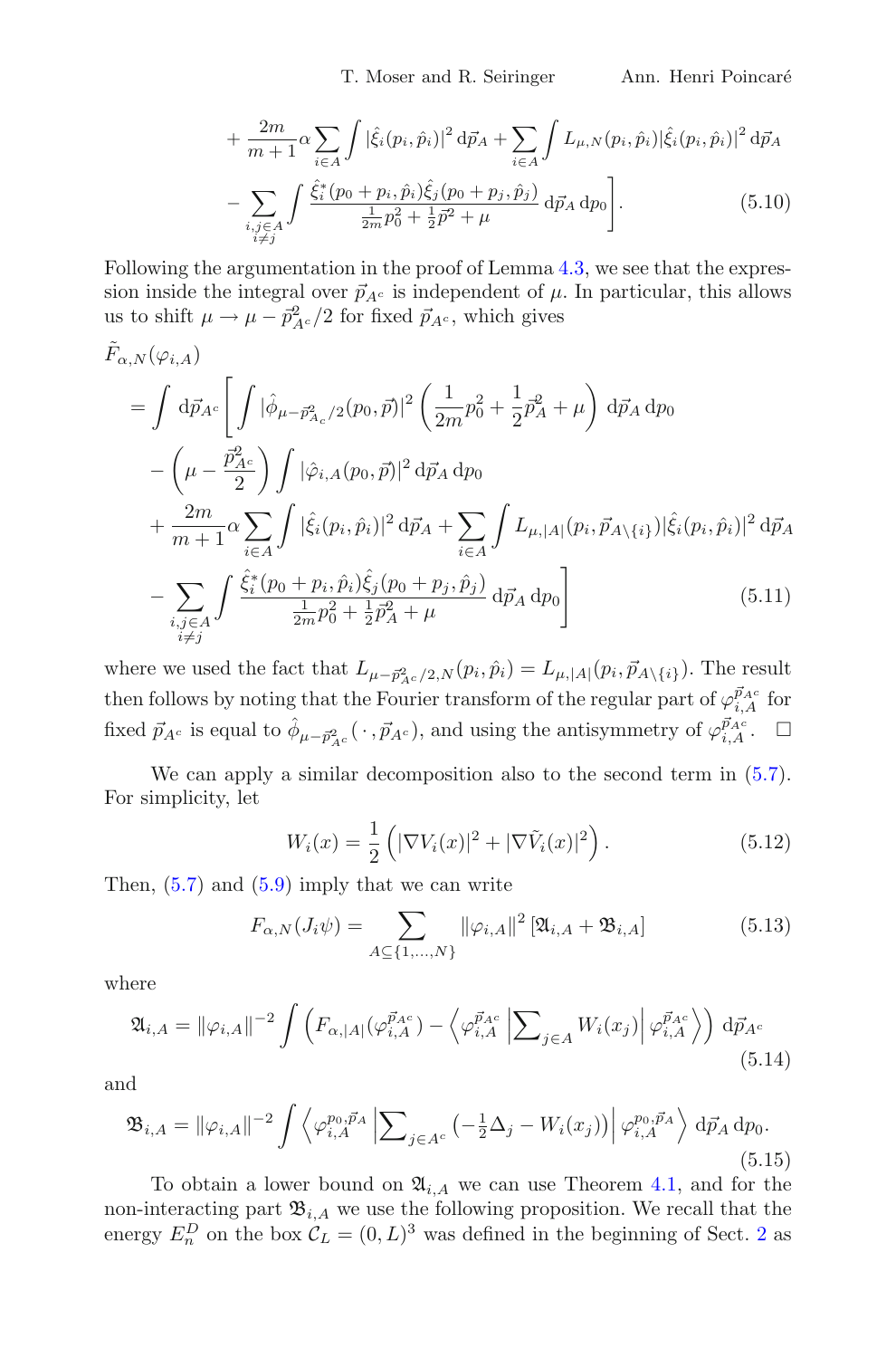the ground-state energy of the non-interacting Hamiltonian  $H_0^n$  with Dirichlet boundary conditions.

<span id="page-28-0"></span>**Proposition 5.1.** *For*  $n \in \mathbb{N}$ *, let*  $\phi \in H_{as}^1(\mathbb{R}^{3n})$  *be supported in*  $(0, L)^{3n}$ *, with*  $\|\phi\|_2 = 1$ , and let  $1 \leq i \leq M$ . Then,

<span id="page-28-1"></span>
$$
\sum_{j=1}^{n} \int \left(\frac{1}{2} |\nabla_j \phi|^2 - W_i(x_j) |\phi|^2\right) \ge E_n^D - \text{const.}\left(\frac{n^{1/3}}{\ell L} + \ell^{-2} + \frac{n\ell}{L^3}\right). \tag{5.16}
$$

*Proof.* The result follows in a straightforward way from Corollary [A.1,](#page-38-6) which is an adaptation of the Lieb–Thirring inequality at positive density derived in [\[14\]](#page-39-14). We use that  $|\text{supp}(W_i)| \lesssim \ell^3$  and  $||W_i||_{\infty} \lesssim \ell^{-2}$ . This allows us to bound the right side of  $(A.54)$  as

$$
\int_{\mathcal{C}_L} \left( \frac{n^{1/3}}{L} |W_i|^2 + |W_i|^{5/2} + \frac{n}{L^3} |W_i| \right) \lesssim \frac{n^{1/3}}{\ell L} + \ell^{-2} + \frac{n\ell}{L^3} \tag{5.17}
$$

from which the statement readily follows.  $\Box$ 

Since  $\varphi_{i,A}^{p_0, \vec{p}_A}$  is an antisymmetric function supported in  $\mathcal{C}_L^{|A^c|}$ , Proposition [5.1](#page-28-0) implies that

$$
\left\langle \varphi_{i,A}^{p_0, \vec{p}_A} \left| \sum_{j \in A^c} \left( -\frac{1}{2} \Delta_j - W_i(x_j) \right) \right| \varphi_{i,A}^{p_0, \vec{p}_A} \right\rangle
$$
  
\n
$$
\geq \left( E_{|A^c|}^D - \text{const.} \left( \bar{\rho}^{1/3} \ell^{-1} + \ell^{-2} + \bar{\rho} \ell \right) \right) \| \varphi_{i,A}^{p_0, \vec{p}_A} \|^2
$$
(5.18)

where we used  $|A^c| \leq N$  in the error term. To minimize the error, we choose  $\ell \sim$  $\bar{\rho}^{-1/3}$ . The factor on the right side of [\(5.16\)](#page-28-1) then equals  $E_{N-|A|}^D$  – const.  $\bar{\rho}^{2/3}$ . Because of the condition that  $L/\ell \in \mathbb{N}$  we cannot choose  $\ell$  without restriction, but it is always possible to choose a value such that  $\ell \sim \bar{\rho}^{-1/3}$ . We define  $e_N$  to be the N-th eigenvalue of the one-particle Dirichlet Laplacian on  $\mathcal{C}_L = (0, L)^3$ . Then,  $E_{N-|A|}^D \ge E_N^D - |A|e_N$ . Moreover, we can bound  $e_N \lesssim \bar{\rho}^{2/3}$ . In particular,

<span id="page-28-2"></span>
$$
\mathfrak{B}_{i,A} \ge E_N^D - \text{const.} \left( |A| + 1 \right) \bar{\rho}^{2/3}.
$$
 (5.19)

We proceed with a lower bound on  $\mathfrak{A}_{i,A}$ . Theorem [4.1](#page-11-1) can be used for a lower bound on  $F_{\alpha, |A|}$  only if  $|A| > N_0$ , with  $N_0$  defined in [\(4.2\)](#page-11-3). In case that  $|A| \leq 2N_0$  we use bound  $(2.2)$  originating form  $[25]$  $[25]$  instead, which implies that

$$
F_{\alpha,|A|}(\varphi_{i,A}^{\vec{p}_{A^c}}) \gtrsim -\frac{\alpha_-^2}{(1-\Lambda(m))^2} \left\| \varphi_{i,A}^{\vec{p}_{A^c}} \right\|^2 \tag{5.20}
$$

using  $m \gtrsim 1$ . In combination with  $||W_i||_{\infty} \lesssim \bar{\rho}^{2/3}$ , this gives the lower bound

$$
\mathfrak{A}_{i,A} \gtrsim -\frac{\alpha_-^2}{(1 - \Lambda(m))^2} - |A|\bar{\rho}^{2/3} \tag{5.21}
$$

and hence

<span id="page-28-3"></span>
$$
\mathfrak{A}_{i,A} + \mathfrak{B}_{i,A} \ge E_N^D - \text{const.} \left( \frac{\alpha_-^2}{(1 - \Lambda(m))^2} + (N_0 + 1)\bar{\rho}^{2/3} \right) \tag{5.22}
$$

in case  $|A| \leq 2N_0$ .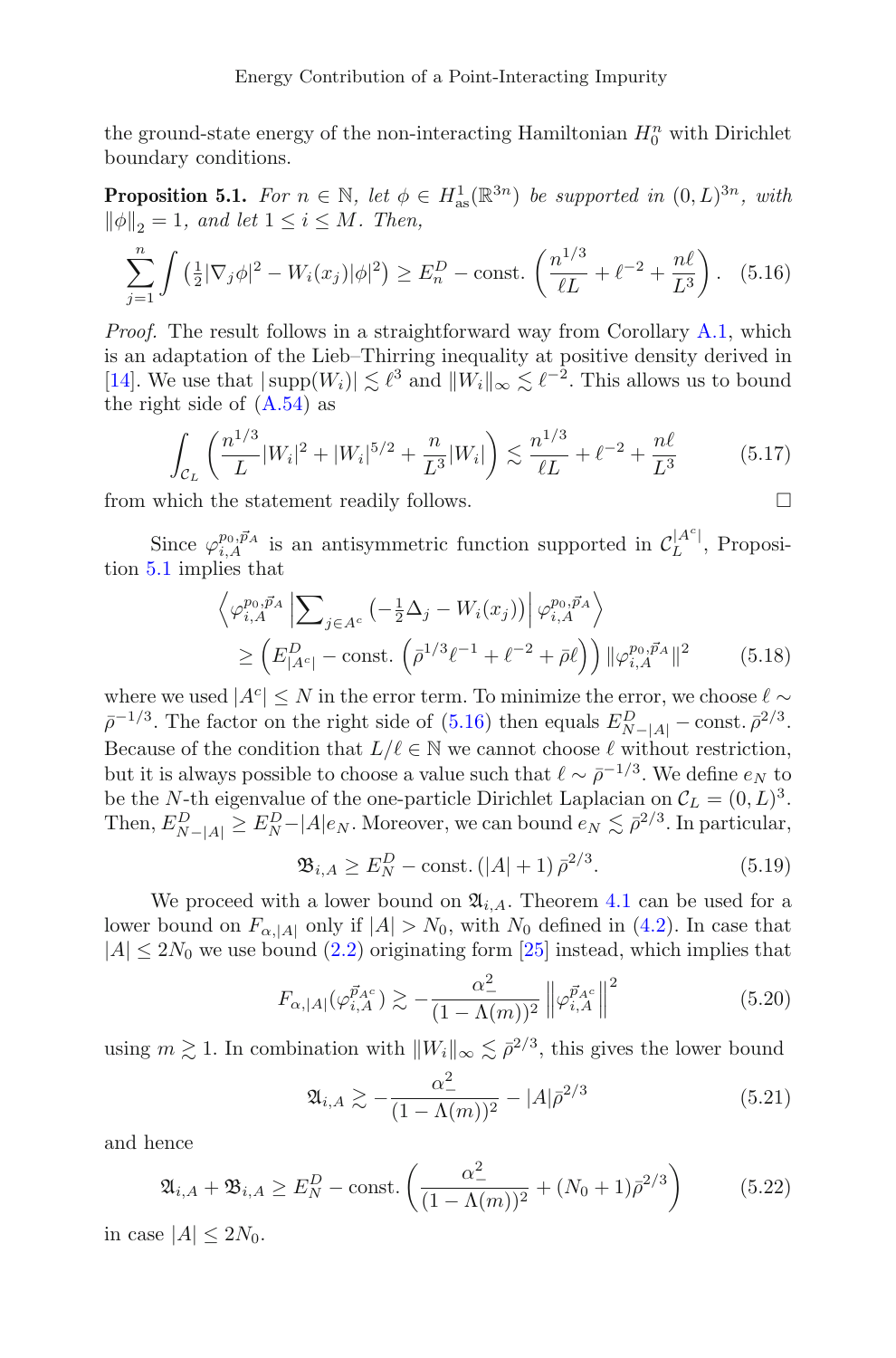For  $|A| \ge 2N_0$ , we use the bound in Theorem [4.1](#page-11-1) on  $F_{\alpha, |A|}(\varphi_{i, A}^{\vec{p}_{Ac}})$ . Since  $\varphi_{i,A}^{\vec{p}_{A^c}}$  is an  $|A| + 1$ -particle wavefunction supported in a cube of side length  $\ell(1+2\varepsilon)$ , Theorem [4.1](#page-11-1) implies that

$$
F_{\alpha,|A|}(\varphi_{i,A}^{\vec{p}_{A^c}}) \ge \left(\kappa \frac{|A|^{5/3}}{\ell^2 (1+2\varepsilon)^2} - U\right) \|\varphi_{i,A}^{\vec{p}_{A^c}}\|^2 \tag{5.23}
$$

with

<span id="page-29-0"></span>
$$
U = \frac{1}{4\pi^4} \frac{m+1}{2m} \frac{[\alpha - c_L \ell^{-1}]^2}{(1 - \kappa/c_T - \Lambda(m))^2 (1 - 2^{-2/9})^2}.
$$
(5.24)

In combination with [\(5.19\)](#page-28-2) and  $||W_i||_{\infty} \lesssim \bar{\rho}^{2/3}$ , this yields the bound

$$
\mathfrak{A}_{i,A} + \mathfrak{B}_{i,A} \ge E_N^D + \kappa \frac{|A|^{5/3}}{\ell^2 (1+2\varepsilon)^2} - \text{const.} \left( |A| + 1 \right) \bar{\rho}^{2/3} - U
$$
  
 
$$
\ge E_N^D - U - \text{const.} \kappa^{-3/2} \bar{\rho}^{2/3} \tag{5.25}
$$

where we have minimized over |A| in the last step and used that  $\varepsilon \lesssim 1$  and  $\ell \sim \bar{\rho}^{-1/3}.$ 

We are still free to choose  $\kappa$  in such a way as to minimize the error terms. We shall choose  $\kappa = c_T \nu (1 - \Lambda(m))$  for some  $0 < \nu < 1$  (e.g.,  $\nu = 1/2$ ). Then,  $N_0 \lesssim (1 - \Lambda(m))^{-9/2}$ , and hence [\(5.22\)](#page-28-3) and [\(5.25\)](#page-29-0) together yield the bound

$$
\mathfrak{A}_{i,A} + \mathfrak{B}_{i,A} \ge E_N^D - \text{const.} \left( \frac{[\alpha - c_L \ell^{-1}]_-^2}{(1 - \Lambda(m))^2} + \frac{\bar{\rho}^{2/3}}{(1 - \Lambda(m))^{9/2}} \right)
$$
  
 
$$
\ge E_N^D - \text{const.} \left( \frac{\alpha_-^2}{(1 - \Lambda(m))^2} + \frac{\bar{\rho}^{2/3}}{(1 - \Lambda(m))^{9/2}} \right) \tag{5.26}
$$

which is valid for all  $A \subset \{1,\ldots,N\}$ . In combination with [\(5.3\)](#page-25-2), [\(5.4\)](#page-25-0) and (5.13), this completes the proof of Theorem 2.1. [\(5.13\)](#page-27-0), this completes the proof of Theorem [2.1.](#page-4-0)

#### **Appendix A: Lieb–Thirring inequality in a box**

In this appendix, we will follow the analysis of  $[14]$  to show a positive density Lieb–Thirring inequality for a system of non-interacting fermions in a box with Dirichlet boundary conditions. When reformulated via a Legendre transformation as a bound on the difference between the ground-state energies with and without an external potential, we will see that this inequality in particular implies Proposition [5.1.](#page-28-0) The analysis proceeds exactly as in [\[14\]](#page-39-14), with minor differences due to the fact that the eigenfunctions of the Dirichlet Laplacian do not have constant modulus, which requires some modifications (in particular in Eq.  $(A.31)$  et seq.).

Let  $\mathcal{C}_L = [-L/2, L/2]^3$  be the cube in  $\mathbb{R}^3$ , and let  $\Pi_{L,\mu}^- := \mathbb{1}(-\Delta_L)$  $\leq \mu$ ), where  $\Delta_L$  denotes the Dirichlet Laplacian on  $\mathcal{C}_L$ . For short we will just write  $\Pi$ <sup>-</sup> for  $\Pi$ <sub>*L*,μ</sub>, and  $\Pi$ <sup>+</sup> = 1 −  $\Pi$ <sup>-</sup>. For a density matrix  $\gamma$ , we denote the corresponding density by  $\rho_{\gamma}$ . Of particular relevance for us is the density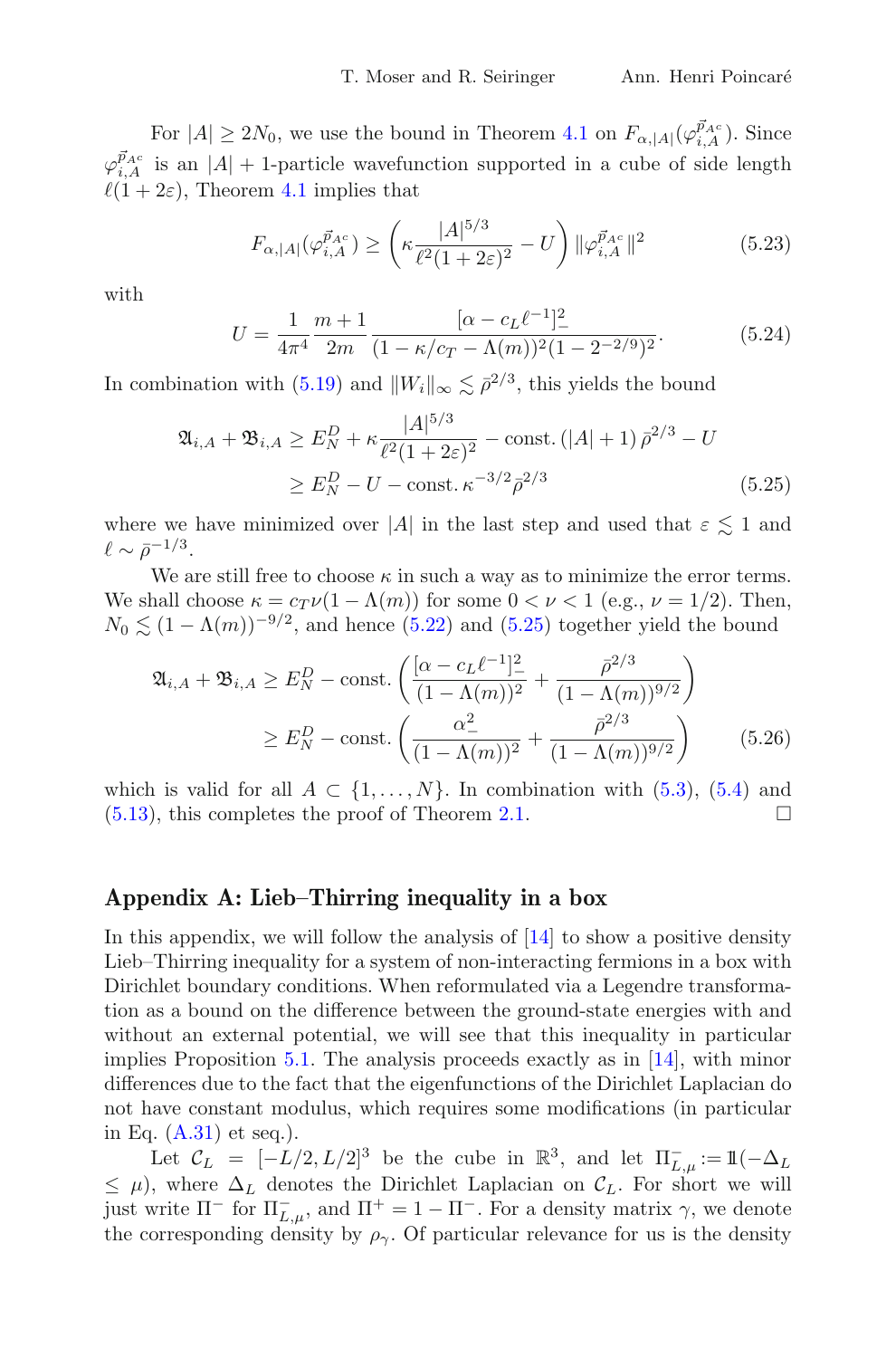corresponding to  $\Pi^-$ , which we denote by  $\rho_0$ . Differently to the case of periodic boundary conditions (discussed in [\[14](#page-39-14)]),  $\rho_0$  is not a constant and is given by

$$
\rho_0(x) = \sum_{\substack{p \in \pi \mathbb{N}^3 / L \\ p^2 \le \mu}} |\phi_p(x)|^2
$$
\n(A.1)

where  $\phi_p$  are the eigenvectors of  $-\Delta_L$  to the eigenvalues  $p^2$ , i.e.,

<span id="page-30-2"></span>
$$
\phi_p(x) = \left(\frac{2}{L}\right)^{3/2} \prod_{j=1}^3 \cos(p_j x_j)
$$
 (A.2)

for  $x = (x_1, x_2, x_3) \in \mathbb{R}^3$ . Since the absolute value of each eigenvector is pointwise bounded by  $(2/L)^{3/2}$  we have

$$
\rho_0(x) \le \left(\frac{2}{L}\right)^3 \sum_{\substack{p \in \pi \mathbb{N}^3/L \\ p^2 \le \mu}} 1 \le \left(\frac{2}{L}\right)^3 \frac{4\pi \mu^{3/2} L^3}{3\pi^3} = \frac{2^5 \mu^{3/2}}{3\pi^2}.
$$
 (A.3)

*Remark.* Since the lowest eigenvalue of  $-\Delta_L$  equals  $3\pi^2 L^{-2}$ , the problem simplifies for  $\mu < 3\pi^2 L^{-2}$  since the projections  $\Pi_{L,\mu}^{\pm}$  become trivial. In this case, we can simply apply the original Lieb–Thirring inequality [\[17\]](#page-39-16) to obtain the desired bound. For our application, we shall need  $\mu \gg L^{-2}$ ; hence, we shall restrict our attention to  $\mu \geq 3\pi^2 L^{-2}$  in the following theorem.

<span id="page-30-0"></span>For a real number t, we denote its positive part by  $t_{+}$  and its negative part by  $t_$ . In particular,  $t = t_+ - t_-.$ 

**Theorem A.1.** *Let*  $\mu \geq 3\pi^2 L^{-2}$ *. Let*  $Q$  *be a self-adjoint operator of finite rank*  $satisfying -\Pi_{L,\mu}^- \leq Q \leq 1 - \Pi_{L,\mu}^-$ , with density  $\rho_Q$ . There exist positive con*stants*  $\tilde{K}$  *and*  $\eta$  *independent* of  $\mu$ ,  $L$  *and*  $Q$  *such that* 

$$
\text{tr}(-\Delta_L - \mu)Q \ge \tilde{K} \int_{\mathcal{C}_L} S\left( (|\rho_Q(x)| - \eta L^{-1} \mu)_+ \right) dx \tag{A.4}
$$

*with*

$$
S(\rho) := (\mu^{3/2} + \rho)^{5/3} - \mu^{5/2} - \frac{5}{3}\mu\rho.
$$
 (A.5)

*Remark.* In [\[14](#page-39-14)], a similar result was proven for the Laplacian with periodic boundary conditions and we mostly follow that proof.

*Remark.* The crucial properties of the function S are its positivity and the fact that  $S(\rho)$  behaves like  $\mu^{-1/2} \rho^2$  for small  $\rho$  and like  $\rho^{5/3}$  for large  $\rho$ . For technical reasons, it will also be convenient that S is convex.

Essential for the proof will be to separate a given Q into  $Q = (\Pi^+ +$  $\Pi^-)Q(\Pi^+ + \Pi^-) =: Q^{++} + Q^{+-} + Q^{-+} + Q^{--}$ . The densities associated to  $Q^{\pm\pm}$  will be denoted by  $\rho^{\pm\pm}$ . Before we proceed with the proof of the theorem, we show the following Lemma.

<span id="page-30-1"></span>**Lemma A.1.** Assume 
$$
\Pi^{-} \le Q \le 1 - \Pi^{-}
$$
. Then,  
tr  $(| -\Delta_L - \mu|Q^2) \le \text{tr}(-\Delta_L - \mu)Q$ . (A.6)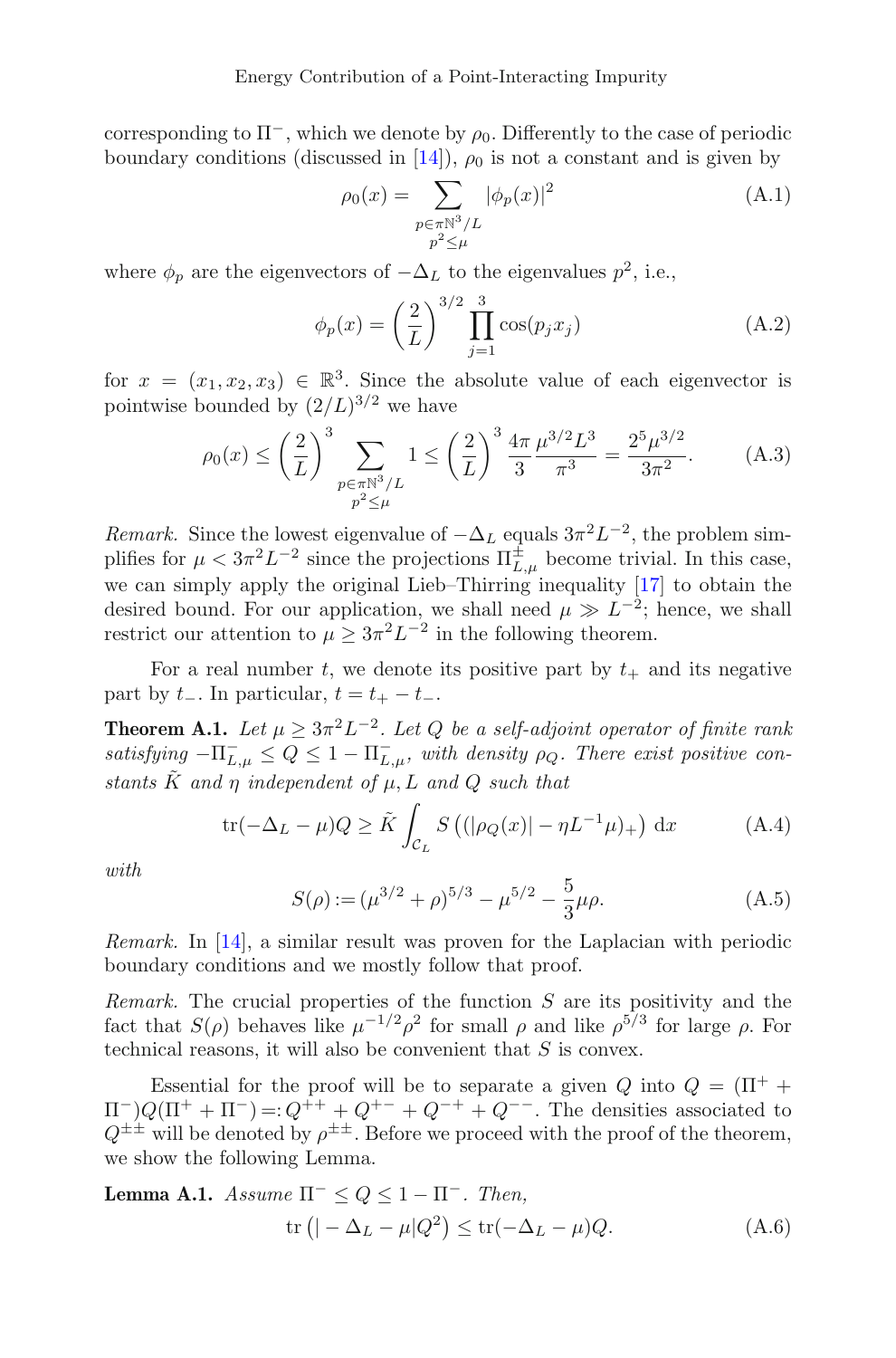*Proof.* We claim that  $Q^2 \leq Q^{++} - Q^{--}$ , which follows from the condition on Q. In fact,

$$
-\Pi^{-} \le Q \le 1 - \Pi^{-} \Rightarrow 0 \le Q + \Pi^{-} \le 1 \Rightarrow (Q + \Pi^{-})^2 \le Q + \Pi^{-}.
$$
 (A.7)

Expanding the last inequality proves the claim. Hence,

$$
tr(|\Delta_L + \mu|Q^2) \le tr(|\Delta_L + \mu|Q^{++}) - tr(|\Delta_L + \mu|Q^{--})
$$
  
= tr((-\Delta\_L - \mu)Q^{++}) + tr((-\Delta\_L - \mu)Q^{--})  
= tr((-\Delta\_L - \mu)Q). (A.8)

*Proof of Theorem [A.1.](#page-30-0)* We shall treat  $Q^{\pm \pm}$  separately and combine the various terms at the end using the convexity of S.

**Part 1.**  $Q^{++}$ ,  $Q^{--}$ 

We shall follow the method introduced by Rumin in [\[27\]](#page-40-3). With the aid of the spectral projections  $P_e := \mathbb{1}(|\Delta_L + \mu| \ge e)$ , we have the layer cake representation

$$
|\Delta_L + \mu| = \int_0^\infty P_e \, \mathrm{d}e. \tag{A.9}
$$

Let us assume that  $\gamma$  is a smooth enough finite rank operator with  $0 \leq \gamma \leq 1$ . Then,

$$
\operatorname{tr} |\Delta_L + \mu|\gamma = \int_0^\infty \operatorname{de} \operatorname{tr}(P_e \gamma P_e) = \int_0^\infty \operatorname{de} \int_{C_L} \rho_e(x) \operatorname{d} x \tag{A.10}
$$

where  $\rho_e$  denotes the density of the finite rank operator  $P_e \gamma P_e$ . For a bounded measurable set  $A$ , we estimate

$$
\int_{A} \rho_e(x) dx = \text{tr}(\mathbb{1}_A P_e \gamma P_e) = \left\| \mathbb{1}_A P_e \gamma^{1/2} \right\|_{\mathfrak{S}_2}^2
$$
\n
$$
\geq \left( \left\| \mathbb{1}_A \gamma^{1/2} \right\|_{\mathfrak{S}_2} - \left\| \mathbb{1}_A P_e^{\perp} \gamma^{1/2} \right\|_{\mathfrak{S}_2} \right)_+^2
$$
\n
$$
= \left( \left( \int_A \rho_\gamma \right)^{1/2} - \left\| \mathbb{1}_A P_e^{\perp} \gamma^{1/2} \right\|_{\mathfrak{S}_2} \right)_+^2 \tag{A.11}
$$

where  $\rho_{\gamma}$  denotes the density of  $\gamma$  and we used the triangle inequality for the Hilbert–Schmidt norm  $\|\cdot\|_{\mathfrak{S}_2}$ . Because  $\|\gamma\| \leq 1$ , we further get

$$
\left\|1\!\!1_A P_e^{\perp} \gamma^{1/2}\right\|_{\mathfrak{S}_2}^2 = \text{tr}\left(\mathbb{1}_A P_e^{\perp} \gamma P_e^{\perp} 1\!\!1_A\right) \le \left\|1\!\!1_A P_e^{\perp}\right\|_{\mathfrak{S}_2}^2 \|\gamma\| \le |A| f(e) \tag{A.12}
$$

with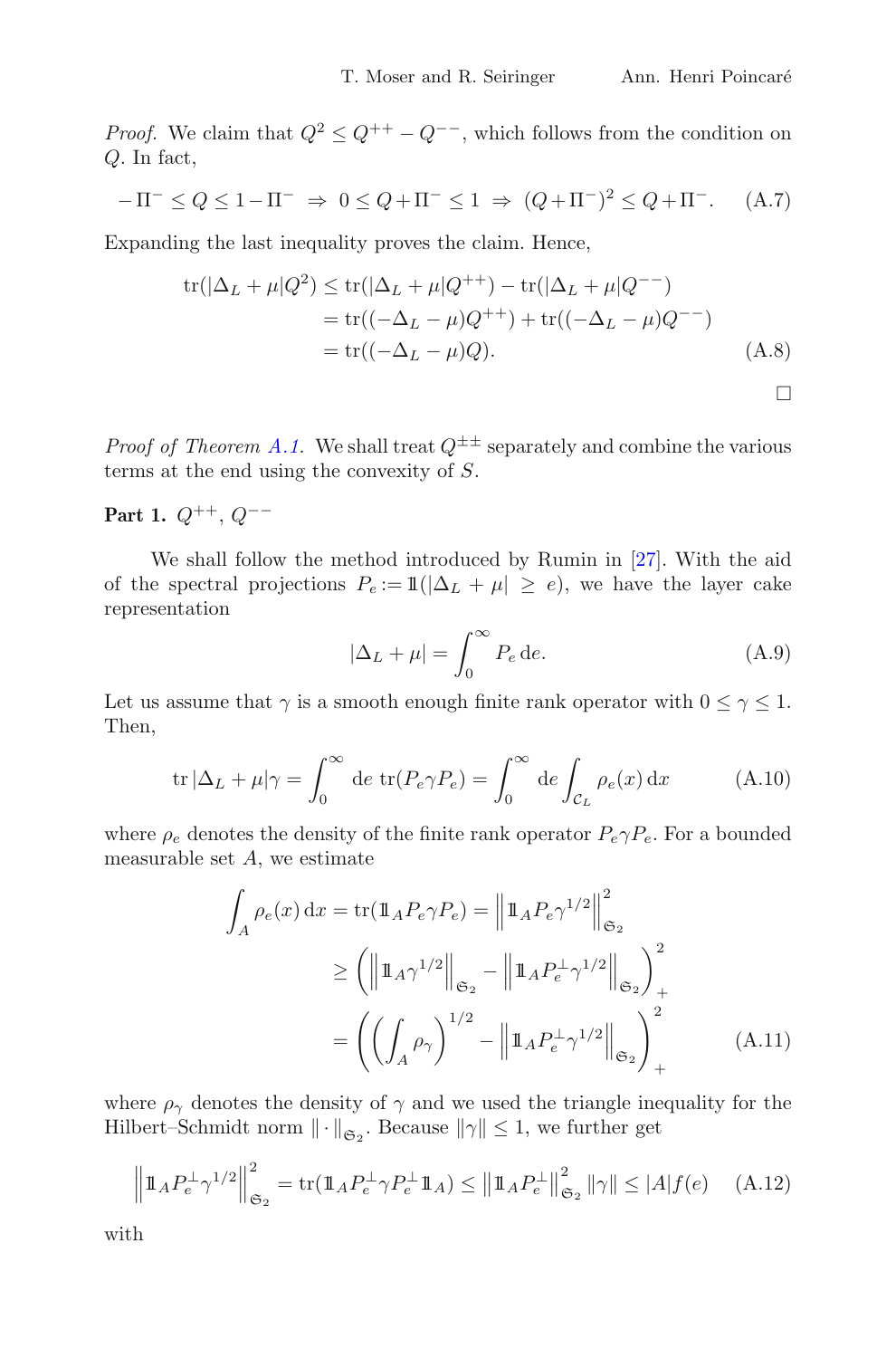$$
f(e) := \left(\frac{2}{L}\right)^3 \sum_{\substack{p \in \pi \mathbb{N}^3/L \\ |p^2 - \mu| < e}} 1 = \left(\frac{2}{L}\right)^3 \sum_{\substack{n \in \mathbb{N}^3/2 \\ |\frac{4\pi^2}{L^2}n^2 - \mu| < e}} 1
$$

$$
= \left(\frac{2}{L}\right)^3 \left[ \left| \mathbb{N}^3/2 \cap B\left(\frac{L}{2\pi}(\mu + e)^{1/2}\right) \right| - \left| \mathbb{N}^3/2 \cap \bar{B}\left(\frac{L}{2\pi}(\mu - e)^{1/2}\right) \right| \right] \tag{A.13}
$$

where  $B(R)$  denotes the centered open ball with radius R and  $\bar{B}(R)$  its closure. Here, we used

$$
\left\|1\!\!1_{A}P_{e}^{\perp}\right\|_{\mathfrak{S}_{2}}^{2} = \sum_{\substack{p \in \pi \mathbb{N}^{3}/L \\ |p^{2}-\mu| < e}} \int_{A} |\phi_{p}(x)|^{2} dx \le |A| \sum_{\substack{p \in \pi \mathbb{N}^{3}/L \\ |p^{2}-\mu| < e}} \sup_{x \in A} |\phi_{p}(x)|^{2} \le |A| f(e) \tag{A.14}
$$

where we bounded the eigenfunction  $\phi_p$  of  $-\Delta_L$  to the eigenvalue  $p^2$  by  $|\phi_p(x)| \leq (2/L)^{3/2}$ . Taking  $A = B(R) + x$  with  $R \to 0$ , we obtain the pointwise bound

$$
\rho_e(x) \ge \left(\sqrt{\rho_\gamma(x)} - \sqrt{f(e)}\right)_+^2.
$$
\n(A.15)

Hence, we get

<span id="page-32-2"></span>
$$
\operatorname{tr}|\Delta_L + \mu|\gamma \ge \int_{\mathcal{C}_L} dx \int_0^\infty de \left(\sqrt{\rho_\gamma(x)} - \sqrt{f(e)}\right)_+^2 = \int_{\mathcal{C}_L} R(\rho_\gamma(x)) dx
$$
\n(A.16)

with

$$
R(\rho) := \int_0^\infty \left(\sqrt{\rho} - \sqrt{f(e)}\right)_+^2 \, \mathrm{d}e. \tag{A.17}
$$

To obtain the desired result, we have to analyze  $R(\rho)$  in more detail. In the following, we will use  $C$  to denote a generic constant, whose value can change throughout the computation. Obviously

<span id="page-32-0"></span>
$$
\left| \left| \mathbb{N}^3 / 2 \cap B(R) \right| - \frac{4\pi}{3} R^3 \right| \lesssim \max(1, R^2)
$$
 (A.18)

and the same statement holds if one takes the closure  $\overline{B}(R)$  instead of  $B(R)$ . For  $0 < x < 1$  and  $M > 0$ , [\(A.18\)](#page-32-0) allows us to bound

$$
|\mathbb{N}^3/2 \cap B(M(1+x)^{1/2})| - |\mathbb{N}^3/2 \cap \bar{B}(M(1-x)^{1/2})|
$$
  
\n
$$
\leq \frac{4\pi M^3}{3} \left( (1+x)^{3/2} - (1-x)^{3/2} \right) + C \max(1, M^2)
$$
  
\n
$$
\lesssim M^3 x + \max(1, M^2), \tag{A.19}
$$

where we used  $(1+x)^{3/2} - (1-x)_+^{3/2} \lesssim x$ . Applying  $(A.19)$  to  $f(e)$  for  $e/\mu < 1$ , we get

<span id="page-32-1"></span>
$$
f(e) \lesssim \mu^{1/2} e + \frac{\mu}{L} \tag{A.20}
$$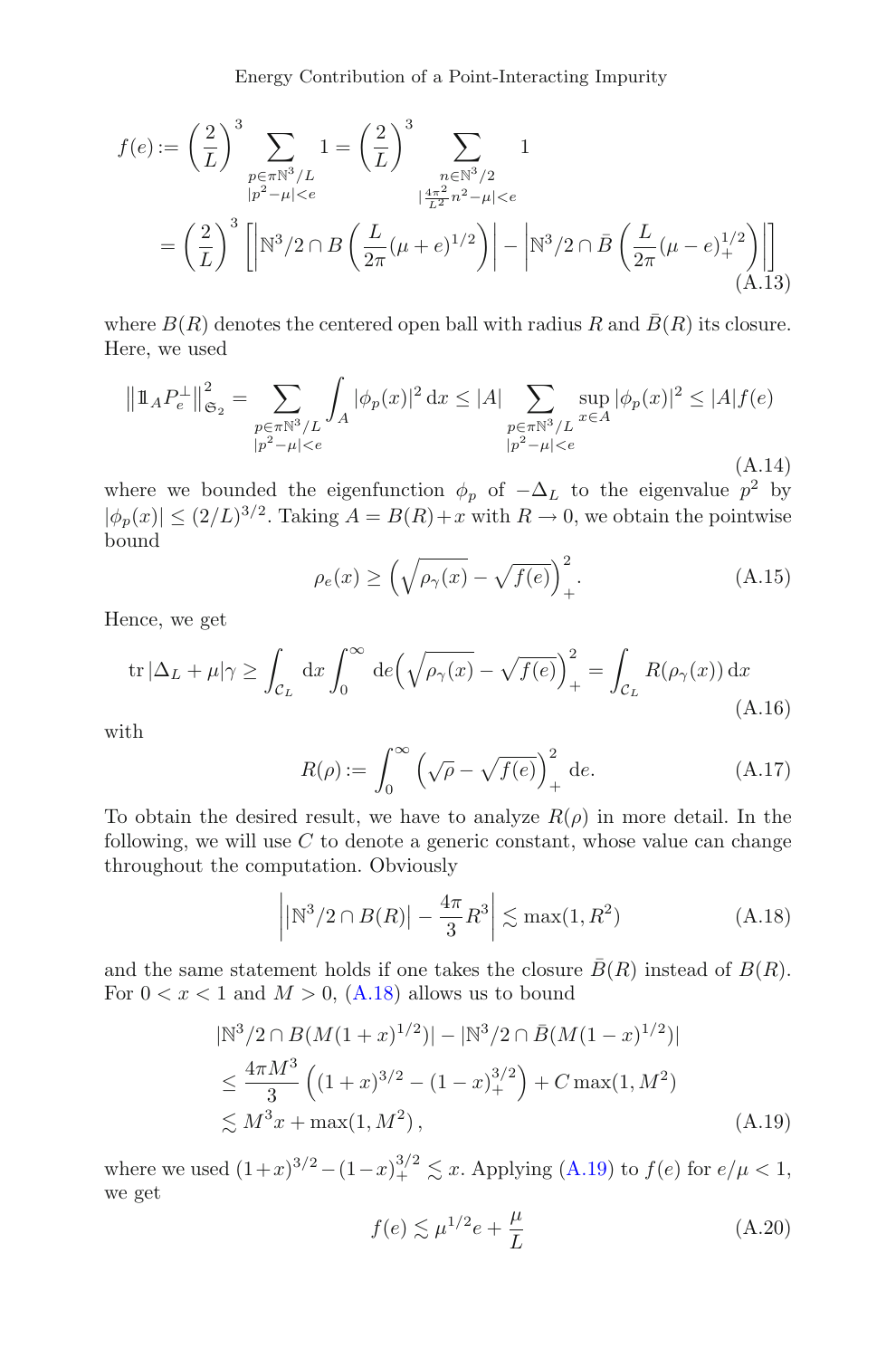using that  $\mu \gtrsim L^{-2}$  by assumption. For  $e \geq \mu$ , we get

$$
f(e) = \left(\frac{2}{L}\right)^3 \left| \mathbb{N}^3 / 2 \cap B\left(\frac{L}{2\pi}(\mu + e)^{1/2}\right) \right| \le \frac{C}{L^3} \left(L^3(\mu + e)^{3/2}\right) \le C e^{3/2}.
$$
\n(A.21)

Combining both statements, we have thus shown that

$$
f(e) \le C\left(\frac{\mu}{L} + \mu^{1/2}e\mathbb{1}(e \le \mu) + e^{3/2}\mathbb{1}(e > \mu)\right) = u + g(e) \tag{A.22}
$$

with

$$
g(e) := Ce \max(\mu^{1/2}, e^{1/2}), \quad u := C\frac{\mu}{L}.
$$
 (A.23)

Using the explicit form of  $q$ , one readily checks that

$$
R(\rho) = \int_0^\infty \left(\sqrt{\rho} - \sqrt{f(e)}\right)_+^2 de
$$
  
 
$$
\geq \int_0^\infty \left(\sqrt{\rho} - \sqrt{u} - \sqrt{g(e)}\right)_+^2 de \gtrsim S((\rho - 2u)_+), \qquad (A.24)
$$

where we have also used that  $(\sqrt{\rho} - \sqrt{u})_+^2 \geq \frac{1}{2}(\rho - 2u)_+$ . In combination with [\(A.16\)](#page-32-2), this shows that

$$
\operatorname{tr} |-\Delta_L - \mu|\gamma \gtrsim \int_{\mathcal{C}_L} S((\rho_\gamma(x) - CL^{-1}\mu)_+) \, \mathrm{d}x. \tag{A.25}
$$

We apply this for  $\gamma = Q^{++}$  and  $\gamma = -Q^{--}$  and obtain

<span id="page-33-0"></span>
$$
\text{tr}(-\Delta_L - \mu)Q^{\pm \pm} \gtrsim \int_{C_L} S\left( (|\rho^{\pm \pm}(x)| - CL^{-1}\mu)_+ \right) \, \text{d}x. \tag{A.26}
$$

**Part 2.**  $Q^{+-}$ ,  $Q^{-+}$ 

In the next step, we want to prove bounds for  $Q^{+-}$  and  $Q^{-+}$ . We introduce

$$
\Pi_0^+ = \mathbb{1}(\mu < -\Delta_L < \mu + \sqrt{\mu}/L), \quad \Pi_0^- = \mathbb{1}(\mu - \sqrt{\mu}/L \le -\Delta_L \le \mu)
$$
  

$$
\Pi_1^+ = \mathbb{1}(\mu + \sqrt{\mu}/L \le -\Delta_L), \quad \Pi_1^- = \mathbb{1}(-\Delta_L < \mu - \sqrt{\mu}/L) \quad (A.27)
$$

and split  $Q^{+-} = (\Pi_0^+ + \Pi_1^+)Q(\Pi_0^- + \Pi_1^-) = Q_{00}^{+-} + Q_{10}^{+-} + Q_{01}^{+-} + Q_{11}^{+-}$ . The following three parts of the proof will treat these terms. We start with  $Q_{00}^{\pm}$ .

# **Part 3.**  $Q_{00}^{+-}$

The density of  $Q_{00}^{+-}$  is equal to

$$
\rho_{00}^{+-}(x) = \sum_{\substack{k \in (\pi \mathbb{N}/L)^3 \\ \mu < k^2 < \mu + \sqrt{\mu}/L}} \sum_{\substack{j \in (\pi \mathbb{N}/L)^3 \\ \mu - \sqrt{\mu}/L \le j^2 \le \mu}} \langle \phi_k | Q \phi_j \rangle \phi_k(x) \phi_j(x). \tag{A.28}
$$

Using  $||Q|| \leq 1$ , we can bound this as

$$
|\rho_{00}^{+-}(x)| \leq \left(\sum_{k \in (\pi \mathbb{N}/L)^3} |\phi_k(x)|^2\right)^{1/2} \left(\sum_{j \in (\pi \mathbb{N}/L)^3} |\phi_j(x)|^2\right)^{1/2}
$$
  

$$
\mu < k^2 < \mu + \sqrt{\mu}/L \qquad \mu - \sqrt{\mu}/L \leq j^2 \leq \mu
$$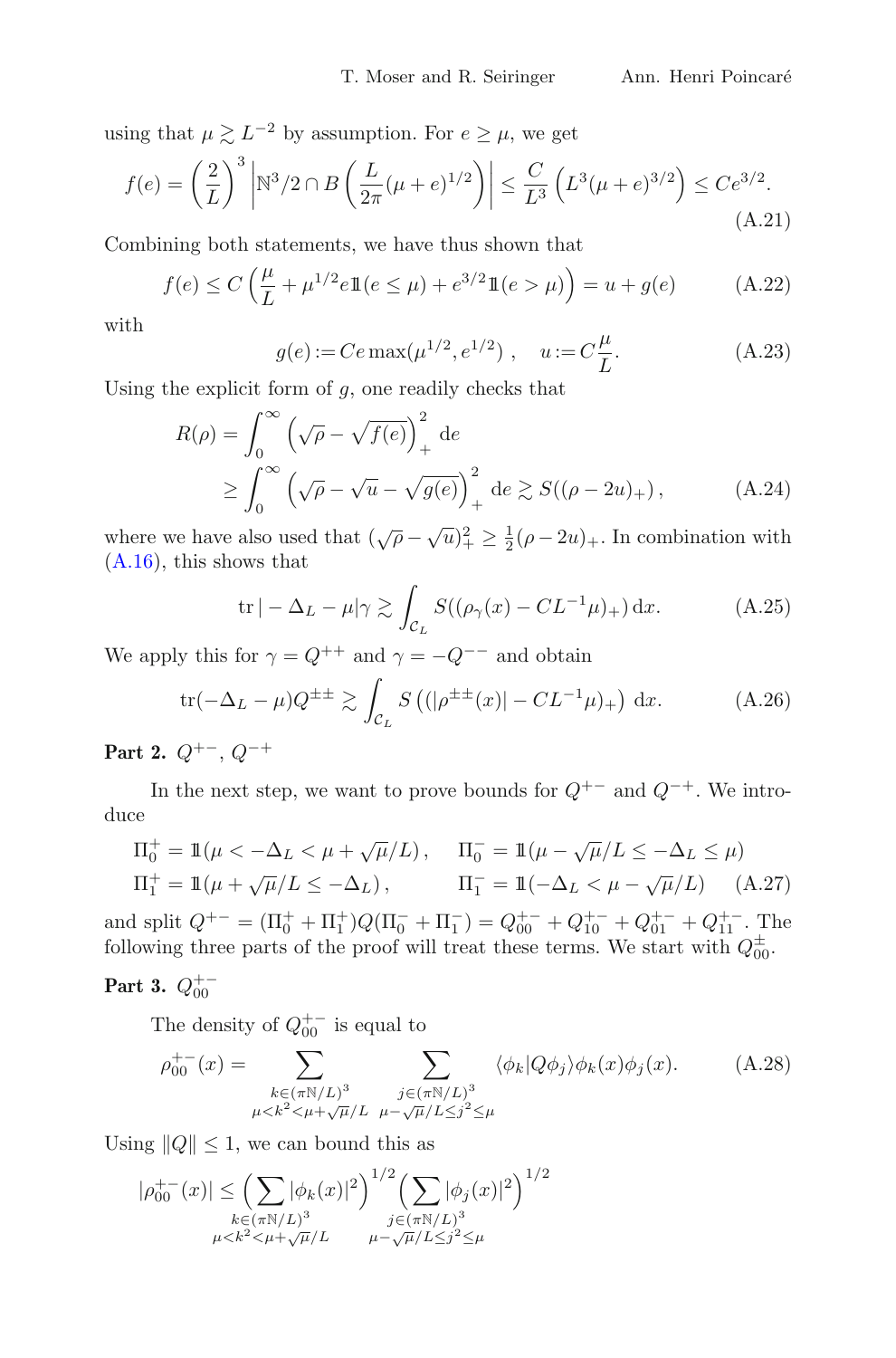<span id="page-34-2"></span>Energy Contribution of a Point-Interacting Impurity

$$
\leq \left(\frac{2}{L}\right)^3 \sqrt{|\{\mu \leq k^2 \leq \mu + \sqrt{\mu}/L\}|} \sqrt{|\{\mu - \sqrt{\mu}/L \leq j^2 \leq \mu\}|}
$$
  

$$
\leq C\frac{\mu}{L}
$$
 (A.29)

where we applied  $(A.19)$  in the last step.

# **Part 4.**  $Q_{10}^{+-}$ ,  $Q_{01}^{+-}$

Next we will bound  $\rho_{10}^{+-}$ . For a general function W (viewed as a multiplication operator), we have

$$
|\operatorname{tr}(WQ_{10}^{+-})| = \left| \operatorname{tr} \left( \Pi_0^- W \frac{\Pi_1^+}{| - \Delta_L - \mu|^{1/2}} | - \Delta_L - \mu|^{1/2} Q \right) \right|
$$
  
 
$$
\leq \sqrt{\operatorname{tr} | - \Delta_L - \mu| Q^2} \left\| \Pi_0^- W \frac{\Pi_1^+}{| - \Delta_L - \mu|^{1/2}} \right\|_{\mathfrak{S}^2}.
$$
 (A.30)

To bound the first factor, we can use Lemma [A.1.](#page-30-1) For the second term, we need to use the specific form of the eigenfunctions of the Dirichlet Laplacian. Using  $(A.2)$ , we get

<span id="page-34-1"></span><span id="page-34-0"></span>
$$
|\langle \phi_p | W \phi_q \rangle|^2 = \left(\frac{1}{2L}\right)^6 \left| \sum_{A, B \in \{1, -1\}^3} \hat{W}((A_j p_j)_j - (B_j q_j)_j) \right|^2
$$
  
 
$$
\lesssim L^{-6} \sum_{A, B \in \{1, -1\}^3} |\hat{W}((A_j p_j)_j - (B_j q_j)_j)|^2 \qquad (A.31)
$$

where  $(A_j p_j)_j$  and  $(B_j q_j)_j$  denote the vectors obtained by component-wise multiplication. Hence,

$$
\|\Pi_0^- W \frac{\Pi_1^+}{| - \Delta_L - \mu|^{1/2}} \|_{\mathfrak{S}^2}^2
$$
\n
$$
= \sum_{\substack{p, q \in (\pi \mathbb{N}/L)^3 \\ \mu - \sqrt{\mu}/L \le p^2 \le \mu \\ q^2 > \mu + \sqrt{\mu}/L}} \frac{|\langle \phi_p | W \phi_q \rangle|^2}{q^2 - \mu} \le \frac{L}{\sqrt{\mu}} \sum_{\substack{p, q \in (\pi \mathbb{N}/L)^3 \\ \mu - \sqrt{\mu}/L \le p^2 \le \mu \\ q^2 > \mu + \sqrt{\mu}/L}} |\langle \phi_p | W \phi_q \rangle|^2
$$
\n
$$
\lesssim \frac{1}{L^6} \frac{L}{\sqrt{\mu}} \sum_{\substack{p, q \in (\pi(\mathbb{Z}\backslash \{0\})/L)^3 \\ \mu - \sqrt{\mu}/L \le p^2 \le \mu \\ q^2 > \mu + \sqrt{\mu}/L}} |\hat{W}(p - q)|^2
$$
\n
$$
\lesssim \frac{1}{L^6} \frac{L}{\sqrt{\mu}} \sum_{\substack{q \in (\pi(\mathbb{Z}\backslash \{0\})/L)^3}} |\hat{W}(q)|^2 \sum_{\mu - \sqrt{\mu}/L \le p^2 \le \mu} 1 \lesssim \sqrt{\mu} \|W\|_2^2. \quad (A.32)
$$

The sum of [\(A.31\)](#page-34-0) is included in the second line of the previous calculation by extending the sum over  $p, q \in \mathbb{N}^3$  to  $p, q \in (\mathbb{Z} \setminus \{0\})^3$ , and we have again used  $(A.19)$  in the last step.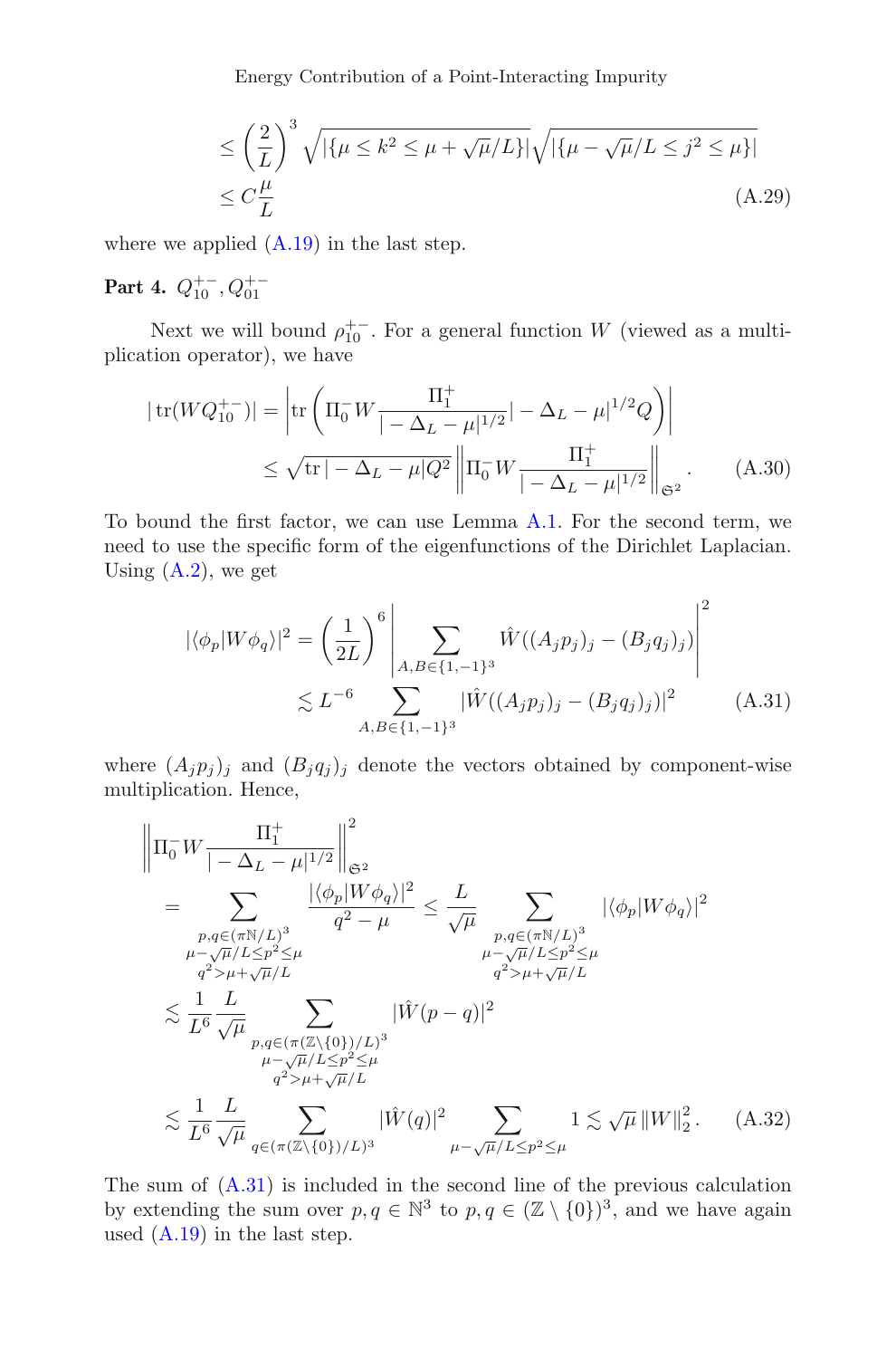Choosing for  $W = (\rho_{10}^{+-})^*$ , we thus get from [\(A.30\)](#page-34-1)

$$
\int_{\mathcal{C}_L} |\rho_{10}^{+-}|^2 \le C\mu^{1/2} \operatorname{tr}(-\Delta_L - \mu) Q. \tag{A.33}
$$

In a similar way, we can treat  $\rho_{01}^{+-}$  with the result that also

<span id="page-35-0"></span>
$$
\int_{\mathcal{C}_L} |\rho_{01}^{+-}|^2 \le C\mu^{1/2} \operatorname{tr}(-\Delta_L - \mu) Q. \tag{A.34}
$$

# **Part 5.**  $Q_{11}^{+-}$

Similarly to above we again introduce a multiplication operator  $W$ , and estimate

$$
|\text{tr}(W\Pi_1^+ Q \Pi_1^-)|
$$
  
\n
$$
\leq \left\| \frac{\Pi_1^+}{|\Delta_L + \mu|^{1/4}} W \frac{\Pi_1^-}{|\Delta_L + \mu|^{1/4}} \right\|_{\mathfrak{S}^2} \left\| |\Delta_L + \mu|^{1/4} Q |\Delta_L + \mu|^{1/4} \right\|_{\mathfrak{S}^2}.
$$
 (A.35)

The second factor we bound by

$$
\left\| |\Delta_L + \mu|^{1/4} Q |\Delta_L + \mu|^{1/4} \right\|_{\mathfrak{S}^2} \le \left\| |\Delta_L + \mu|^{1/2} Q \right\|_{\mathfrak{S}^2} = \text{tr}(|\Delta_L + \mu|Q^2)^{1/2}
$$
\n(A.36)

and Lemma [A.1.](#page-30-1) For the first one, we have

$$
\left\| \frac{\Pi_1^+}{|\Delta_L + \mu|^{1/4}} W \frac{\Pi_1^-}{|\Delta_L + \mu|^{1/4}} \right\|_{\mathfrak{S}^2}^2 = \sum_{\substack{p,q \in (\pi \mathbb{N}^3/L) \\ p^2 > \mu + \sqrt{\mu}/L \\ q^2 < \mu - \sqrt{\mu}/L}} \frac{|\langle \phi_p | W \phi_q \rangle|^2}{(\mu - q^2)^{1/2} (p^2 - \mu)^{1/2}} \n\leq \frac{C}{L^6} \sum_{\substack{p,q \in (\pi \mathbb{Z}^3/L) \\ p^2 > \mu + \sqrt{\mu}/L \\ q^2 < \mu - \sqrt{\mu}/L}} \frac{|\hat{W}(q-p)|^2}{(\mu - q^2)^{1/2} (p^2 - \mu)^{1/2}} \n= \frac{C}{L^3} \sum_{k \in (\pi \mathbb{Z}^3/L)} \Phi(k) |\hat{W}(k)|^2 \leq C \sup_k \Phi(k) \|W\|_2^2
$$
\n(A.37)

with

$$
\Phi(k) = \frac{1}{L^3} \sum_{\substack{q \in (\pi \mathbb{Z}^3/L) \\ (q-k)^2 > \mu + \sqrt{\mu}/L \\ q^2 < \mu - \sqrt{\mu}/L}} \frac{1}{(\mu - q^2)^{1/2} ((q-k)^2 - \mu)^{1/2}}.
$$
 (A.38)

In [\[14,](#page-39-14) Proof of Theorem 5.1], it was shown that  $\sup_k \Phi(k) \lesssim \mu^{1/2}$  for  $\mu \gtrsim L^{-2}$ . Hence, the choice  $W = (\rho_{11}^{+-})^*$  yields

<span id="page-35-1"></span>
$$
\int_{\mathcal{C}_L} |\rho_{11}^{+-}|^2 \lesssim \mu^{1/2} \operatorname{tr}((-\Delta_L - \mu)Q). \tag{A.39}
$$

**Part 6.** Combining the above estimates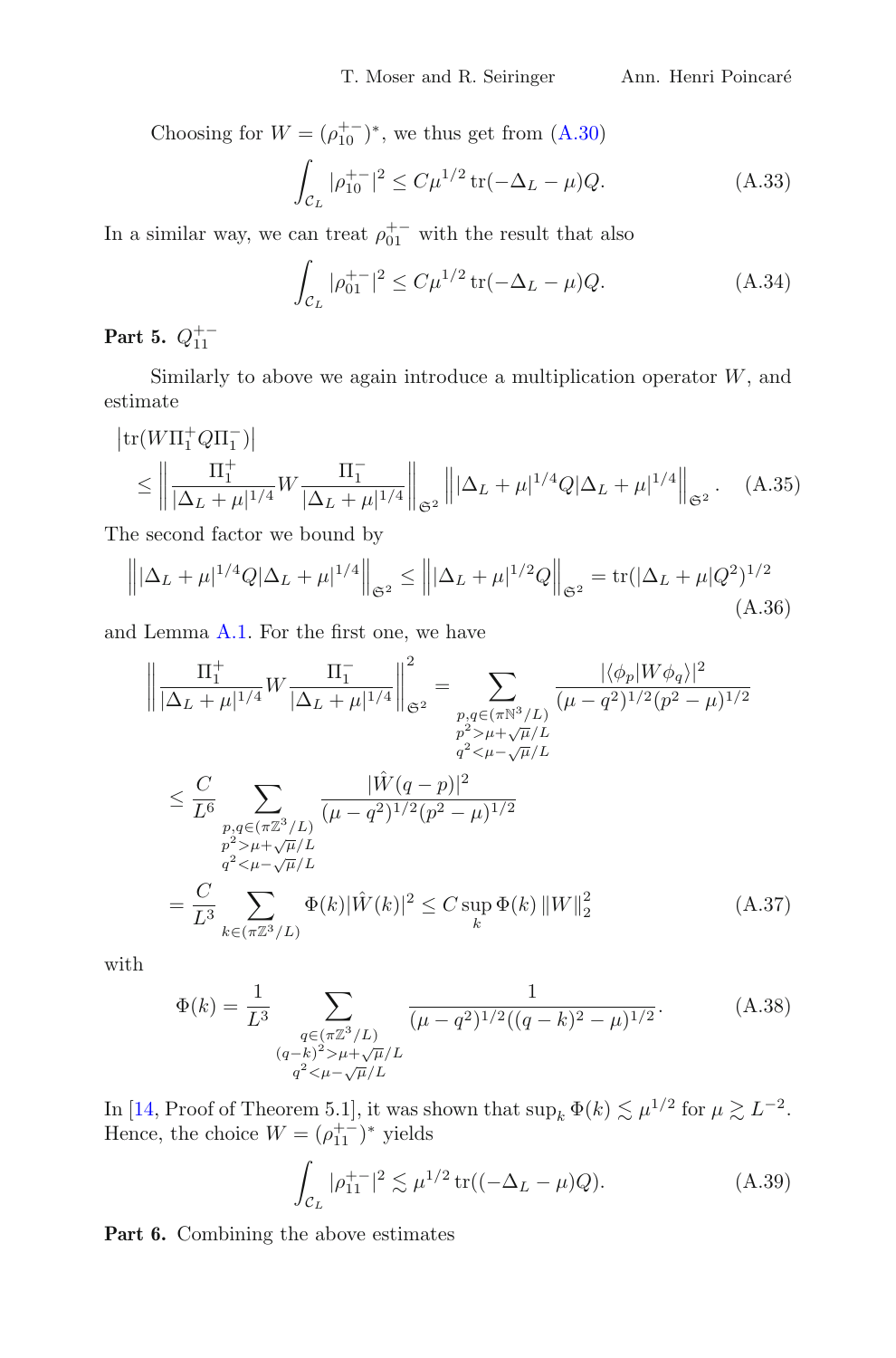By combining  $(A.34)$  and  $(A.39)$ , we obtain

$$
\mu^{-1/2} \int_{C_L} |\rho^{+-} - \rho_{00}^{+-}|^2 \le C \operatorname{tr}(-\Delta_L - \mu) Q. \tag{A.40}
$$

Using that  $|\rho_{00}^{+-}| \leq C\mu/L$ , as shown in [\(A.29\)](#page-34-2), this further implies that

$$
\mu^{-1/2} \int_{\mathcal{C}_L} \left( |\rho^{+-}| - C\mu/L \right)_+^2 \le C \operatorname{tr}(-\Delta_L - \mu) Q. \tag{A.41}
$$

The integrand in the left side is bounded from below by  $CS((|\rho^{+-}|-C\mu/L)_+);$ hence,

<span id="page-36-1"></span>
$$
\int_{\mathcal{C}_L} S\left( (|\rho^{+-}| - C\mu/L)_+ \right) \le C \operatorname{tr}(-\Delta_L - \mu) Q. \tag{A.42}
$$

Since  $|\rho^{+-}| = |\rho^{-+}|$ , the same bound holds for  $\rho^{-+}$  as well. Combining [\(A.26\)](#page-33-0) and  $(A.42)$  and using the convexity of S, we get

tr
$$
( -\Delta_L - \mu) Q \gtrsim \int_{C_L} S \left( \frac{(|\rho^{++}| + |\rho^{--}| + |\rho^{+-}| + |\rho^{-+}| - C\mu/L)_+}{4} \right)
$$
  
 
$$
\ge \int_{C_L} S \left( \frac{(|\rho_Q| - C\mu/L)_+}{4} \right) \gtrsim \int_{C_L} S((|\rho_Q| - C\mu/L)_+).
$$
(A.43)

This completes the proof of Theorem [A.1.](#page-30-0)  $\Box$ 

By taking a Legendre transform, the result above implies that following potential version of the Lieb–Thirring inequality.

**Theorem A.2.** *Assume that V is a real-valued function in*  $L^{5/2}([-L/2, -L/2]^3)$ *, and*  $\mu \geq 3\pi^2 L^{-2}$ *. Then, we have* 

$$
0 \geq -\operatorname{tr}(-\Delta_L + V - \mu)_{-} + \operatorname{tr}(-\Delta_L - \mu)_{-} - \int_{\mathcal{C}_L} \rho_0 V
$$
  
 
$$
\geq -K \int_{\mathcal{C}_L} \left( \mu^{1/2} |V|^2 + |V|^{5/2} + L^{-1} \mu |V| \right) \tag{A.44}
$$

*with*  $K > 0$  *independent of*  $L, \mu$  *and*  $V$ *.* 

*Remark.* In case that  $\mu < 3\pi^2 L^{-2}$  we have  $-\Delta_L - \mu > 0$ , and therefore  $tr(-\Delta_L - \mu) = 0$  and also  $\rho_0 = 0$ . One can thus obtain a lower bound using the standard Lieb–Thirring inequality [\[17](#page-39-16)] applied to a potential  $V - \mu$  in this case.

*Proof.* We start with the identity

<span id="page-36-2"></span>
$$
-\operatorname{tr}(A+B)_{-} = \inf_{0 \le \gamma \le 1} \operatorname{tr}(A+B)\gamma \tag{A.45}
$$

for Hermitian matrices A and B, where an optimizer is clearly  $1\mathbb{1}(A + B \le 0)$ . With  $P^- = \mathbb{1}(A \leq 0)$  and  $Q = \gamma - P^-$ , [\(A.45\)](#page-36-2) reads

$$
-\operatorname{tr}(A+B)_{-} = \inf_{-P^{-} \le Q \le 1-P^{-}} \operatorname{tr}(A+B)Q + \operatorname{tr}(A+B)P^{-}.
$$
 (A.46)

<span id="page-36-0"></span>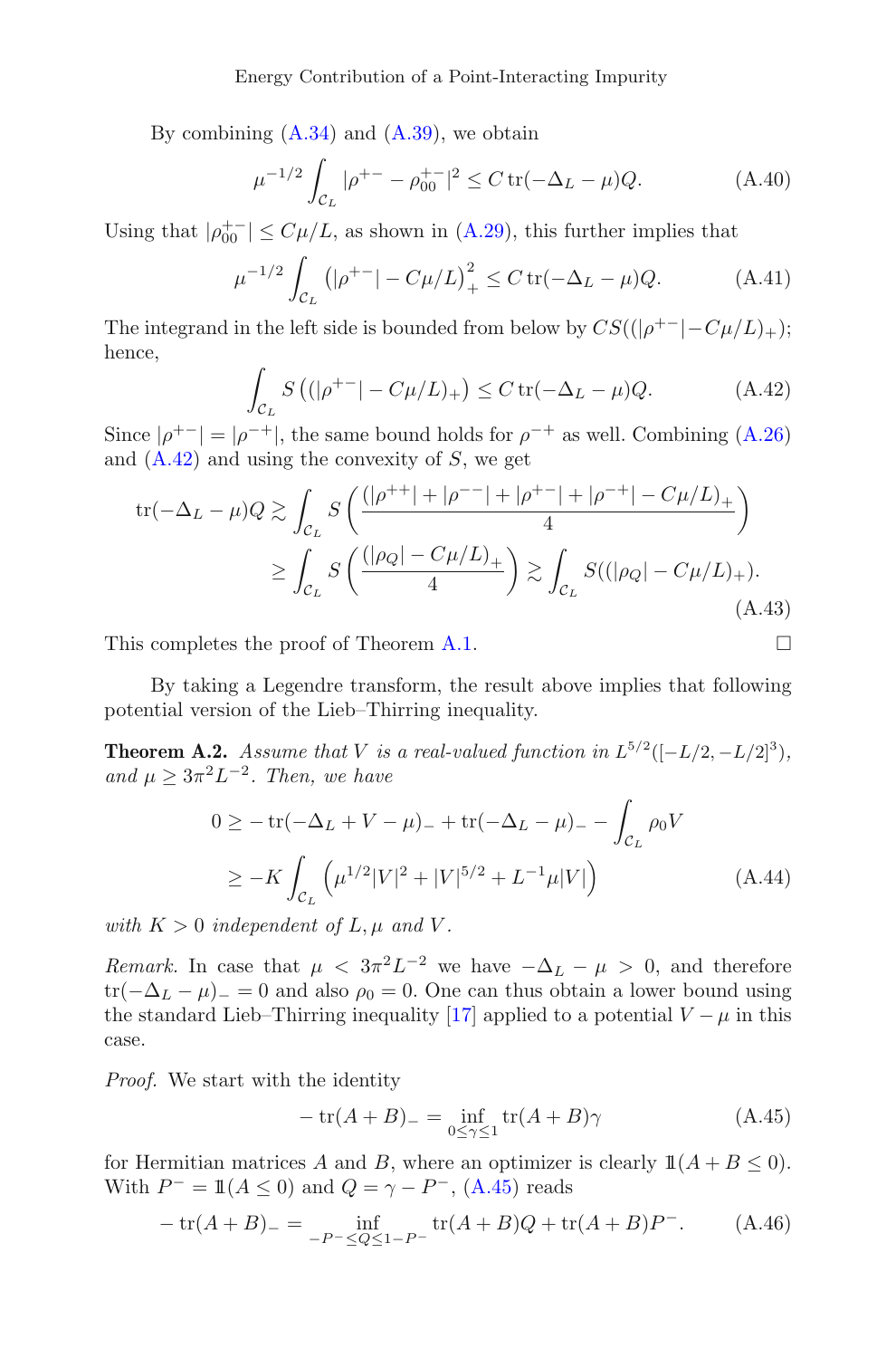Defining  $P_B^- = \mathbb{1}(A + B \le 0)$ , we equivalently get

$$
\text{tr}(A+B)(P_B^- - P^-) = \inf_{-P^- \le Q \le 1 - P^-} \text{tr}(A+B)Q. \tag{A.47}
$$

This equality can be extended to allow  $A = -\Delta - \mu$  and  $B = V$  (see [\[14,](#page-39-14) Theorem 4.1]). Using this and applying Theorem [A.1,](#page-30-0) we get

<span id="page-37-1"></span>
$$
\text{tr}(-\Delta_L - \mu) = -\text{tr}(-\Delta_L + V - \mu) = -\int_{\mathcal{C}_L} \rho_0 V
$$
\n
$$
\geq \inf_{\rho} \left( \tilde{K} \int_{\mathcal{C}_L} S((|\rho| - \eta L^{-1} \mu)_+) + \int_{\mathcal{C}_L} V \rho \right)
$$
\n
$$
\geq \inf_{\rho \geq 0} \left( \tilde{K} \int_{\mathcal{C}_L} S((\rho - \eta L^{-1} \mu)_+) - \int_{\mathcal{C}_L} |V|\rho \right) \tag{A.48}
$$

where the infimum in the first line is over functions  $\rho : \mathbb{R}^3 \to \mathbb{R}$ , while in the second we can restrict to nonnegative functions  $\rho$ . We can pull the infimum inside the integral for a lower bound. Clearly, we can assume that  $\rho \geq \eta L^{-1} \mu$ . Introducing  $\gamma = \rho - \eta L^{-1} \mu$ , we have

<span id="page-37-0"></span>
$$
\inf_{\gamma \ge 0} \left( \tilde{K} S(\gamma) - |V|\gamma - \eta L^{-1} \mu |V| \right) \n= \tilde{K} \left( \frac{2}{3} \mu^{5/2} + \tilde{K}^{-1} |V| \mu^{3/2} - \frac{2}{3} \left( \mu + \tilde{K}^{-1} \frac{3|V|}{5} \right)^{5/2} \right) - \eta L^{-1} \mu |V|.
$$
\n(A.49)

Using that

$$
x^{5/2} + \frac{5}{2}x^{3/2}y - (x+y)^{5/2} \ge -\frac{15\sqrt{xy^2}}{8} - y^{5/2}
$$
 (A.50)

for  $x = \mu$  and  $y = 3\tilde{K}^{-1}|V|/5$  gives the bound

$$
(A.49) \gtrsim -\mu^{1/2} |V|^2 - |V|^{5/2} - L^{-1}\mu |V|.
$$
 (A.51)

Plugging this into  $(A.48)$  proves the Theorem.

We apply the above theorem for a potential  $V \in L^{5/2}(\mathcal{C}_L)$  with  $V \leq 0$ , choosing  $\mu$  as  $e_N$ , the Nth eigenvalue of the Dirichlet Laplacian  $-\Delta_L$ . In particular,  $\mu \ge e_1 = 3\pi^2 L^{-2}$  which allows us to use Theorem [A.2.](#page-36-0) The groundstate energy  $\overline{E_N^D}$  for N non-interacting particles confined to  $\mathcal{C}_L$  was defined in the beginning of Sect. [2](#page-3-3) and can be written as  $E_N^D = \sum_{i=1}^N e_i$ .

We denote by  $e_k^V$  the kth eigenvalue of  $-\Delta_L^L + V$ , and by  $E_N^{V,D}$  the sum of the N lowest eigenvalues of  $-\Delta_L + V$ , i.e.,  $E_N^{V,D} = \sum_{i=1}^N e_i^V$ . Theorem [A.2](#page-36-0) implies that

$$
\text{tr}(-\Delta_L - \mu)_- = -E_N^D + Ne_N \ge \text{tr}(-\Delta_L + V - e_N)_- - R \ge -E_N^{V,D} + Ne_N - R
$$
\n(A.52)

with

$$
R = \text{const.} \int_{\mathcal{C}_L} \left( \mu^{1/2} |V|^2 + |V|^{5/2} + L^{-1} \mu |V| \right) - \int_{\mathcal{C}_L} \rho_0 V. \tag{A.53}
$$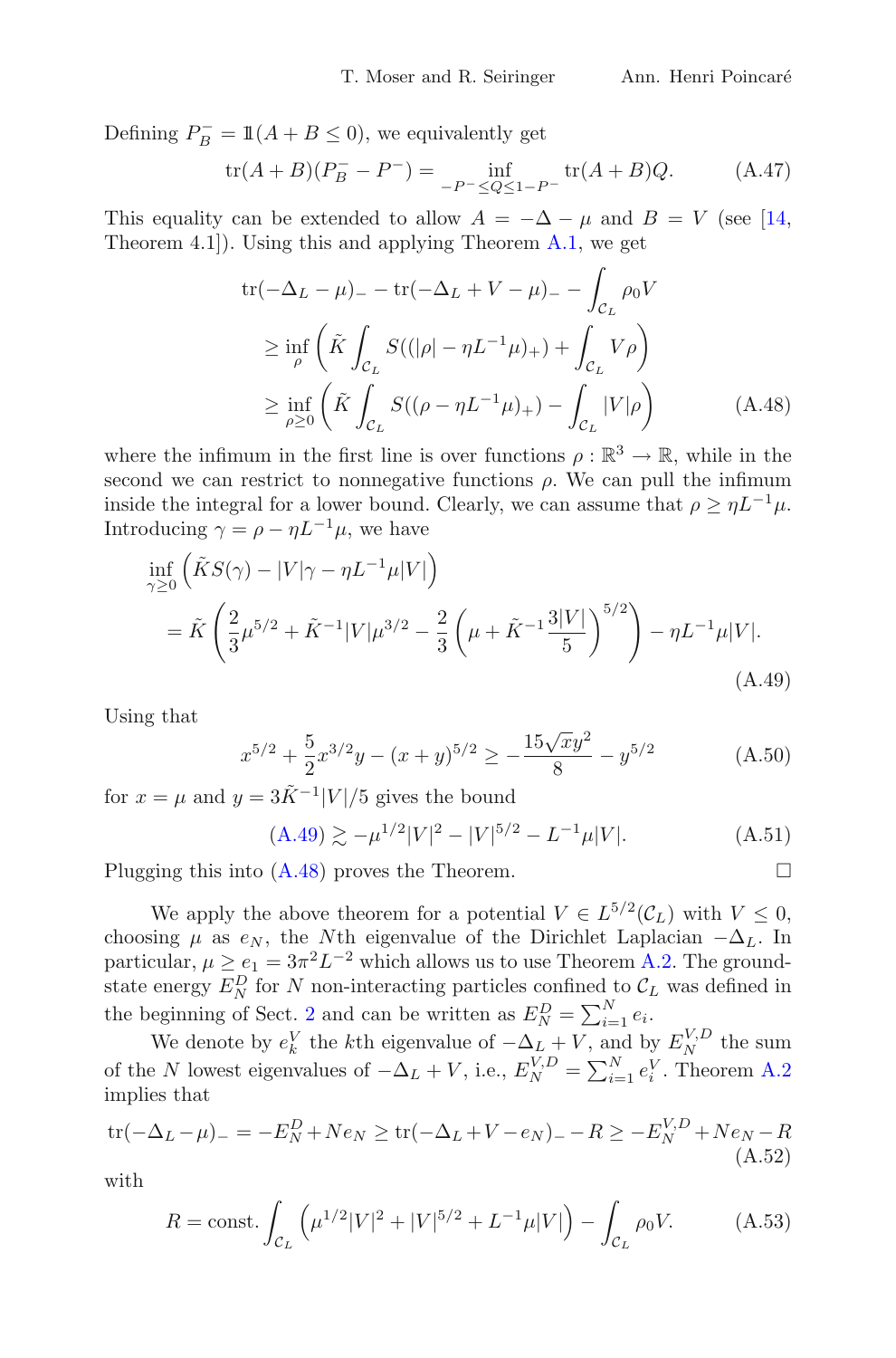We used that since  $V \leq 0$  the operator  $-\Delta_L + V - e_N$  has at least N nonpositive eigenvalues, and therefore we can get a lower bound on the trace of its negative part by summing only the first  $N$  of them.

<span id="page-38-6"></span>From the above calculation, together with  $\rho_0 \lesssim \mu^{3/2}$  and  $\mu = e_N \lesssim$  $N^{2/3}/L^2$ , we deduce the following corollary.

**Corollary A.1.** Let  $V \in L^{5/2}(\mathcal{C}_L)$  with  $V \leq 0$  and let  $E_N^D$  denote the ground*state energy of* N *non-interacting fermions confined to*  $C_L$ . With  $E_N^{\tilde{V},D}$ , we *denote the ground-state energy of the corresponding Hamiltonian with external potential* V *. Then,*

<span id="page-38-7"></span>
$$
E_N^D - E_N^{V,D} \lesssim \int_{\mathcal{C}_L} \left( \frac{N^{1/3}}{L} |V|^2 + |V|^{5/2} + \frac{N}{L^3} |V| \right). \tag{A.54}
$$

### **Acknowledgements**

Open access funding provided by Institute of Science and Technology (IST Austria). We would like to thank Ulrich Linden for many helpful discussions. Financial support by the European Research Council (ERC) under the European Union's Horizon 2020 research and innovation programme (Grant Agreement No. 694227), and by the Austrian Science Fund (FWF), Project Nr. P 27533-N27, is gratefully acknowledged.

**Open Access.** This article is distributed under the terms of the Creative Commons Attribution 4.0 International License [\(http://creativecommons.org/licenses/](http://creativecommons.org/licenses/by/4.0/)  $by/4.0$ , which permits unrestricted use, distribution, and reproduction in any medium, provided you give appropriate credit to the original author(s) and the source, provide a link to the Creative Commons license, and indicate if changes were made.

#### **References**

- <span id="page-38-2"></span>[1] Albeverio, S., Gesztesy, F., Høegh-Krohn, R., Holden, H.: Solvable Models in Quantum Mechanics, 2nd edn. American Mathematical Society, Providence (2004)
- <span id="page-38-3"></span>[2] Basti, G., Cacciapuoti, C., Finco, D., Teta, A.: The three-body problem in dimension one: from short-range to contact interactions. J. Math. Phys. **59**, 072104 (2018)
- <span id="page-38-4"></span>[3] Becker, S., Michelangeli, A., Ottolini, A.: Spectral properties of the  $2 + 1$ fermionic trimer with contact interactions. Preprint [arXiv:1712.10209](http://arxiv.org/abs/1712.10209)
- <span id="page-38-0"></span>[4] Bethe, H., Peierls, R.: Quantum theory of the diplon. Proc. R. Soc. Lond. Ser. A **148**, 146–156 (1935)
- <span id="page-38-1"></span>[5] Bethe, H., Peierls, R.: The scattering of neutrons by protons. Proc. R. Soc. Lond. Ser. A **149**, 176–183 (1935)
- <span id="page-38-5"></span>[6] Correggi, M., Dell'Antonio, G., Finco, D., Michelangeli, A., Teta, A.: Stability for a system of n fermions plus a different particle with zero-range interactions. Rev. Math. Phys. **24**, 1250017 (2012)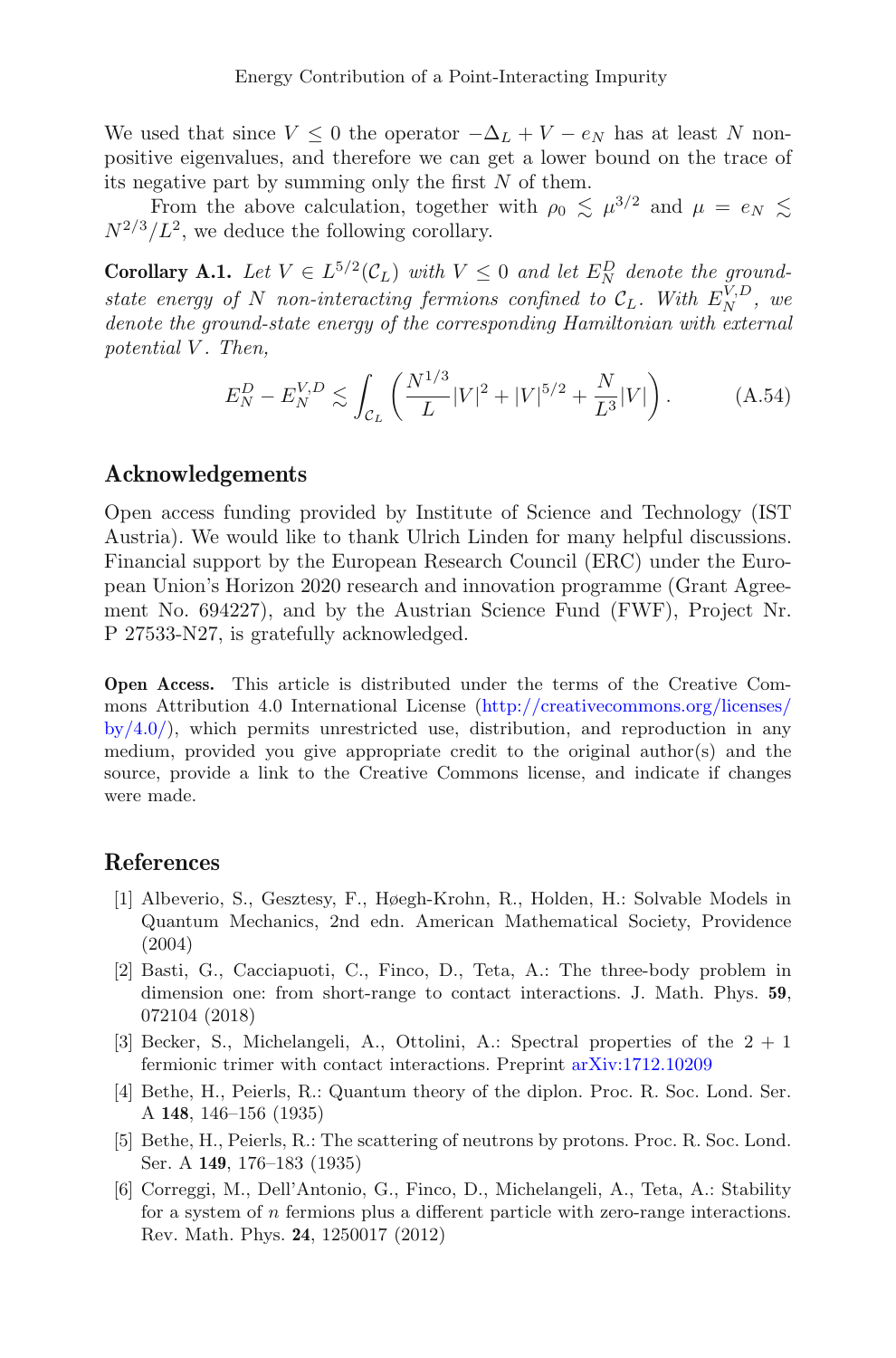- [7] Correggi, M., Dell'Antonio, G., Finco, D., Michelangeli, A., Teta, A.: A class of Hamiltonians for a three-particle fermionic system at unitarity. Math. Phys. Anal. Geom. **18**, 1–36 (2015)
- <span id="page-39-10"></span>[8] Correggi, M., Finco, D., Teta, A.: Energy lower bound for the unitary  $n + 1$ fermionic model. Eur. Phys. Lett. **111**, 10003 (2015)
- <span id="page-39-15"></span>[9] Cycon, H.L., Froese, R.G., Kirsch, W., Simon, B.: Schrödinger Operators. Springer Texts and Monographs in Physics (1987)
- <span id="page-39-2"></span>[10] Dell'Antonio, G.F., Figari, R., Teta, A.: Hamiltonians for systems of n particles interacting through point interactions. Ann. Inst. Henri Poincar´e **60**, 253–290 (1994)
- <span id="page-39-3"></span>[11] Dimock, J., Rajeev, S.G.: Multi-particle Schrödinger operators with point interactions in the plane. J. Phys. A: Math. Gen. **37**, 9157–9173 (2004)
- <span id="page-39-0"></span>[12] Fermi, E.: Sul moto dei neutroni nelle sostanze idrogenate. Ric. Sci. **7**, 13–52 (1936)
- <span id="page-39-8"></span>[13] Finco, D., Teta, A.: Remarks on the Hamiltonian for the Fermionic Unitary Gas model. Rep. Math. Phys. **69**, 131–159 (2010)
- <span id="page-39-14"></span>[14] Frank, R.L., Lewin, M., Lieb, E.H., Seiringer, R.: A positive density analogue of the Lieb–Thirring inequality. Duke Math. J. **162**, 435–495 (2013)
- <span id="page-39-4"></span>[15] Griesemer, M., Linden, U.: Stability of the two-dimensional Fermi polaron. Lett. Math. Phys. **108**, 1837–1849 (2018)
- <span id="page-39-5"></span>[16] Griesemer, M., Linden, U.: Spectral theory of the Fermi polaron. Preprint [arXiv:1805.07229](http://arxiv.org/abs/1805.07229)
- <span id="page-39-16"></span>[17] Lieb, E. H., Thirring, W.: Inequalities for the moments of the eigenvalues of the Schrödinger Hamiltonian and their relation to Sobolev inequalities. Studies in Mathematical Physics, pp. 269–303, Princeton University Press, Princeton (1976)
- <span id="page-39-6"></span>[18] Linden, U.: Energy estimates for the two-dimensional Fermi polaron. Ph.D. thesis, University of Stuttgart (2017)
- <span id="page-39-7"></span>[19] Linden, U., Mitrouskas, D.: High Density Limit of the Fermi Polaron with Infinite Mass. Preprint, [arXiv:1807.06365](http://arxiv.org/abs/1807.06365)
- <span id="page-39-1"></span>[20] Massignan, P., Zaccanti, M., Bruun, G.M.: Polarons, dressed molecules and itinerant ferromagnetism in ultracold Fermi gases. Rep. Prog. Phys. **77**, 034401 (2014)
- <span id="page-39-9"></span>[21] Minlos, R.: On point-like interaction between n fermions and another particle. Moscow Math. J. **11**, 113–127 (2011)
- [22] Minlos, R.A.: On pointlike interaction between three particles: two fermions and another particle. ISRN Math. Phys. 230245 (2012)
- [23] Minlos, R.A.: A system of three quantum particles with point-like interactions. Russ. Math. Surv. **69**, 539–564 (2014)
- <span id="page-39-11"></span>[24] Minlos, R.A.: On point-like interaction of three particles: two fermions and another particle. II. Moscow Math. J. **14**, 617–637 (2014)
- <span id="page-39-12"></span>[25] Moser, T., Seiringer, R.: Stability of a fermionic  $N+1$  particle system with point interactions. Commun. Math. Phys. **356**, 329–355 (2017)
- <span id="page-39-13"></span>[26] Moser, T., Seiringer, R.: Stability of the  $2+2$  fermionic system with point interactions. Math. Phys. Anal. Geom. **21**, Art. 19 (2018)